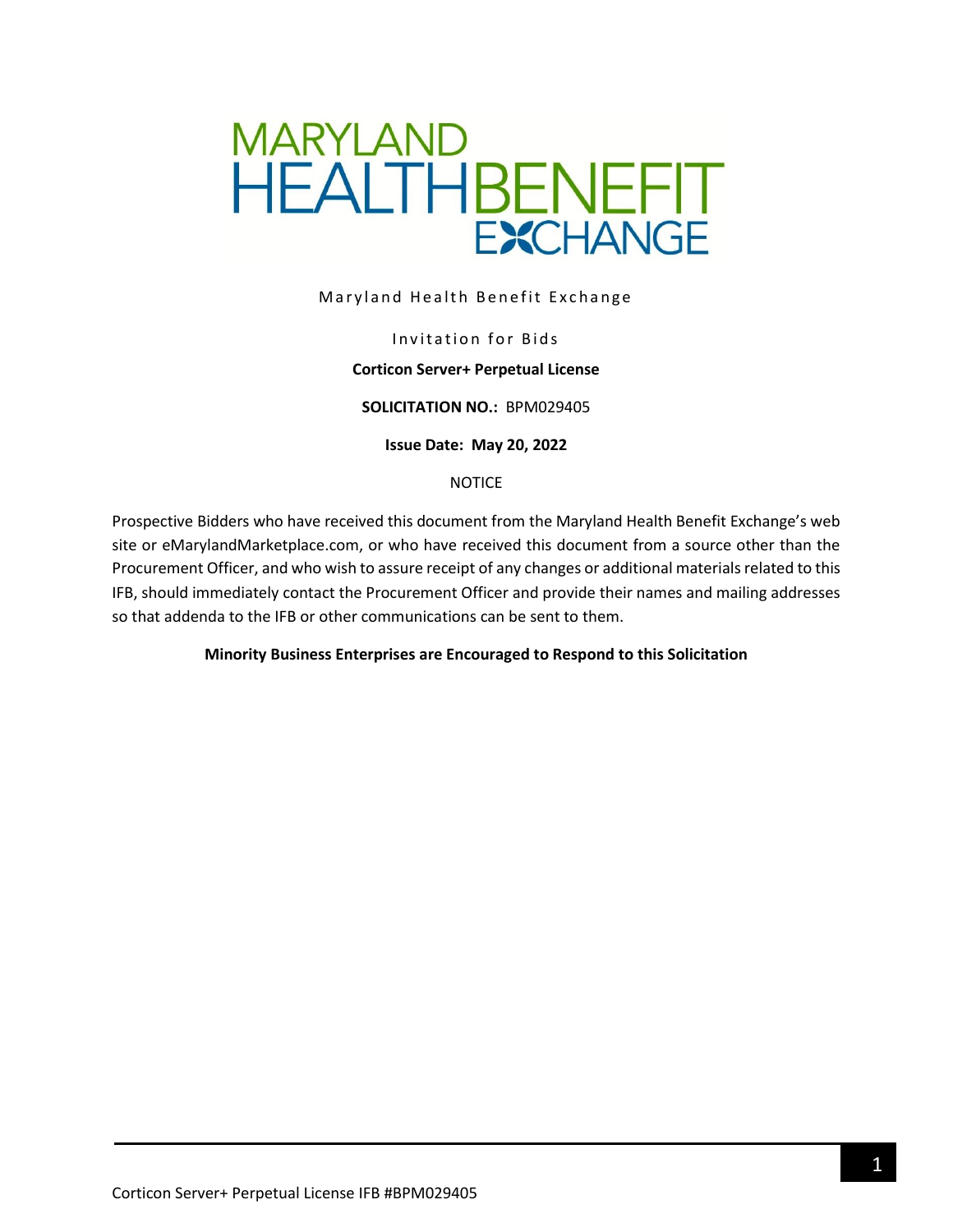### **MARYLAND HEALTH BENEFIT EXCHANGE KEY INFORMATION SUMMARY SHEET Corticon Server+ Perpetual License Invitation for Bids # - BPM029405**

| <b>Invitation For Bids:</b>   | Corticon Server+ Perpetual License                                                          |
|-------------------------------|---------------------------------------------------------------------------------------------|
| <b>Issue Date:</b>            | May 20, 2022                                                                                |
| <b>Procurement Officer:</b>   | Tracey D. Gamble<br><b>Procurement Officer</b>                                              |
|                               | 750 E. Pratt Street                                                                         |
|                               | 6th Floor                                                                                   |
|                               | Baltimore, MD 21202                                                                         |
|                               | Phone Number: 410-547-152                                                                   |
|                               | Email: hix.procurement@maryland.gov                                                         |
| <b>Contract Monitor:</b>      | Mr. Greg Yaculak                                                                            |
|                               | 750 East Pratt Street                                                                       |
|                               | 6 <sup>th</sup> Floor                                                                       |
|                               | Baltimore, MD 21202                                                                         |
|                               | greg.yaculak@maryland.gov                                                                   |
| <b>Procurement Method:</b>    | Competitive Sealed Bids (Firm Fixed Price)                                                  |
| Bids are to be sent to (email | Maryland Health Benefit Exchange                                                            |
| delivery strongly preferred): | 750 East Pratt Street                                                                       |
|                               | $6th$ Floor                                                                                 |
|                               | Baltimore, MD 21202                                                                         |
|                               | Attn: Tracey D. Gamble                                                                      |
|                               | or via email in pdf format                                                                  |
|                               | https://marylandhealthconnection.sharefile.com/r-r18a4cd02e6984e41892a6f13e2bdfa48          |
|                               | A confirmation email will be sent within 24 hours of receipt of bid.                        |
| <b>Closing Date and Time:</b> | 1:00 PM Eastern Standard Time (EST) on 06/23/2022                                           |
|                               | Rid Ononing Date and Time: 1:20 BM Eastern Standard Time (EST) on OE (22/2022 at 7EQ E. Dr. |

**Bid Opening Date and Time: 1:30 PM Eastern Standard Time (EST) on 06/23/2022 at 750 E. Pratt Street, 6 th Floor, Baltimore, MD 21202 (Registration Required) MBE Subcontracting Goal: 0** %

NOTE: Bidders must agree to the terms and conditions of the IFB including Attachment A – Contract. MHBE is issuing this IFB separate from any other State Master Contract. In addition, Bidders must complete Attachment D – Bid Form as is, please see bid form instruction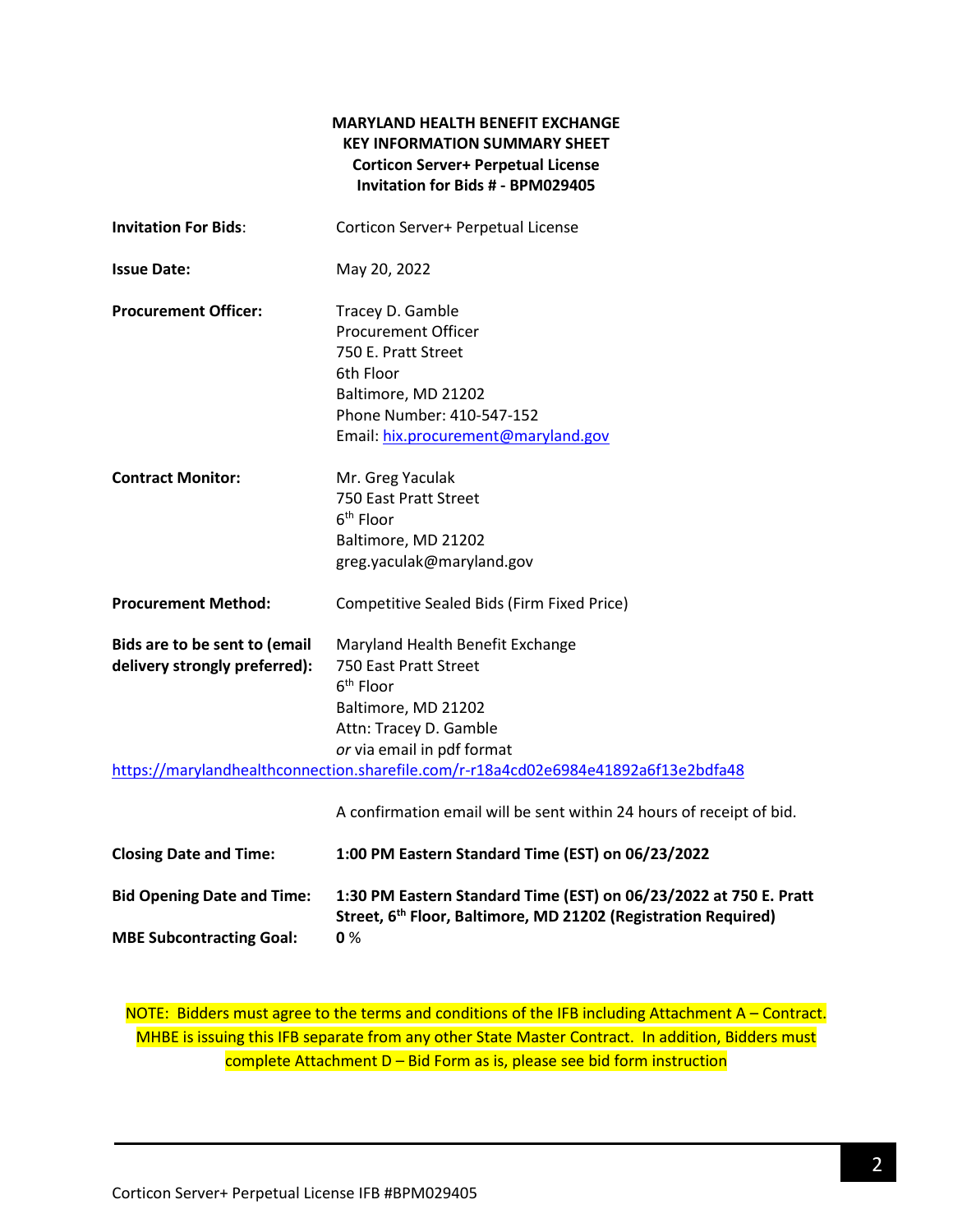# **Table of Contents**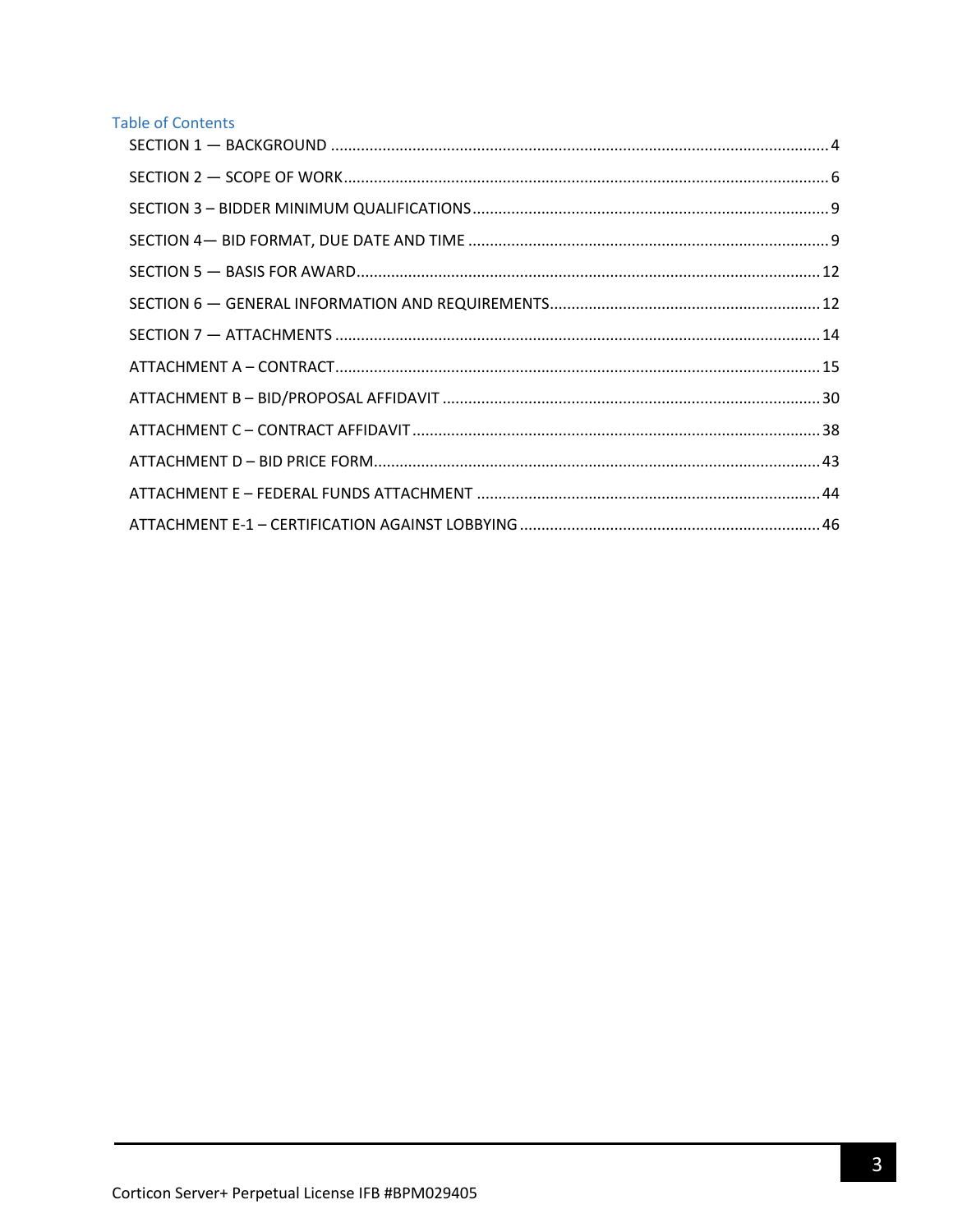### **SECTION 1 — BACKGROUND**

### <span id="page-3-0"></span>**1.1 Background on the Affordable Care Act**

The Maryland Health Benefit Exchange ("MHBE") is an independent unit of State government established to provide Maryland's residents and small businesses with the opportunity to compare rates, benefits, and quality among health insurance plans and to facilitate individuals' enrollment in plans that best suit their needs. MHBE also evaluates eligibility for expanded Medicaid coverage, advanced premium tax credits ("APTC") and other cost-sharing programs designed to make coverage more affordable for individuals with household incomes below 400 percent of the federal poverty level ("FPL").

## **1.2 Background on Maryland Health Benefit Exchange Procurement**

Under § 31-103 of the Insurance Article of the Maryland Code, the MHBE is subject to the provisions of State law governing procurement by "exempt units." See Md. Code Ann., State Fin. & Proc. § 12-401. The principal body that oversees MHBE procurements is the Maryland Health Benefit Exchange Board of Trustees. This procurement method is Competitive Sealed Bidding (Firm Fixed Price) as allowed under II. A. of the Maryland Health Benefit Exchange Procurement Policies and Procedures, which the Board of Trustees adopted in a resolution dated June 27, 2011.

### **1.3 Federal Funding Acknowledgement**

This procurement contains federal funds from the following source: Medicaid Funds, CFDA number 93.778. Execution of a Contract awarded as a result of this bid indicates the Contractor's agreement with all federal funding terms and conditions that apply to contractors receiving federal funds from these sources, including the applicable provisions described in Attachment E.

#### **1.4 Receipt, Opening and Recording of Bids**

- 1.4.1 Upon receipt, each Bid and any timely modification(s) to a Bid shall remain unopened until the time and date set for Bid opening. Before Bid opening, the State may not disclose the identity of any Bidder.
- 1.4.2 Bids and timely modifications to Bids shall be opened publicly at the time, date and place set forth in the Key Information Summary Sheet. The name of each Bidder, the Total Bid Price, and such other information as is deemed appropriate shall be read aloud or otherwise made available. The MHBE requests that Bidders interested in attending the Bid Opening inform the MHBE via email 2 days prior to the Bid Opening Date identified in the Key Information Summary Sheet. Registration to attend the Bid opening is required.

#### **1.5 Confidentiality of Bids**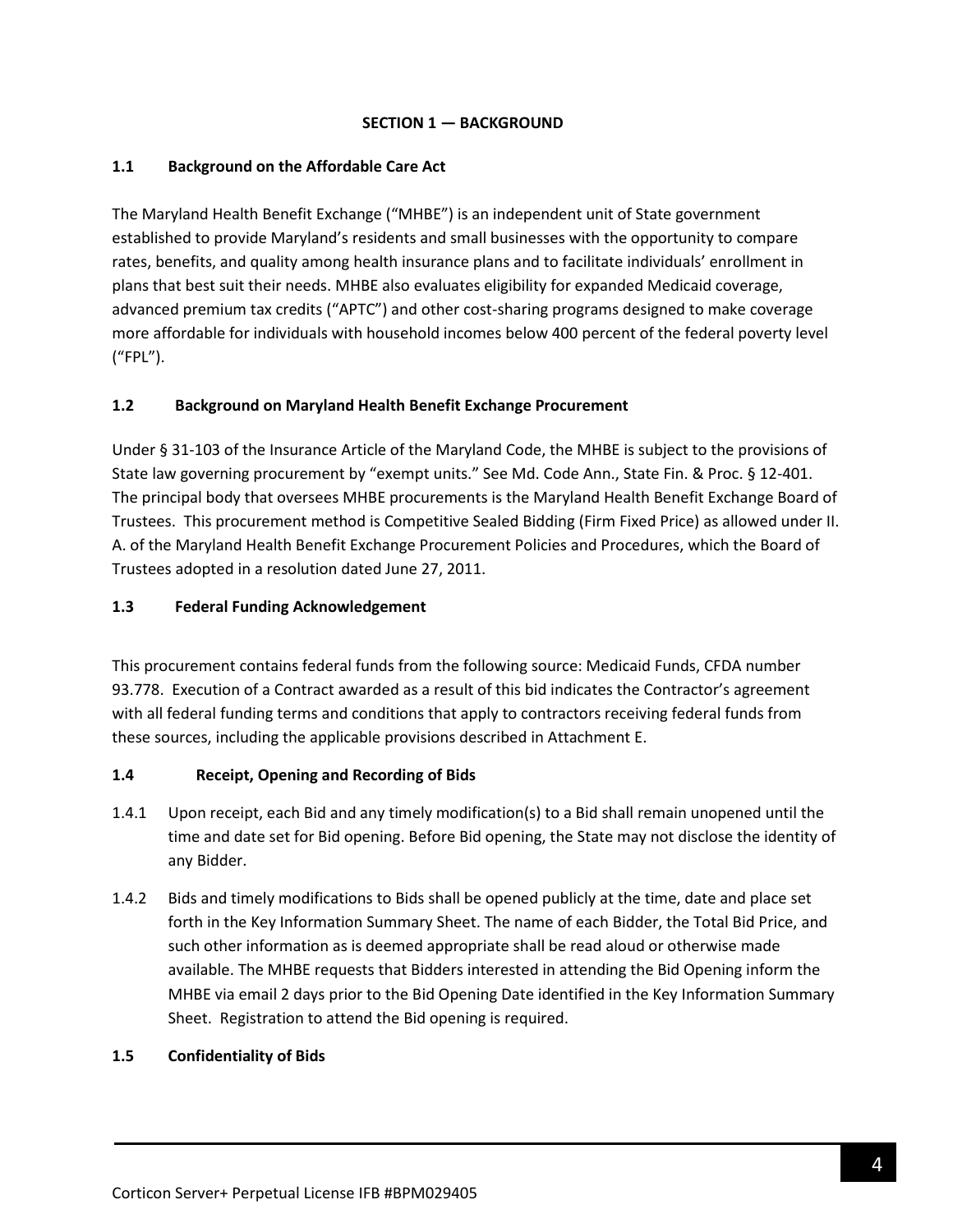1.5.1 The Bids shall be tabulated, or a Bid abstract made. The opened Bids shall be available for public inspection at a reasonable time after Bid opening, but in any case, before Contract award, except to the extent the Bidder designates trade secrets or other proprietary data to be confidential as set forth in this solicitation. See Sections 1.6, 4.1.3 for further information.

#### **1.6 Public Information Act Notice**

1.6.1 A Bidder should give specific attention to the clear identification of those portions of its submission that it considers confidential and/or proprietary commercial information or trade secrets, and provide justification why such materials, upon request, should not be disclosed by the State under the Public Information Act, Md. Code Ann., General Provisions Article, Title 4.

Bidders are advised that, upon request for this information from a third party, the MHBE is required to make an independent determination whether the information must be disclosed.

#### **1.7 Protest/Disputes**

Any protest or dispute related, respectively, to this solicitation or the resulting Contract shall be subject to the provisions of Section VII of the MHBE Procurement Policies & Procedures and the Dispute provisions of the Contract resulting from this IFB (Refer to IFB Attachment A).

#### **REMAINDER OF PAGE INTENTIONALLY LEFT BLANK**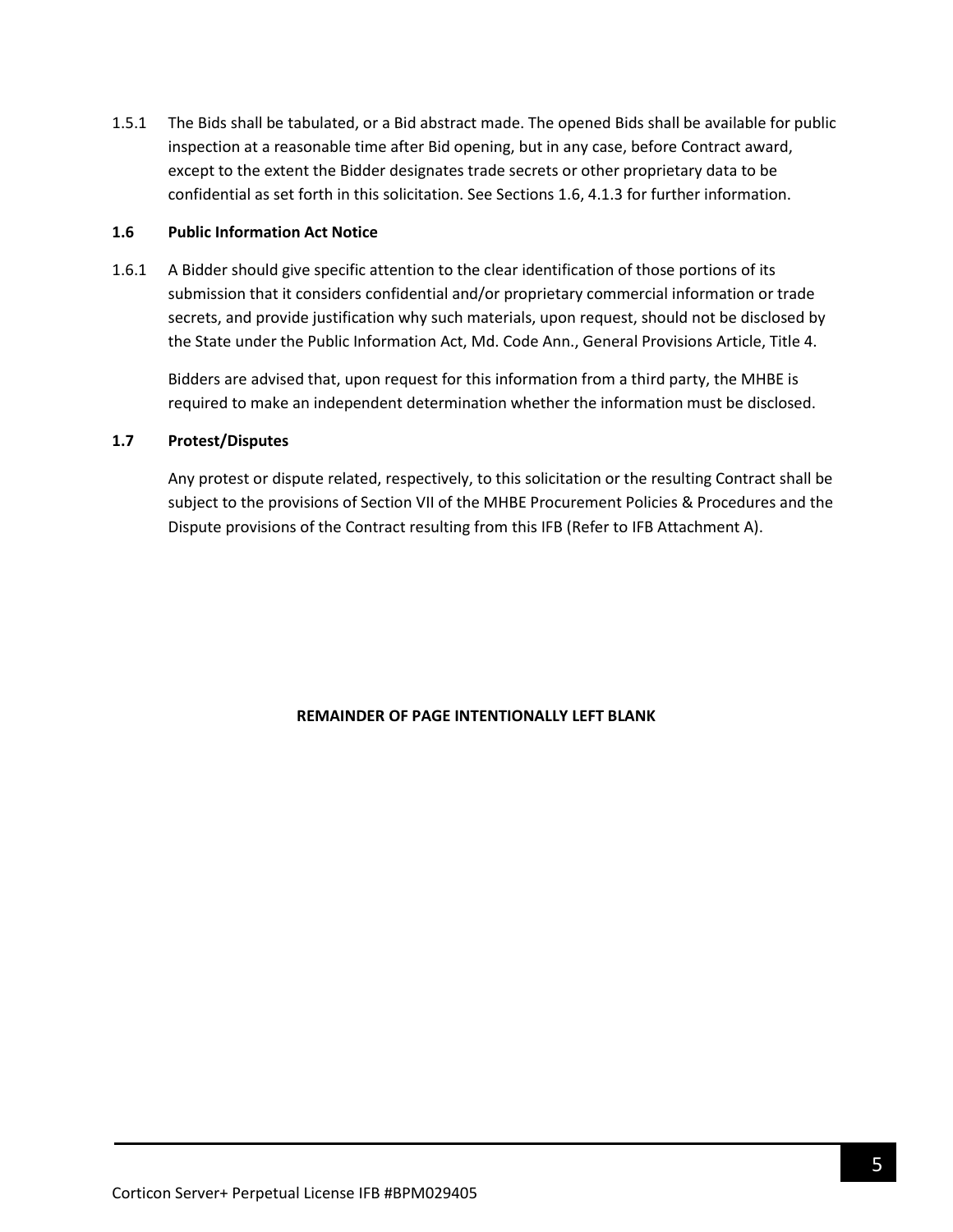### **SECTION 2 — SCOPE OF WORK**

### <span id="page-5-0"></span>**Section 2.1 Purpose:**

The purpose of this solicitation is to get new perpetual licenses for Corticon Server+ along with Standard Support for MHBEs Disaster Recovery (DR) environment.

## **Section 2.2 Requirements:**

The vendor shall provide the following Corticon license to the MHBE for a 12-month period and will include the Standard Support for the mentioned term as part of the offering:

| <b>Product Name</b>                             | <b>Type</b>    | <b>License Usage</b>                                          | # of Cores      | <b>Term</b>                              |
|-------------------------------------------------|----------------|---------------------------------------------------------------|-----------------|------------------------------------------|
| <b>Corticon Server+   New Perpetual</b><br>v6.1 | <b>License</b> | <b>Disaster</b><br><b>Recovery (DR)</b><br><b>Environment</b> | $Six (6)$ Cores | <b>Perpetual</b><br><b>License</b>       |
| <b>Standard</b><br><b>Maintenance</b><br>Type   | <b>NA</b>      | <b>Disaster</b><br><b>Recovery (DR)</b><br><b>Environment</b> | <b>NA</b>       | <b>End Date:</b><br><b>July 31, 2023</b> |

# **BIDDERS ARE REQUESTED TO WORK WITH PROGRESS (THE MANUFACTURER) TO GET THE SPECIAL DISCOUNTED PRICING AVAILABLE FOR DISASTER RECOVERY (DR) ENVIRONMENTS.**

### **Section 2.3: Scope of Maintenance & Standard Support**

MHBE requests Standard Maintenance & Support Services for the Corticon products listed in Section 2 above.

Standard-level support is designed to provide access to a live technical support engineer with a maximum one-hour call-back time, around the clock. With 24x7 availability, MHBE can optimize the use of important IT resources by enabling its staff to access technical support outside of normal business hours. This tier of support includes priority queuing of reported issues and time-based escalation of unresolved problems.

In addition, with immediate access to Progress Communities, the Progress knowledge base, whitepapers and the electronic software download (ESD) system, MHBE can get total support coverage. This offering also includes access to service packs, bug fixes and new product versions.

In addition, there will be online services available to log, track, update, and escalate service requests.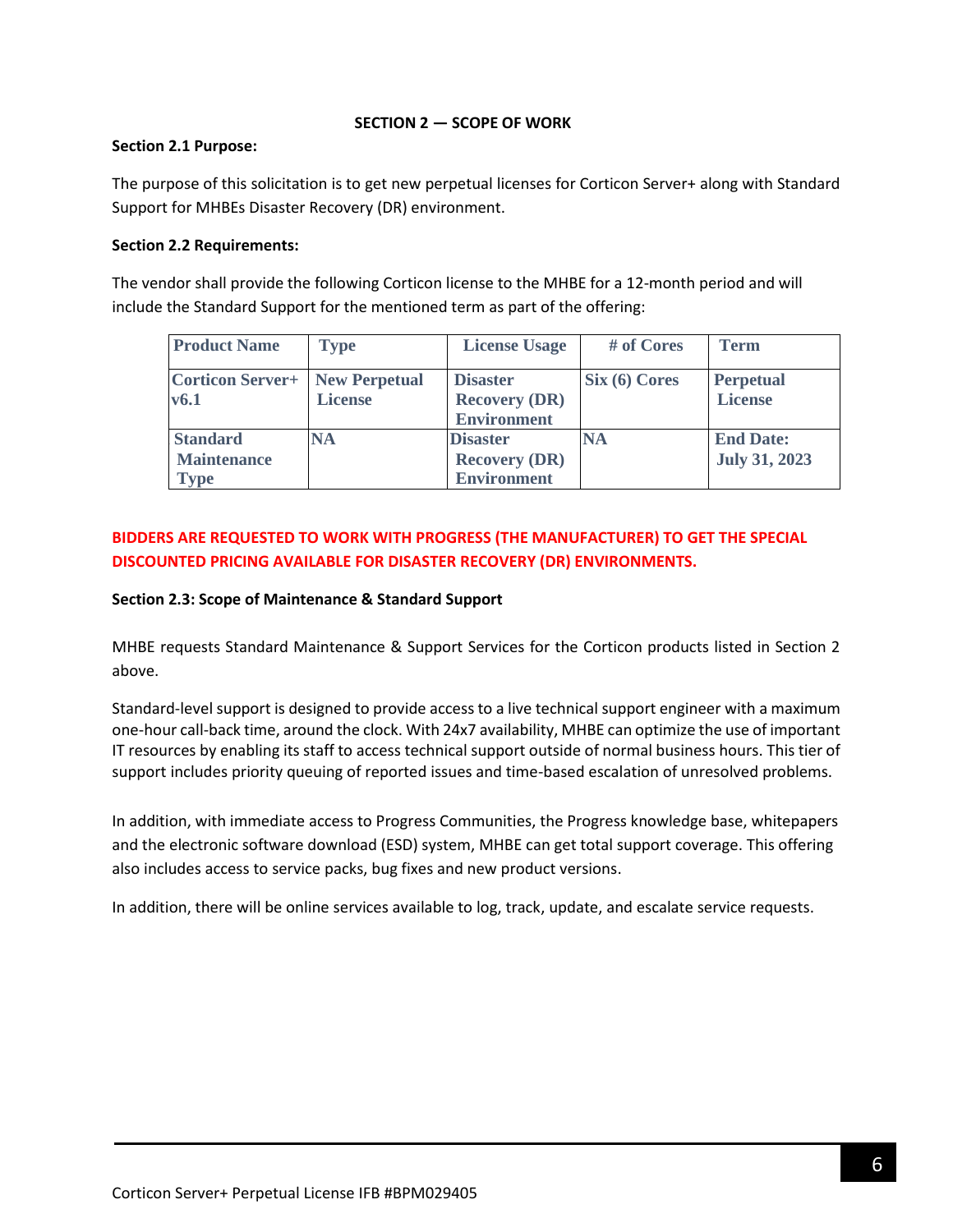| <b>Maintenance &amp; Support Offerings</b>                   | <b>Covered by Standard</b><br><b>Support</b> |
|--------------------------------------------------------------|----------------------------------------------|
| Direct contact for severity 1 issues with a live             | 1 hour                                       |
| technical support engineer, or call back within:             |                                              |
| Access to telephone support                                  | 24x7                                         |
| Remote diagnostics                                           | Yes                                          |
| Online access to log, update, track and escalate<br>requests | Yes                                          |
| Knowledge base                                               | Yes                                          |
| Whitepapers                                                  | Yes                                          |
| Progress Communities support forums                          | Yes                                          |
| Access to critical problem alerts                            | Yes                                          |
| Lifetime support                                             | Yes                                          |
| Web access to the electronic download center                 | Yes                                          |
| Access to new releases                                       | Yes                                          |
| Access to service packs                                      | Yes                                          |
| Access to bug fixes                                          | Yes                                          |
| Access to new ports and certifications                       | Yes                                          |
| Notice of new product releases                               | Yes                                          |

## **The following items will be covered as part of this support:**

- **1. Product Guidance**
- Providing explanations & guidance of:
	- o Standard product functionality
	- o Intended use of functions
	- o Coding techniques
	- o Product capabilities
	- o Configurations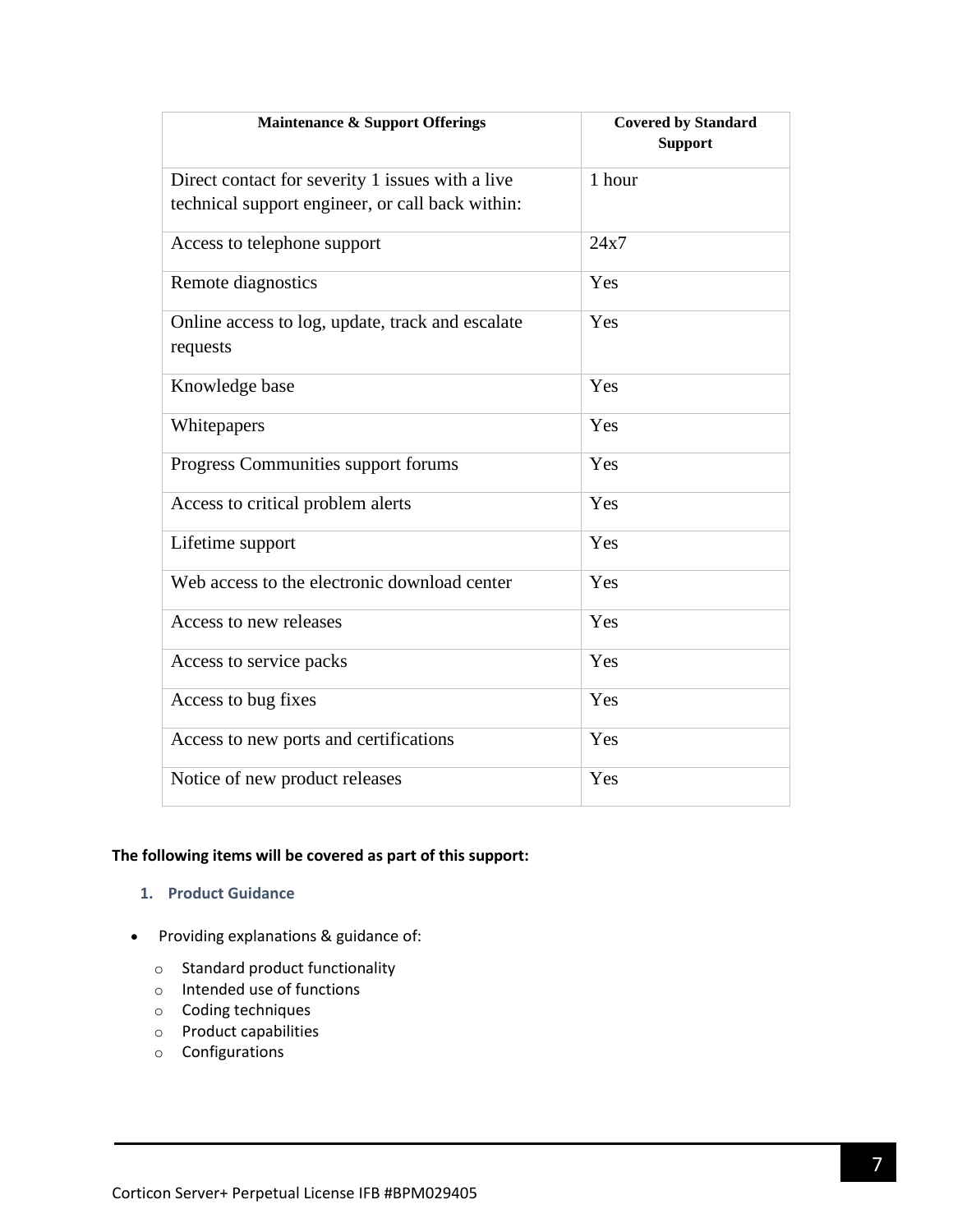• Diagnosing/troubleshooting warnings, errors and exceptions within Progress products or customer code made with Progress products

2. Product defects and Enhancement requests

- Diagnosing and reporting bugs that appear to be in Progress products or Progress code
- Diagnosing bugs in user-created files and source code generated using Progress products Customer shall isolate issue to a sample of reproducible files or code
- Suggests workaround for product defects where possible
- Providing information on scheduled versions to fix
- Facilitating access to service packs and hotfixes
- Providing guidance to log Enhancement Requests on Progress Community
- 3. Product, Compatibility and Version information
	- Providing clarification of Platform Availability and product compatibility
	- Provide information (where available) on planned platform certification
	- Suggesting specific Progress products to accomplish specific goals

4. Performance related support

- Reporting of performance bugs in Progress products
- Providing general guidance on performance improvements (no system specific tuning)
- Some tuning for non OpenEdge Progress products

5. Remote assistance and Virtual Machines

- Providing remote assistance when needed. Customer will have the responsibility and control of the session.
- Diagnosing/troubleshooting customer issues in virtualized environment provided by customer where appropriate.

6. Working with Support

- Providing assistance on issues with:
	- o SupportLink
	- o Communities
	- o Company websites
	- o Download Center
	- o Providing support for Evaluation licenses for DataDirect Connector

#### **2.4 Invoicing**

All invoices shall be submitted by the Contractor within 30 days of receipt of equipment, software or services and shall include, at the minimum, the following information:

- Name and address of the MHBE
- Contractor name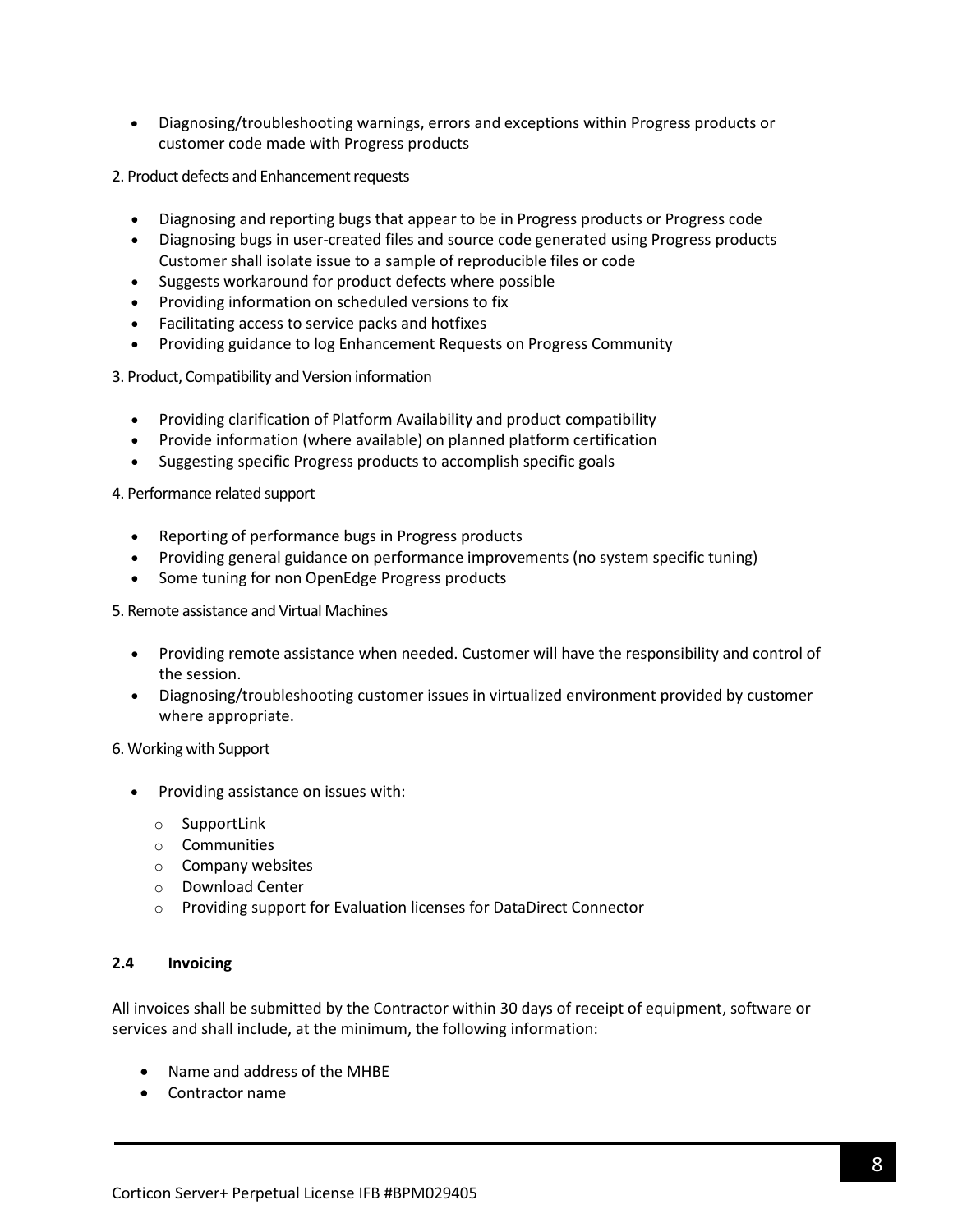- Products(s) and/or service(s) purchased listed separately including the amount for each individual charge (i.e., 5 – ABC Hardware @ \$2,000 Total \$10,000.00, Support @ \$100.00 Total \$200.00)
- Supporting Documentation
- E-mail address/phone number of Contractor's POC
- Remittance address
- Federal taxpayer identification or (if owned by an individual) Contractor's social security number
- Invoice period, invoice date, invoice number and amount due
- Purchase Order # being billed

Invoices submitted without the required information will not be processed for payment until the Contractor provides the required information. The MHBE is generally exempt from Federal excise taxes, Maryland sales and use taxes, District of Columbia sales taxes and transportation taxes. The Contractor, however, is not exempt from such sales and use taxes and may be liable for the same.

#### **SECTION 3 – BIDDER MINIMUM QUALIFICATIONS**

<span id="page-8-0"></span>**The Bidder must be an authorized reseller of Corticon. As proof, the Bidder must submit with the bid a letter of authorization from the manufacturer or providing evidence of the rights to resell all products and services required by this IFB.**

#### **SECTION 4— BID FORMAT, DUE DATE AND TIME**

#### <span id="page-8-1"></span>**4.1 One Part Submission**

- 4.1.1 **To minimize duplication costs, MHBE strongly desires e-mail delivery of Bids***.*
- 4.1.2 Bidders submitting via email must submit their bids and all required attachments in pdf format to <https://marylandhealthconnection.sharefile.com/r-r18a4cd02e6984e41892a6f13e2bdfa48>

Bidders must submit with their Bid the required minimum qualification documentation (see Section 3), and any required bid submissions (see Section 4.2.4) with one document clearly labeled as "Bid, Corticon Server+ Perpetual License # BPM029405" in time to be received by **1:00 PM, Eastern Standard Time, June 23, 2022**.

4.1.3 A second attachment labeled "Bid, Corticon Server+ Perpetual License # BPM029405 PIA", in searchable Adobe .pdf format for Public Information Act (PIA) requests (this copy shall be redacted so that confidential and/or proprietary information has been removed (see Section 1.6 "Public Information Act Notice"). If a Bidder chooses to submit its Bid without identifying any information that is confidential/proprietary, it should still provide the second attachment required here and label it "PIA", even though no information therein will be redacted.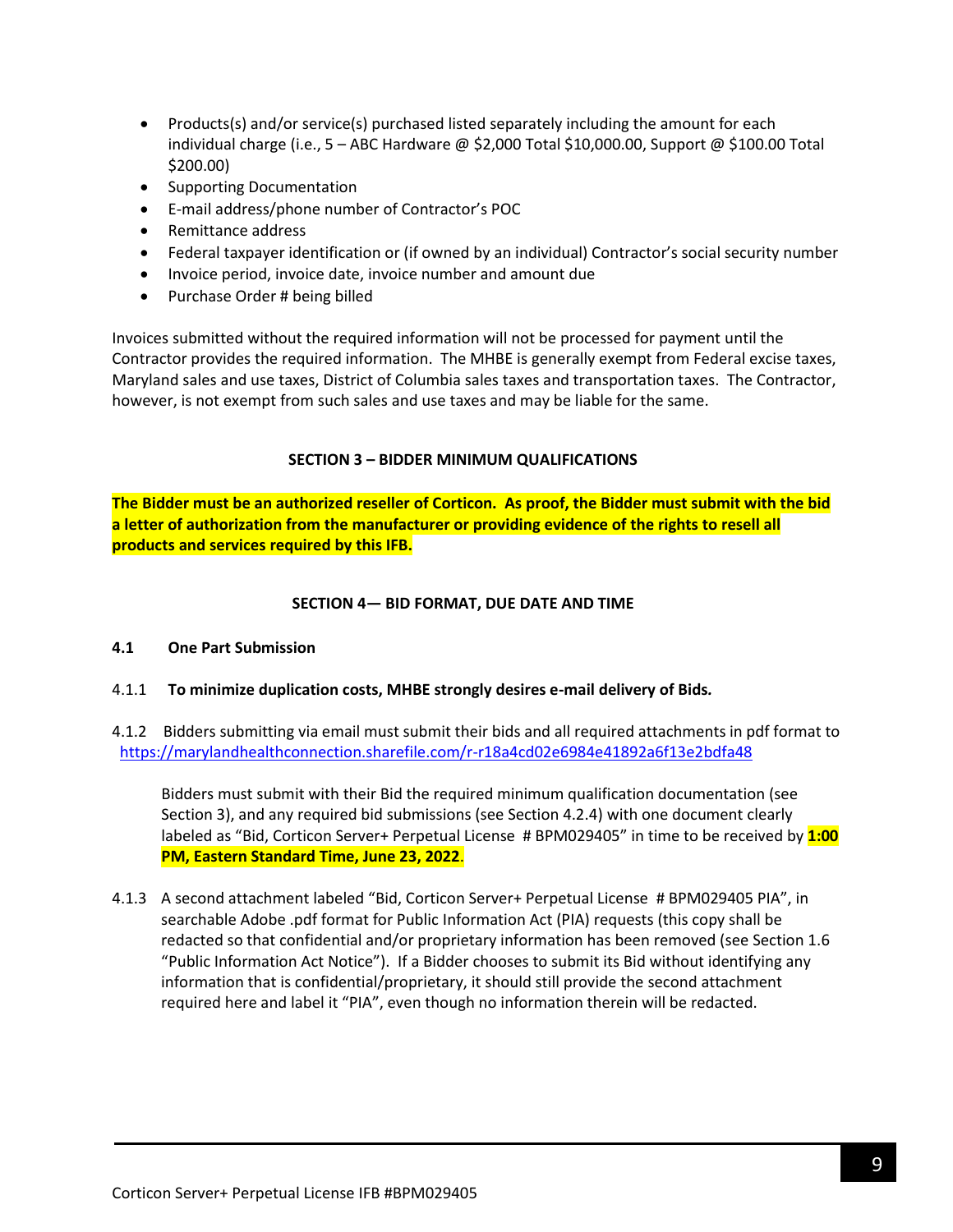4.1.4 Bidders choosing to provide paper submissions shall email the Procurement Officer at the email address specified in the Key Information summary sheet for submission instructions.

### 4.1.5 **Bids delivered by facsimile shall not be considered**.

The Procurement Officer must receive all files by the IFB due date and time specified in the Key Information Summary Sheet and Section 4.1.2. If submitted via e-mail, the date and time of submission is determined by the date and time of arrival in the

<https://marylandhealthconnection.sharefile.com/r-r18a4cd02e6984e41892a6f13e2bdfa48> e-mail box. Requests for extension of this date and time will not be granted. Except as provided in COMAR 21.05.02.10, Bids received by the Procurement Officer after the due date will not be considered.

### **4.2 Required Bid Submissions**

Bidders shall include the following with their Bid:

### 4.2.1 **Transmittal Letter:**

A Transmittal Letter shall accompany the Bid. The purpose of this letter is to transmit the Bid and acknowledge the receipt of any addenda. The Transmittal Letter should be brief and signed by an individual who is authorized to commit the Bidder to the services and requirements as stated in this IFB. The Transmittal Letter should include the following:

- Name and address of the Bidder;
- Name, title, e-mail address, and telephone number of primary contact for the Bidder;
- "Corticon Server+ Perpetual License # BPM029405" and Solicitation Number that the Bid is in response to;
- Signature, typed name, and title of an individual authorized to commit the Bidder to its Bid;
- Federal Employer Identification Number (FEIN) of the Bidder, or if a single individual, that individual's Social Security Number (SSN);
- Bidder's eMMA number;
- Bidder's MBE certification number (if applicable);
- Acceptance of all State IFB and Contract terms and conditions; and
- Acknowledgement of all addenda to this IFB.

## 4.2.2 **Minimum Qualifications Documentation:**

The Bidder shall submit any Minimum Qualifications documentation that may be required, as forth in Section 3 "Bidder Minimum Qualifications."

## 4.2.3 **Bid Price Form**

The Bid shall contain all price information in the format specified on **IFB Attachment D - Bid Form.** Complete the Bid Form only as provided in the Bid Pricing Instructions. **Do not amend, alter, or leave blank any items on the Bid Form or include additional clarifying or contingent language on or attached**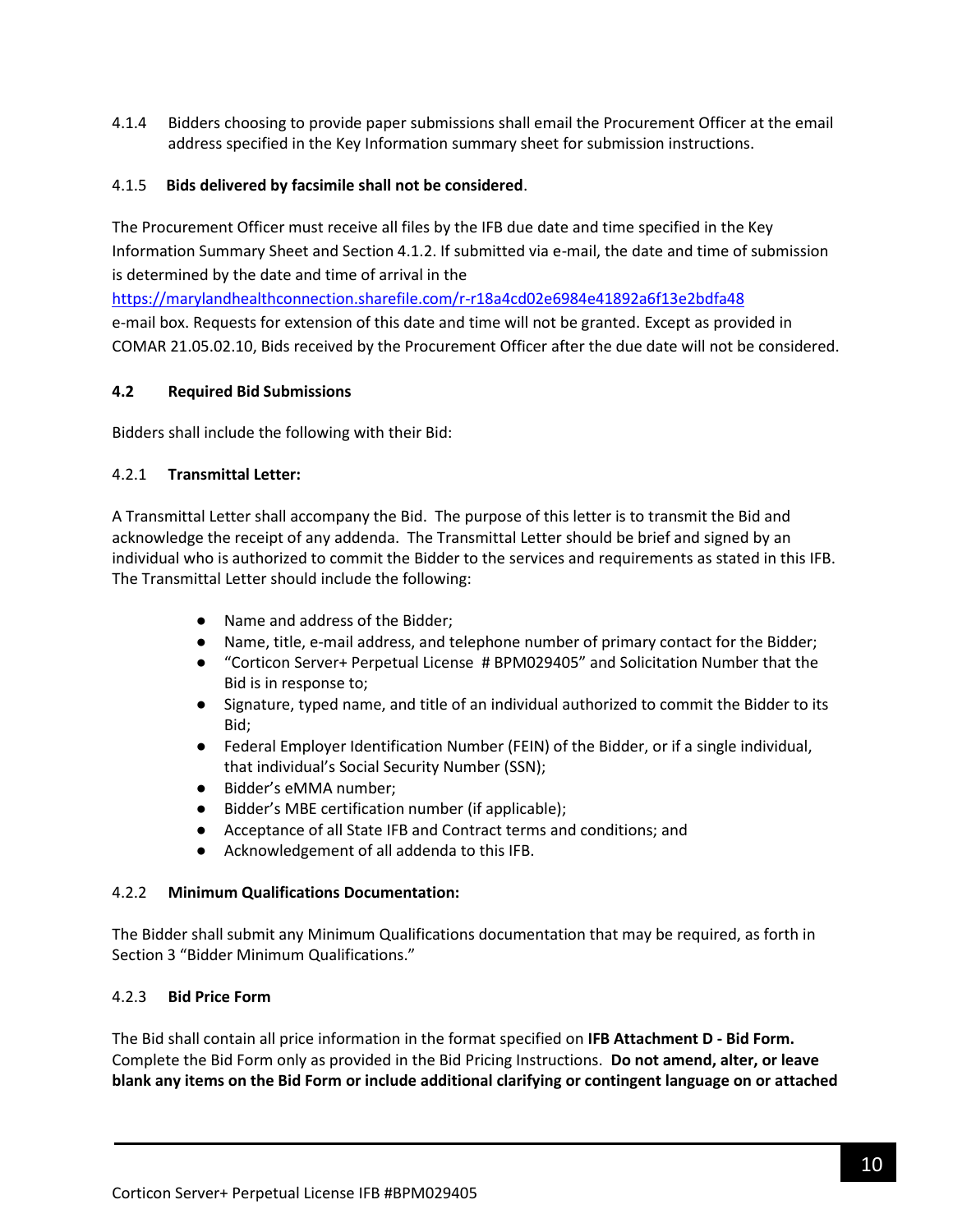**to the Bid Form**. Failure to adhere to any of these instructions may result in the Bid being determined to be non-responsive and rejected by MHBE.

### 4.2.4 **Completed Required Attachments**

For email submissions, submit one (1) copy of each with original signatures.

- Attachment B Bid/Proposal Affidavit
- Attachment E Federal Funds Attachment, **including E-1 and E-2**

### **4.3 Electronic Transactions Authorized**

- 4.3.1 This procurement authorizes electronic transactions in keeping with COMAR 21.03.05 *et seq*. and pursuant to the Maryland Uniform Electronic Transactions Act, Maryland Code Annotated, Commercial Law Article, Title 21.
- 4.3.2 In addition to specific electronic transactions specifically authorized in other sections of this IFB, including its attachments (e.g., Sections 4.1 (One Part Submission Via Email Preferred) and 6 (Bidder agrees to accept payments by electronic funds transfer)) and subject to the exclusions noted in Section 4.3.3, below, the following transactions are authorized to be conducted by electronic means on the terms described:
	- A. The Procurement Officer may conduct the procurement using eMMA, the Maryland Health Benefit Exchange website a[t https://www.marylandhbe.com/solicitations/](https://www.marylandhbe.com/solicitations/) or e-mail to issue:
		- a) the solicitation (e.g., the IFB/RFP);
		- b) any amendments;
		- c) pre-Bid/Proposal conference documents;
		- d) questions and responses;
		- e) communications regarding the solicitation or Bid/Proposal to any Bidder/Offeror or potential Bidder/Offeror;
		- f) notices of award selection or non-selection; and
		- g) the Procurement Officer's decision on any Bid protest or Contract claim.
		- h) Contract award
		- i) Contract Modifications
	- B. A Bidder/Offeror or potential Bidder/Offeror may use e-mail to:
		- a) submission of initial Bids or Proposals;
		- b) ask questions regarding the solicitation;
		- c) reply to any material received from the Procurement Officer by electronic means that includes a Procurement Officer's request or direction to reply by e-mail or facsimile, but only on the terms specifically approved and directed by the Procurement Officer;
		- d) submit a "No Bid/Proposal Response" to the solicitation.
		- e) submit a Pre-Proposal Conference Response Form
		- f) submit a signed Contract, Contract Affidavit, Non-Exchange Entity Agreement, Non-Disclosure Agreement or other attachment required to be returned with an executed Contract or within five days of award
		- g) submit a signed Contract Modification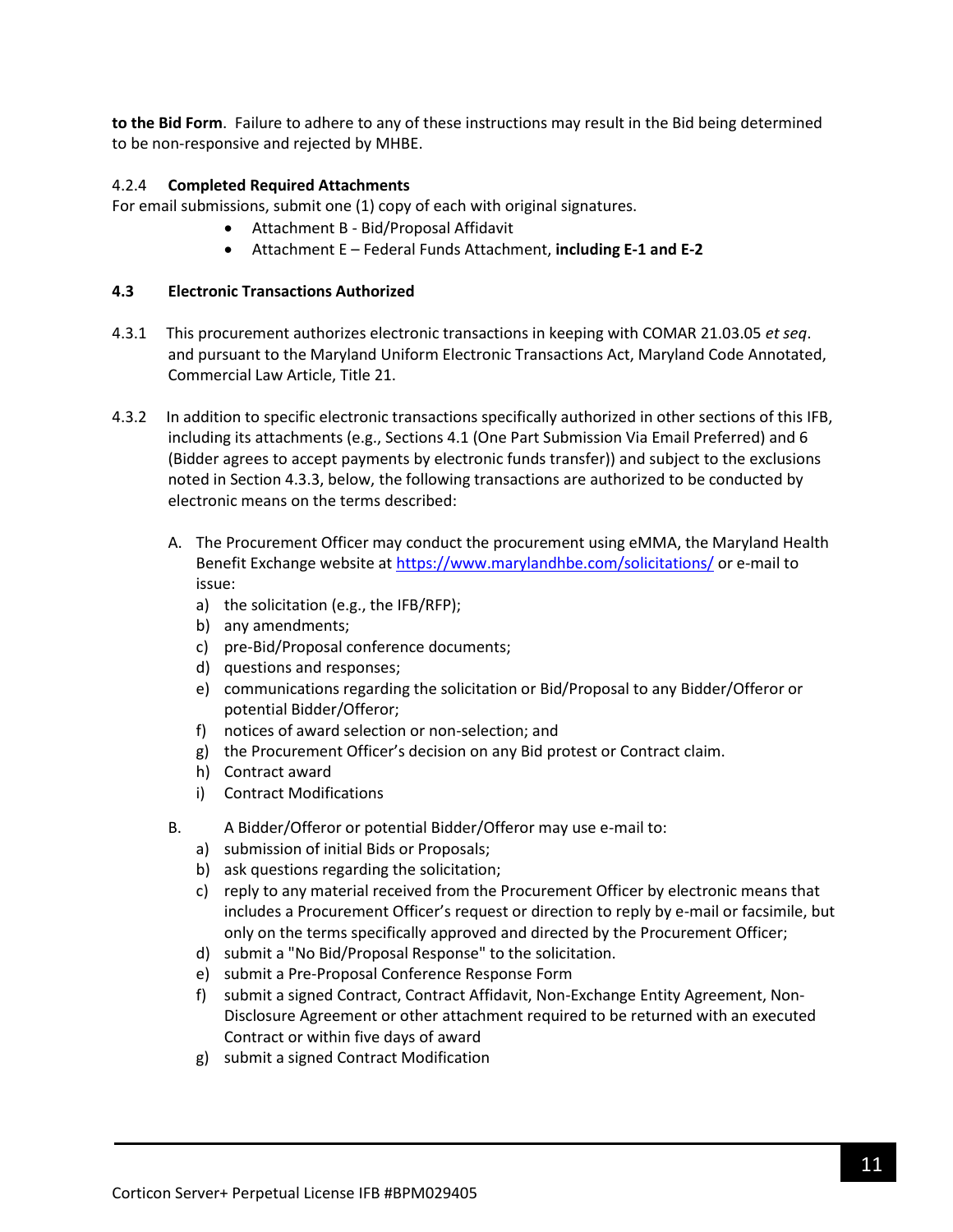- C. The Procurement Officer, the Contract Monitor, and the Contractor may conduct day-to-day Contract administration, except as outlined in Section E of this subsection utilizing e-mail, facsimile, or other electronic means if authorized by the Procurement Officer or Contract Monitor.
- 4.3.3 The following transactions related to this procurement and any Contract awarded pursuant to it are *not authorized* to be conducted by electronic means:
	- a) filing of Bid Protests;
	- b) filing of Contract Claims; or
	- c) any transaction, submission, or communication where the Procurement Officer has specifically directed that a response from the Contractor or Bidder/Offeror be provided in writing or hard copy.
- 4.3.4 Any facsimile or e-mail transmission is only authorized to the facsimile numbers or e-mail addresses for the identified person as provided in the solicitation, the Contract, or in the direction from the Procurement Officer or Contract Monitor.
- 4.3.5 MHBE requires original signatures on all submissions that this IFB or the document form requires to be signed, including but not limited to all Transmittal Letters, Bids, the Contract or Contract Modifications resulting from this IFB. However, the Contractor may scan and submit electronically any document containing such original signature(s). The Contract and other contractual documents each may be signed by the Parties in counterparts, each of which shall be deemed to be an original but all of which, taken together, shall constitute one and the same Contract.

## **4.4 Documents Required upon Notice of Recommendation for Contract Award**

Upon receipt of a Notification of Recommendation for Contract Award, the following documents shall be completed and submitted electronically, via email, by the recommended awardee within five (5) Business Days, unless noted otherwise:

- Attachment A Standard Contract
- Attachment C Contract Affidavit

## **SECTION 5 — BASIS FOR AWARD**

<span id="page-11-0"></span>A contract shall be awarded to the responsible Bidder submitting a responsive Bid with the most favorable Total Bid Price for providing the products/services as specified in this IFB. **The most favorable Total Bid Price will be the lowest price on IFB Attachment D - Bid Form.**

## **SECTION 6 — GENERAL INFORMATION AND REQUIREMENTS**

- <span id="page-11-1"></span>• The Contract that results from this IFB shall be a firm fixed price contract.
- The Contract resulting from this IFB shall commence as of the date of the full execution by the Parties and, from that date, run a full 12 months. The anticipated end date is at or around July 15, 2023. The Contractor shall provide services upon receipt of a written Notice to Proceed. Audit, confidentiality, document retention, patents, copyrights & intellectual property, warranty and indemnification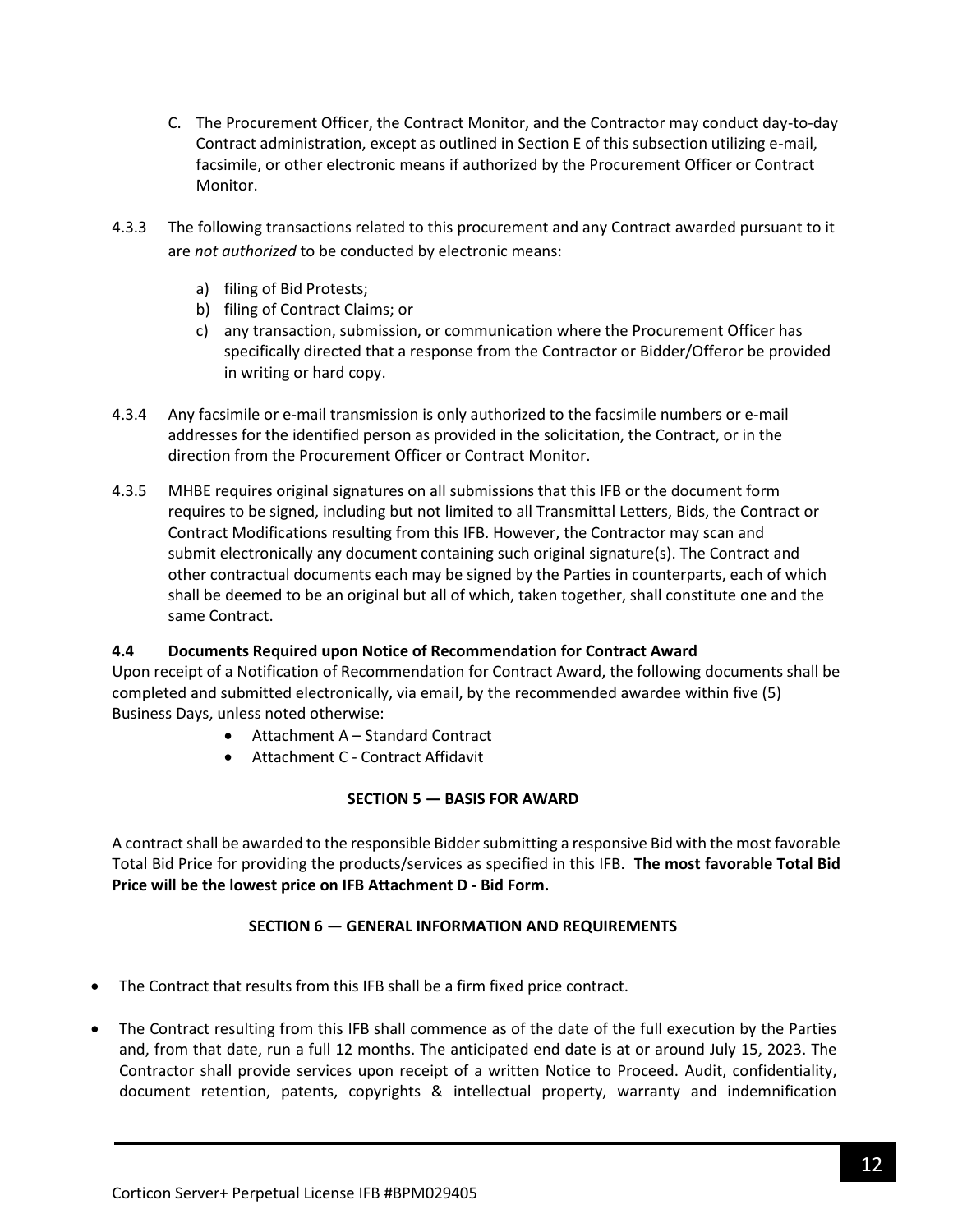obligations under the Contract and any other obligations specifically identified in the Contract shall survive termination of the Contract.

- If it becomes necessary to revise this IFB before the due date for bids, addenda will be provided to all prospective Bidders who were sent this IFB or otherwise are known by the Procurement Officer to have obtained this IFB. In addition, addenda to the IFB will be posted on the MHBE web page and through eMaryland Marketplace Advantage. Addenda made after the due date for bids will be sent only to those Bidders who submitted a timely bid.
- The MHBE reserves the right to cancel this IFB, accept or reject any and all bids (in whole or in part) received in response to this IFB, to waive or permit cure of minor irregularities. The MHBE also reserves the right, in its sole discretion, to award a Contract based upon the written bids received without prior discussions or negotiations.
- The MHBE is not responsible for Contractor's costs incurred in preparing and submitting a bid or in performing any other activities relative to this solicitation.
- By submitting a response to this solicitation, the Bidder agrees to accept payments by electronic funds transfer if selected for Contract unless the State Comptroller's Office grants an exemption. Payment by electronic funds transfer is mandatory for contracts exceeding \$100,000. The selected Contractor shall register using the COT/GAD X-10 Vendor Electronic Funds (EFT) Registration.
- Request Form. Any request for exemption must be submitted to the State Comptroller's Office for approval at the address specified on the COT/GAD X-10 form and must include the business identification information as stated on the form and include the reason for the exemption. The COT/GAD X-10 form can be downloaded at[: http://compnet.comp.state.md.us/gad/pdf/GADX-10.pdf.](http://compnet.comp.state.md.us/gad/pdf/GADX-10.pdf)
- The sole point of contact at the MHBE for purposes of this IFB, prior to the award of any contract, is the Procurement Officer at the address listed below:

Tracey D. Gamble Title: Procurement Officer Address: 750 E. Pratt Street, 6th Floor, Baltimore, MD 21202 Email Address: [hix.procurement@maryland.gov](mailto:hix.procurement@maryland.gov)

- The MHBE may change the Procurement Officer and/or the Contract Monitor at any time by written notice.
- The individual responsible for day-to-day administration and management of the Contract issued pursuant to this IFB shall be the Contract Monitor identified below:

Name: Greg Yaculak Address: 750 East Pratt Street, 6<sup>th</sup> Floor, Baltimore, MD 21202 Email address: [greg.yaculak@maryland.gov](mailto:greg.yaculak@maryland.gov) 

• The MHBE may change the Procurement Officer and/or the Contract Monitor at any time by written notice.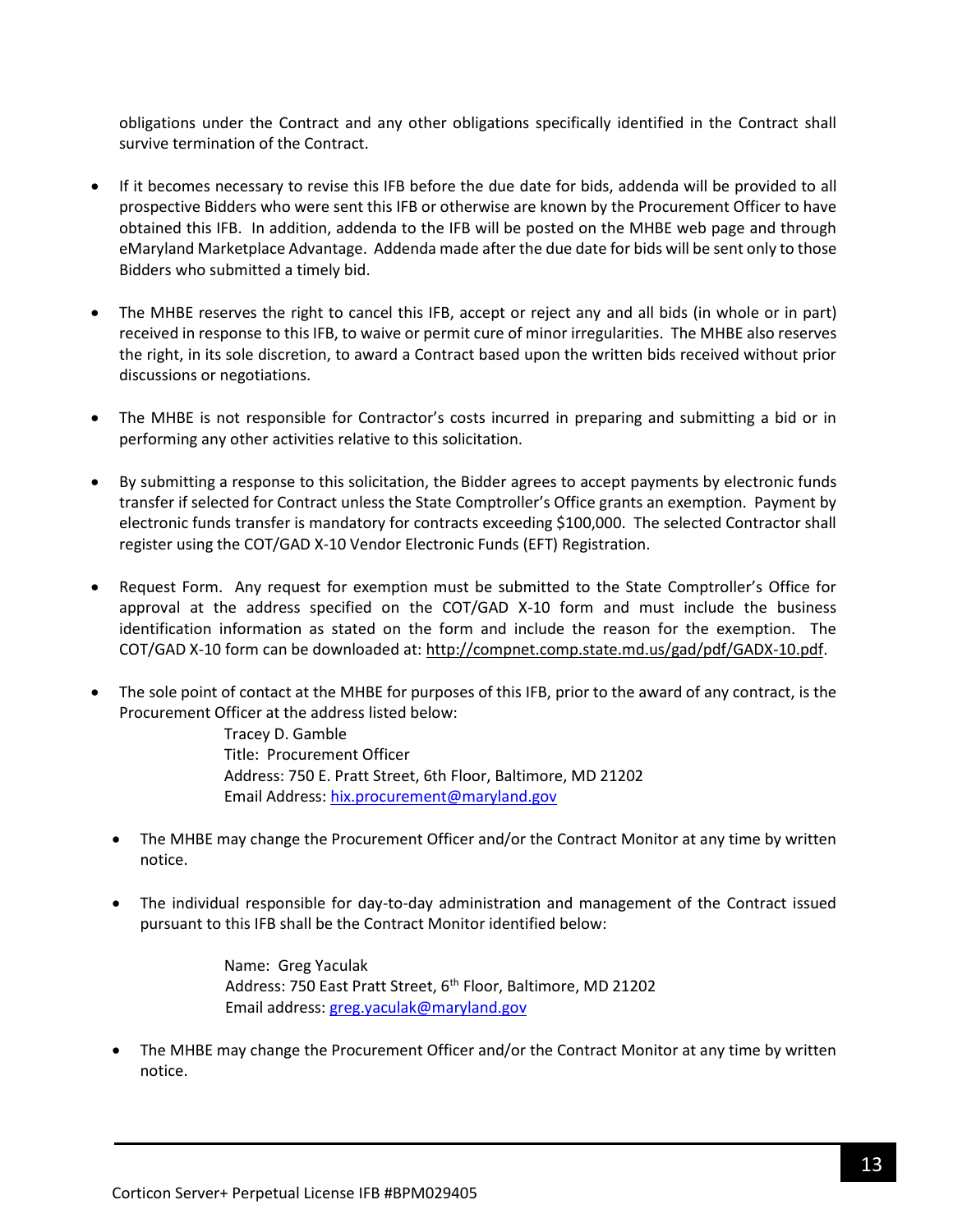• Bids submitted in response to this IFB are irrevocable for 120 days following the closing date of bids. This period may be extended at the Procurement Officer's request only with the Bidder's written agreement.

### **SECTION 7 — ATTACHMENTS**

- <span id="page-13-0"></span>• Attachment A - Standard Contract – Must be signed and submitted within five (5) business days of notification of proposed Contract award
- Attachment B Bid/Proposal Affidavit Must be completed and submitted with the Bid
- Attachment C State Contract Affidavit Must be completed and submitted within five (5) business days of notification of proposed Contract award
- Attachment D Bid Form Must be completed and submitted with the Bid
- Attachment E Federal Funds Attachment This attachment describes requirements and restrictions associated with the federal funds to be used in this Contract. Execution of a Contract awarded as a result of this IFB indicates a Contractor's agreement with all applicable requirements and restrictions. This attachment must be completed and submitted with the Bid.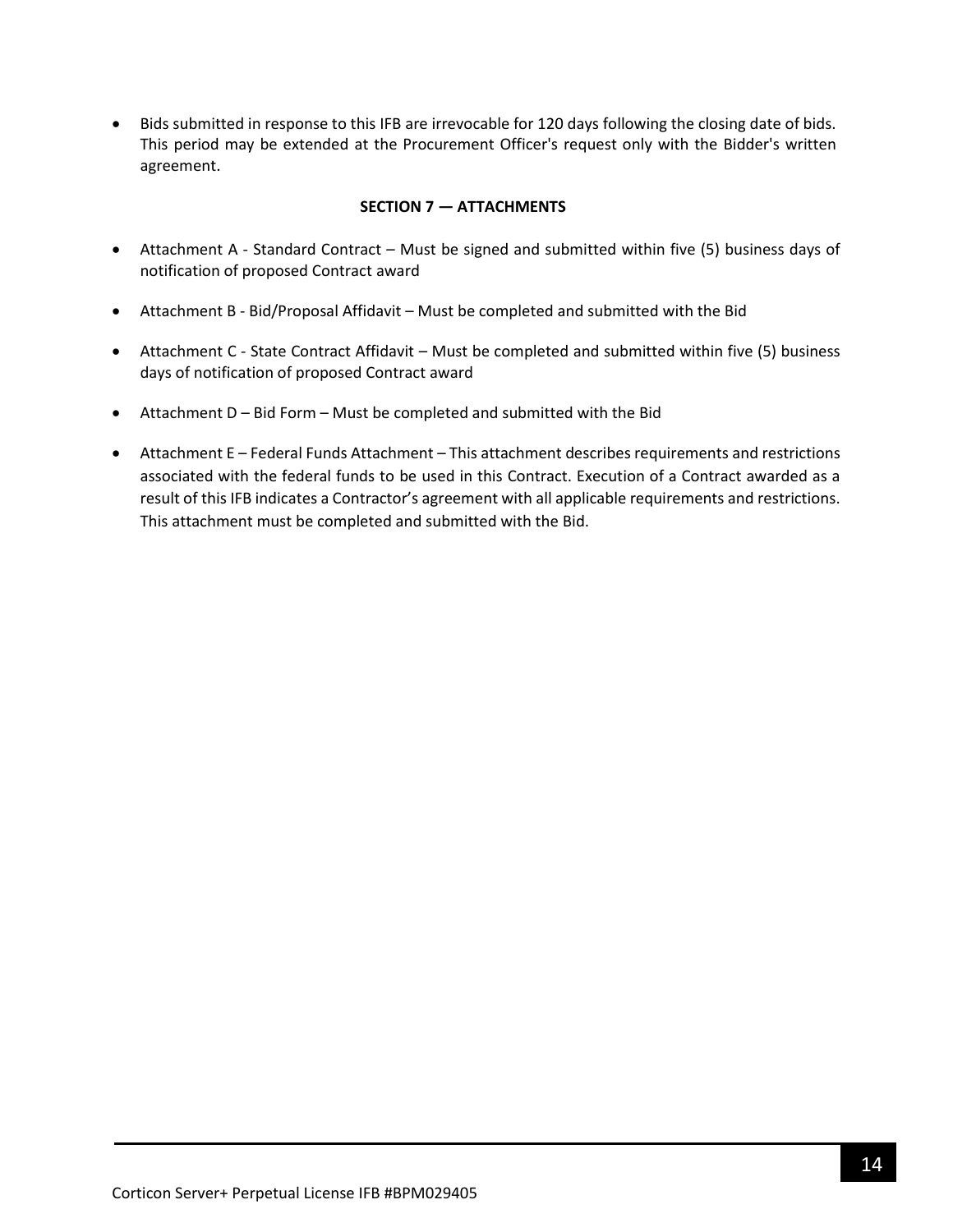# **ATTACHMENT A – CONTRACT Corticon Server+ Perpetual License IFB # BPM029405**

<span id="page-14-0"></span>THIS CONTRACT (the "Contract") is made as of the Effective Date defined below by and between [Contractor's name] (the "Contractor") and the MARYLAND HEALTH BENEFIT EXCHANGE, a unit of the STATE OF MARYLAND (the "MHBE"). The Contractor and the MHBE each are a "Party" and, together, are the "Parties".

In consideration of the premises and the covenants herein contained, the Parties agree as follows:

#### **1. Definitions**

In this Contract, the following words have the meanings indicated:

- 1.1 "Bid" means the Contractor's Bid dated \_\_\_\_\_\_\_\_.
- 1.2 "COMAR" means Code of Maryland Regulations.
- 1.3 "Contract Monitor" means the MHBE employee identified in Section 6 of the IFB as the Contract Monitor or a successor designated by the MHBE.
- 1.4 "Contractor" means \_\_\_\_\_\_\_\_\_\_\_\_\_\_\_\_\_\_\_\_\_\_\_\_\_\_\_\_\_\_\_\_ [Contractor's name] whose principal business address is \_\_\_\_\_\_\_\_\_\_\_\_\_\_\_\_\_\_\_\_\_\_\_\_\_\_\_\_\_\_\_\_\_\_\_\_\_[Contractor's primary address] and whose principal office in Maryland is \_\_\_\_\_\_\_\_\_\_\_\_\_\_\_\_\_\_\_\_\_\_\_\_\_\_\_\_\_\_\_[Contractor's local address.
- 1.5 "Effective Date" means the date on which the last of the two Parties signs this Contract.
- 1.6 "MHBE" means the Maryland Health Benefit Exchange.
- 1.7 "IFB" means the Invitation for Bids for Corticon Server+ Perpetual License # BPM029405, and any addenda thereto issued in writing by the MHBE.
- 1.8 "Procurement Officer" means the MHBE employee identified in Section 6 of the IFB as the Procurement Officer or a successor designated by the MHBE.
- 1.9 "Software" means the object code version of computer programs licensed pursuant to this Contract. Embedded code, firmware, internal code, microcode, and any other term referring to software that is necessary for proper operation is included in this definition of Software. Software includes all prior, current, and future versions of the Software and all maintenance updates and error corrections. "Software" also includes any upgrades, updates, bug fixes or modified versions or backup copies of the Software licensed to the MHBE by Contractor or an authorized distributor.
- 1.10 "State" means the State of Maryland.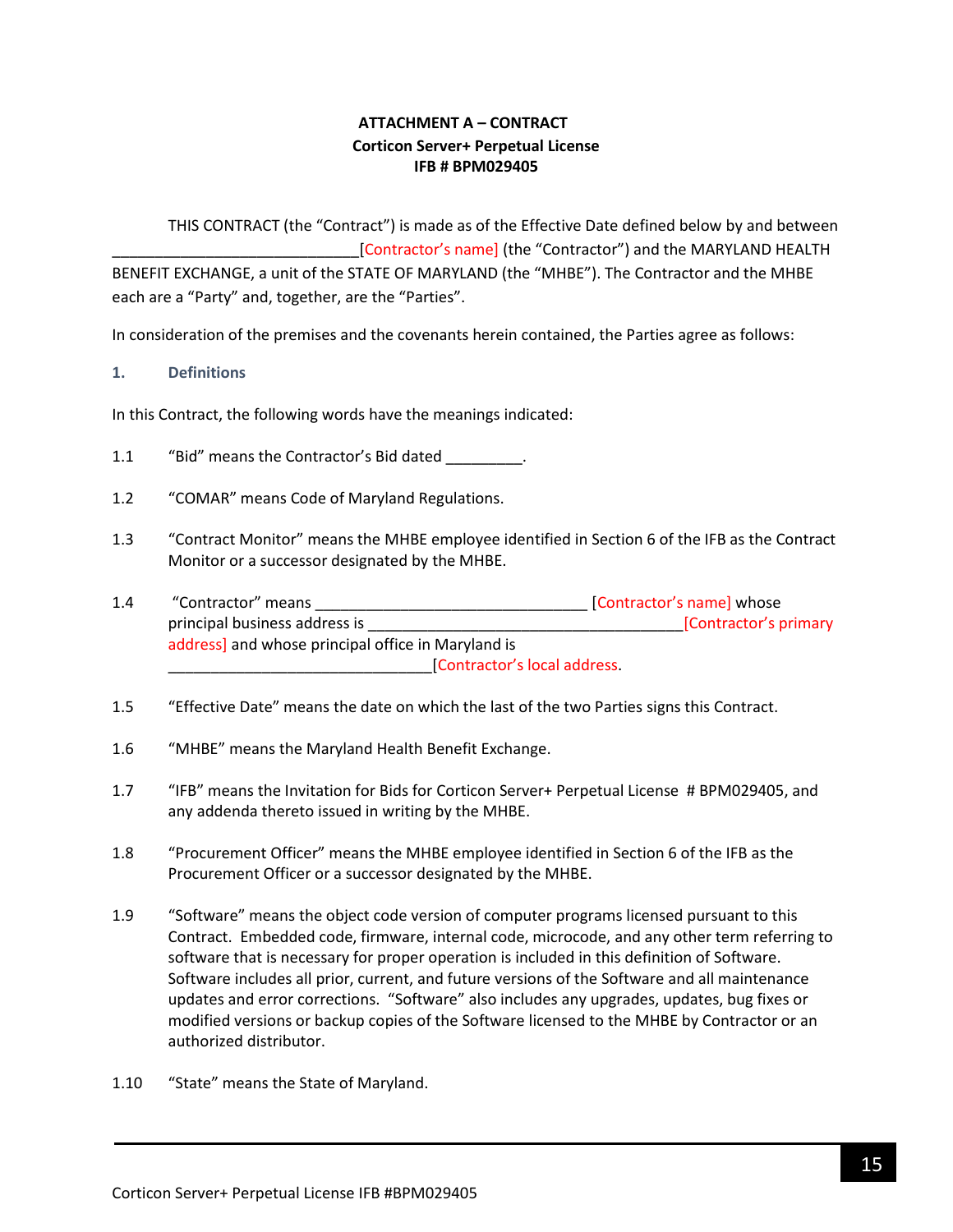#### **2. Scope of Contract**

2.1 The Contractor shall provide products and services as described in the IFB for Corticon Subscription awarded in accordance with Exhibits A-D listed in this section and hereby incorporated as part of this Contract. If there is any conflict between this Contract and the Exhibits, the terms of the Contract shall govern. If there is any conflict among the Exhibits, the following order of precedence shall determine the prevailing provision:

Exhibit A – The IFB Exhibit B – State Contract Affidavit, executed by the Contractor and dated Exhibit C – The Federal Funds Attachment (Attachment E to the IFB, including E-1 and E-2) Exhibit D – The Bid (Attachment D to the IFB)

- 2.2 The Procurement Officer may, at any time, by written order, make changes in the work within the general scope of the Contract or the IFB. No other order, statement, or conduct of the Procurement Officer or any other person shall be treated as a change or entitle the Contractor to an equitable adjustment under this section. Except as otherwise provided in this Contract, if any change under this section causes an increase or decrease in the Contractor's cost of, or the time required for, the performance of any part of the work, whether or not changed by the order, an equitable adjustment in the Contract price shall be made and the Contract modified in writing accordingly. The Contractor must assert in writing its right to an adjustment under this section within thirty (30) days of receipt of written change order and shall include a written statement setting forth the nature and cost of such claim. No claim by the Contractor shall be allowed if asserted after final payment under this Contract. Failure to agree to an adjustment under this section shall be a dispute under the Disputes clause. Nothing in this section shall excuse the Contractor from proceeding with the Contract as changed.
- 2.3 While the Procurement Officer may, at any time, by written change order, make unilateral changes in the work within the general scope of the Contract as provided in Section 2.2 above, the Contract may be modified by mutual agreement of the parties, provided: (a) the modification is made in writing; (b) all parties sign the modification; and (c) all required approvals are obtained.
- 2.4 Contracts awarded in violation of the MHBE Procurement Policies and Procedures are voidable at the election of MHBE.
- **3. Period of Performance.**
- 3.1 The Contract shall start as of the date of full execution by the Parties. From this date, the Contract shall be for a period of 12 months, or through July 15, 2023.
- 3.2 Audit, confidentiality, document retention, patents, copyrights and intellectual property, warranty and indemnification obligations under this Contract and any other obligations specifically identified shall survive expiration or termination of the Contract.
- **4. Consideration and Payment**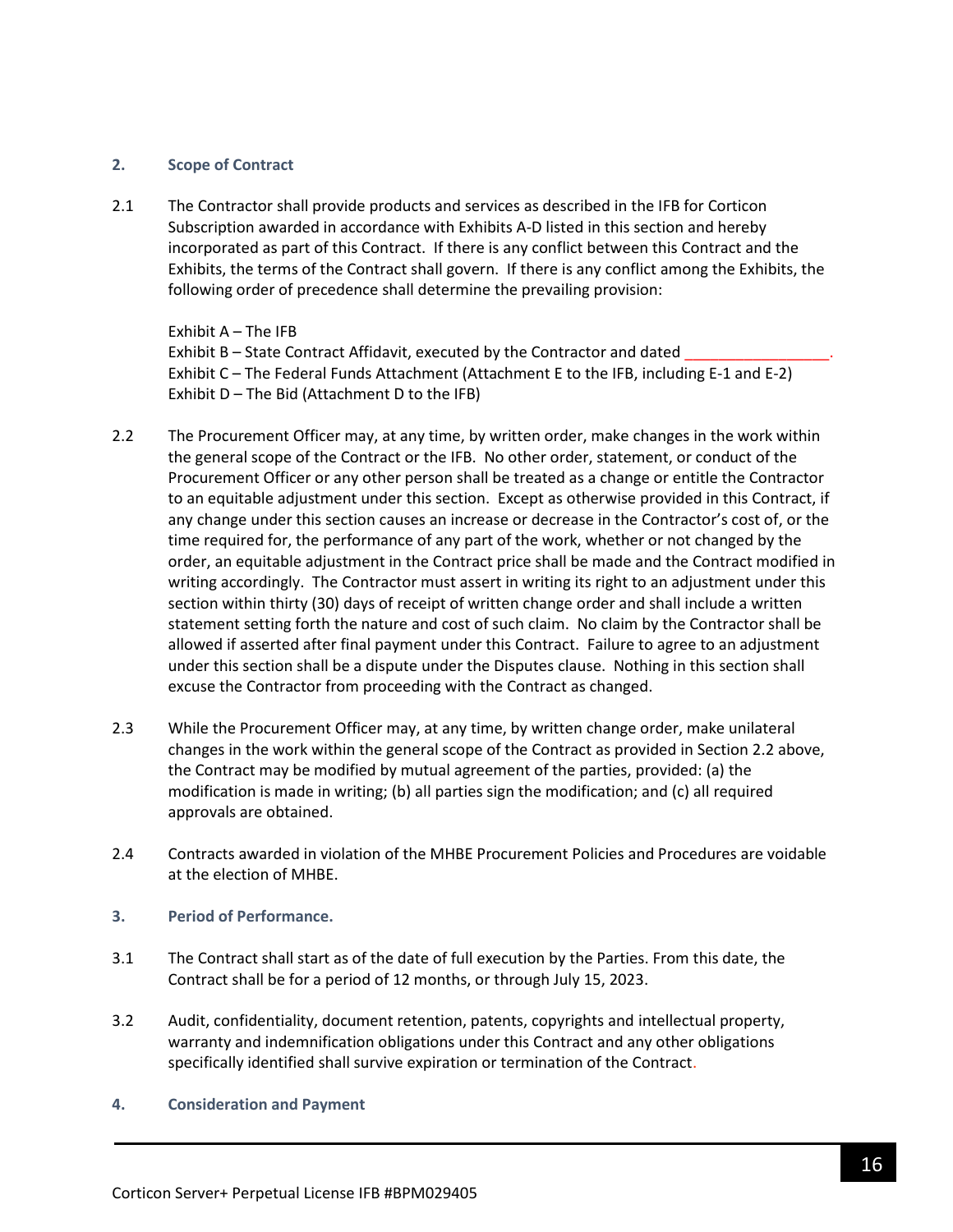- 4.1 In consideration of the satisfactory performance of the work set forth in this Contract, the MHBE shall pay the Contractor in accordance with the terms of this Contract and at the prices quoted in the Bid.
- 4.2 Payments to the Contractor shall be made no later than thirty (30) days after the MHBE's receipt of a proper invoice for services provided by the Contractor, acceptance by the MHBE of services provided by the Contractor, and pursuant to the conditions outlined in Section 4 of this Contract. Each invoice must include the Contractor's Federal Tax Identification or Social Security Number for a Contractor who is an individual which is [Contractor's FEIN or SSN-]. Charges for late payment of invoices other than as prescribed at Md. Code Ann., State Finance and Procurement Article, §15-104 are prohibited. Invoices shall be submitted to the Contract Monitor at hbe.finance@maryland.gov. Electronic funds transfer shall be used by the MHBE to pay Contractor pursuant to this Contract and any other State payments due Contractor unless the State Comptroller's Office grants Contractor an exemption.
- 4.3 In addition to any other available remedies, if, in the opinion of the Procurement Officer, the Contractor fails to perform in a satisfactory and timely manner, the Procurement Officer may refuse or limit approval of any invoice for payment and may cause payments to the Contractor to be reduced or withheld until such time as the Contractor meets performance standards as established by the Procurement Officer.
- 4.4 Payment of an invoice by the MHBE is not evidence that services were rendered as required under this Contract.
- 4.5 Contractor's eMaryland Marketplace Advantage vendor ID number is \_\_\_\_\_\_\_\_\_\_\_ (Contractor's eMMA number).
- **5. Patents, Copyrights, and Intellectual Property**
- 5.1 If the Contractor furnishes any design, device, material, process, or other item, which is covered by a patent, trademark or service mark, or copyright or which is proprietary to, or a trade secret of, another, the Contractor shall obtain the necessary permission or license to permit the State to use such item or items.
- 5.2 Except as provided in Section 5.4 of this Contract, the Contractor agrees that all documents and materials, including but not limited to, reports, drawings, studies, specifications, estimates, tests, maps, photographs, designs, software, equipment, graphics, mechanical, artwork, computations and data prepared by or for the Contractor for purposes of this Contract (Work Product) shall become and remain the sole and exclusive property of the State and shall be available to the MHBE at any time. The MHBE shall have the right to use the same without restriction and without compensation to the Contractor other than that specifically provided by this Contract.
- 5.3 Except as provided in Section 5.4 of this Contract, the Contractor agrees that at all times during the term of this Contract and thereafter, the Work Product shall be "works made for hire" as that term is interpreted under U.S. copyright law and shall be owned by the State. Ownership includes the right to copyright, patent, register and the ability to transfer these rights and all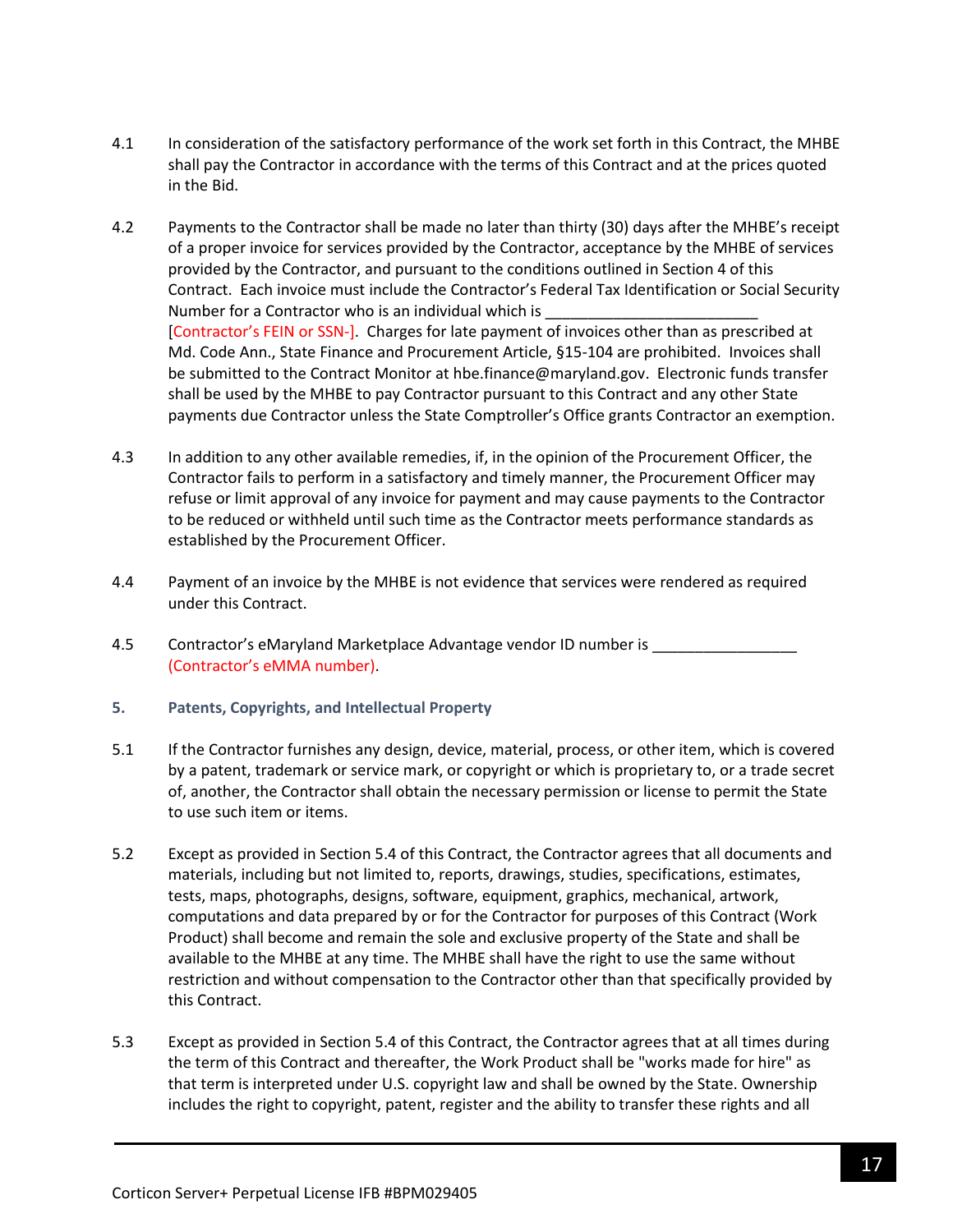information used to formulate such Work Product. In the event any Work Product is or may not be considered a work made for hire under applicable law, Contractor assigns and transfers to the State the entire right, title and interest in and to all rights in the Work Product and any registrations and copyright applications relating thereto and any renewals and extensions thereof. Contractor shall execute all documents and perform such other proper acts as the State may deem necessary to secure for it the rights pursuant to this section.

- 5.4 Notwithstanding anything to the contrary in this Contract, to the extent (i) the Work Product incorporates any commercial-off-the shelf software (COTS) and/or any Pre-Existing Intellectual Property or (ii) any COTS and/or Pre-Existing Intellectual Property (other than a computer's operating system, supported internet browser, browser accessibility software or hardware if needed by the user, and software required to access a commonly-available data transmission tool or export format) is required to access, install, build, compile or otherwise use the Work Product (such COTS and Pre-Existing Intellectual Property individually and collectively referred to herein as "Third-party Intellectual Property," which shall be the sole property of Contractor or its third-party licensors, as applicable), Contractor hereby grants, on behalf of itself and any third-party licensors, to the State a royalty-free, paid-up, non-exclusive, unrestricted, unconditional, irrevocable, worldwide right and license, with the right to use, execute, reproduce, display, perform, distribute copies of internally, modify and prepare derivative works based upon, such Third-party Intellectual Property as may be necessary for the State to use the Work Product for the purposes for which such Work Product was designed and intended. "Pre-Existing Intellectual Property" means any program, utility or tool owned by Contractor or its third-party licensors that was created by Contractor or its third-party licensors independently from its performance of this Contract and not solely using funds from this Contract.
- 5.5 Subject to the terms of Section 6, Contractor shall defend, indemnify, and hold harmless the State, including, but not limited to, the Agency and its agents, officers, and employees, from and against any and all claims, costs, losses, damages, liabilities, judgments and expenses (including without limitation reasonable attorneys' fees) arising out of or in connection with any claim the Work Product or any Third-party Intellectual Property infringes, misappropriates or otherwise violates any Third-party Intellectual Property rights. Contractor shall not enter into any settlement involving third party claims that contains any admission of or stipulation to any guilt, fault, liability or wrongdoing by the State or that adversely affects the State's rights or interests, without the State's prior written consent, which consent may be withheld in the State's sole and absolute discretion. Contractor shall be entitled to control the defense or settlement of such claim (with counsel reasonably satisfactory to the State), provided that the State will, upon requesting indemnification hereunder: (a) provide reasonable cooperation to Contractor in connection with the defense or settlement of any such claim, at Contractor's expense; and (b) be entitled to participate in the defense of any such claim. Contractor's obligations under this section will not apply to the extent any Third-party Intellectual Property infringes, misappropriates or otherwise violates any third-party intellectual rights as a result of modifications made by the State in violation of the license granted to the State pursuant to section 5.4; provided that such infringement, misappropriation or violation would not have occurred absent such modification.
- 5.6 Without limiting Contractor's obligations under Section 5.5, if all or any part of the Work Product or any Third Party Intellectual Property is held, or Contractor or the State reasonably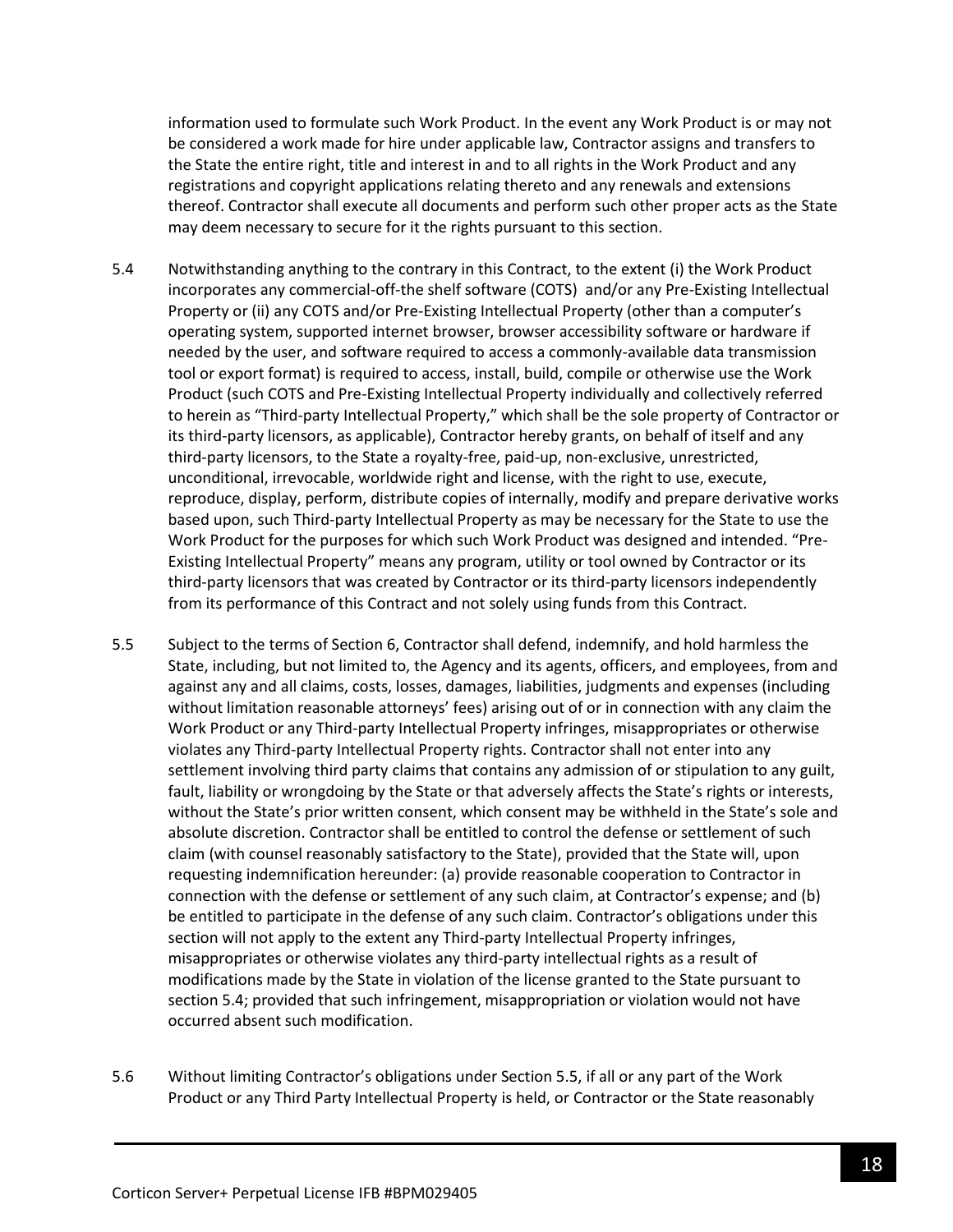determines that it could be held, to infringe, misappropriate or otherwise violate any third party intellectual property right, Contractor (after consultation with the State and at no cost to the State): (a) shall procure for the State the right to continue using the item in accordance with its rights under this Contract; (b) replace the item with an item that does not infringe, misappropriate or otherwise violate any third party intellectual property rights and, in the State's sole and absolute determination, complies with the item's specifications, and all rights of use and/or ownership set forth in this Contract; or (c) modify the item so that it no longer infringes, misappropriates or otherwise violates any third party intellectual property right and, in the State's sole and absolute determination, complies with the item's specifications and all rights of use and/or ownership set forth in this Contract.

- 5.7 Except for any Pre-Existing Intellectual Property and Third-Party Intellectual Property, Contractor shall not acquire any right, title or interest (including any intellectual property rights subsisting therein) in or to any goods, software, technical information, specifications, drawings, records, documentation, data or any other materials (including any derivative works thereof) provided by the State to the Contractor. Notwithstanding anything to the contrary herein, the State may, in its sole and absolute discretion, grant the Contractor a license to such materials, subject to the terms of a separate writing executed by the Contractor and an authorized representative of the State.
- 5.8 Contractor, on behalf of itself and its subcontractors, hereby agrees not to incorporate, link, distribute or use any Third-party Intellectual Property in such a way that: (a) creates, purports to create or has the potential to create, obligations with respect to any State software (including any deliverable hereunder), including without limitation the distribution or disclosure of any source code; or (b) grants, purports to grant, or has the potential to grant to any third-party any rights to or immunities under any State intellectual property or proprietary rights. Without limiting the generality of the foregoing, neither Contractor nor any of its subcontractors shall incorporate, link, distribute or use, in conjunction with the Work Product, any code or software licensed under the GNU General Public License ("GPL"), Lesser General Public License ("LGPL"), Affero GPL ("AGPL"), European Community Public License ("ECPL"), Mozilla, or any other open source license, in any manner that could cause or could be interpreted or asserted to cause any State software (or any modifications thereto) to become subject to the terms of the GPL, LGPL, AGPL, ECPL, Mozilla or such other open source software.
- 5.9 Without limiting the generality of the foregoing, neither Contractor nor any of its subcontractors shall use any software or technology in a manner that will cause any patents, copyrights or other intellectual property which are owned or controlled by the State or any of its affiliates (or for which the State or any of its subcontractors has received license rights) to become subject to any encumbrance or terms and conditions of any third-party or open source license (including, without limitation, any open source license listed on http://www.opensource.org/licenses/alphabetical) (each an "Open Source License"). These restrictions, limitations, exclusions and conditions shall apply even if the State or any of its subcontractors becomes aware of or fails to act in a manner to address any violation or failure to comply therewith. No act by the State or any of its subcontractors that is undertaken under this Contract as to any software or technology shall be construed as intending to cause any patents, copyrights or other intellectual property that are owned or controlled by the State (or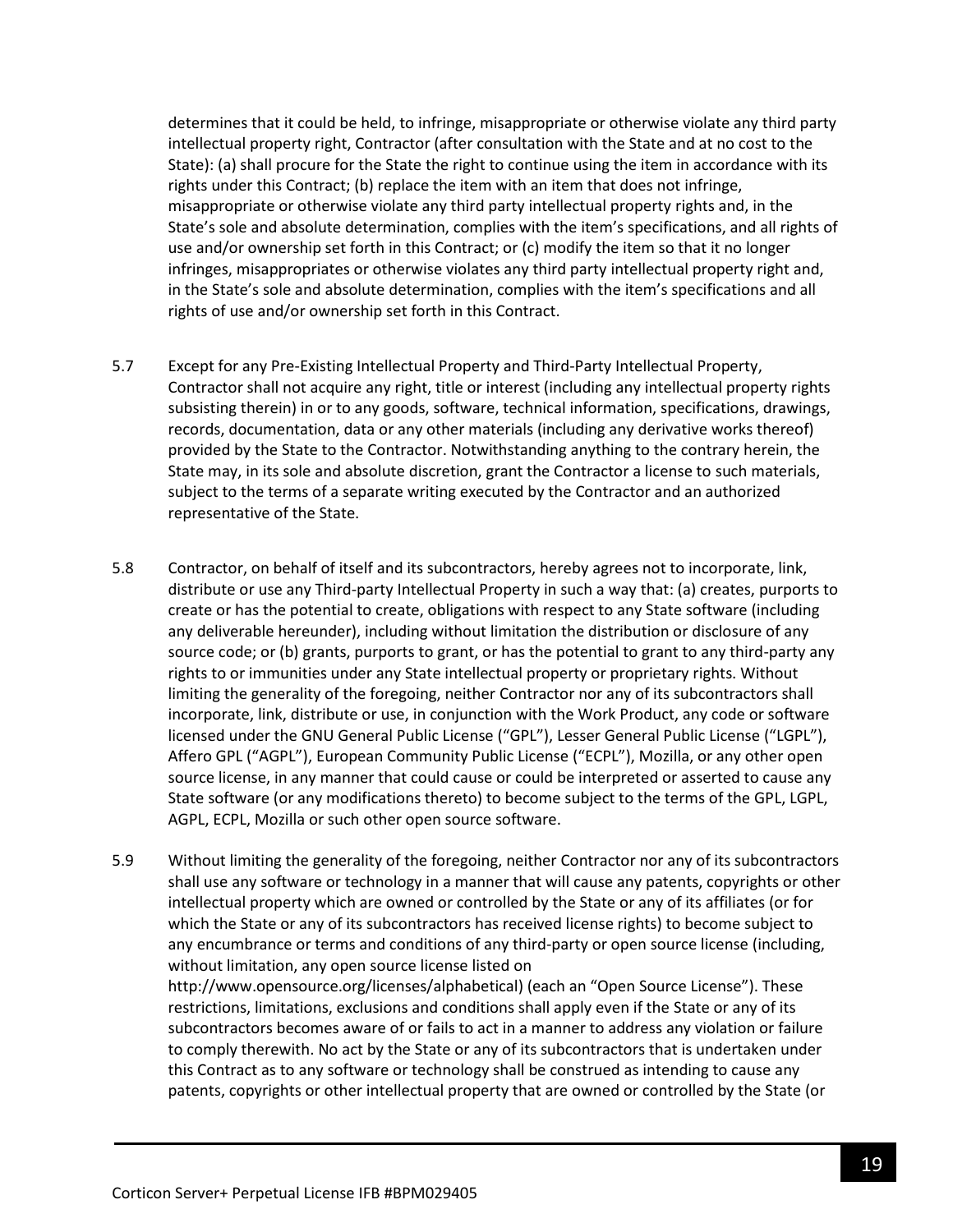for which the State has received license rights) to become subject to any encumbrance or terms and conditions of any Open-Source License.

5.10 The Contractor shall report to the MHBE, promptly and in written detail, each notice or claim of copyright infringement received by the Contractor with respect to all Work Product delivered under this Contract.

#### **6. Indemnification**

- 6.1 Contractor shall indemnify, defend, and hold the State, its directors, officers, employees and agents harmless from third-party liability for tangible property damage, bodily injury and death, and for fraud or willful misconduct of Contractor, including all related defense costs and expenses (including reasonable attorneys' fees and costs of investigation, litigation, settlement, judgments, interest and penalties) arising from or relating to the performance of the Contractor or its subcontractors under this Contract.
- 6.2 The State has no obligation to provide legal counsel or defense to the Contractor or its subcontractors in the event that a suit, claim or action of any character is brought by any person not party to this Contract against the Contractor or its subcontractors as a result of or relating to the Contractor's obligations under this Contract.
- 6.3 The State has no obligation for the payment of any judgments or the settlement of any claims against the Contractor or its subcontractors as a result of or relating to the Contractor's obligations under this Contract.
- 6.4 The Contractor shall immediately notify the Procurement Officer of any claim or suit made or filed against the Contractor or its subcontractors regarding any matter resulting from or relating to the Contractor's obligations under the Contract, and will cooperate, assist, and consult with the State in the defense or investigation of any claim, suit, or action made or filed against the State as a result of or relating to the Contractor's performance under this Contract.
- 6.5 Section 6 shall survive expiration of this Contract.

#### **7. Confidential or Proprietary Information and Documentation**

7.1 Subject to the Maryland Public Information Act and any other applicable laws and the implementation of regulations promulgated pursuant thereto, all confidential or proprietary information and documentation relating to either party (including without limitation, any information or data stored within the Contractor's computer systems) shall be held in absolute confidence by the other party. Each party shall, however, be permitted to disclose relevant confidential information to its officers, agents, and employees to the extent that such disclosure is necessary for the performance of their duties under this Contract, provided that the data may be collected, used, disclosed, stored, and disseminated only as provided by and consistent with the law. The provisions of this section shall not apply to information that: (a) is lawfully in the public domain; (b) has been independently developed by the other party without violation of this Contract; (c) was already in the possession of such party; (d) was supplied to such party by a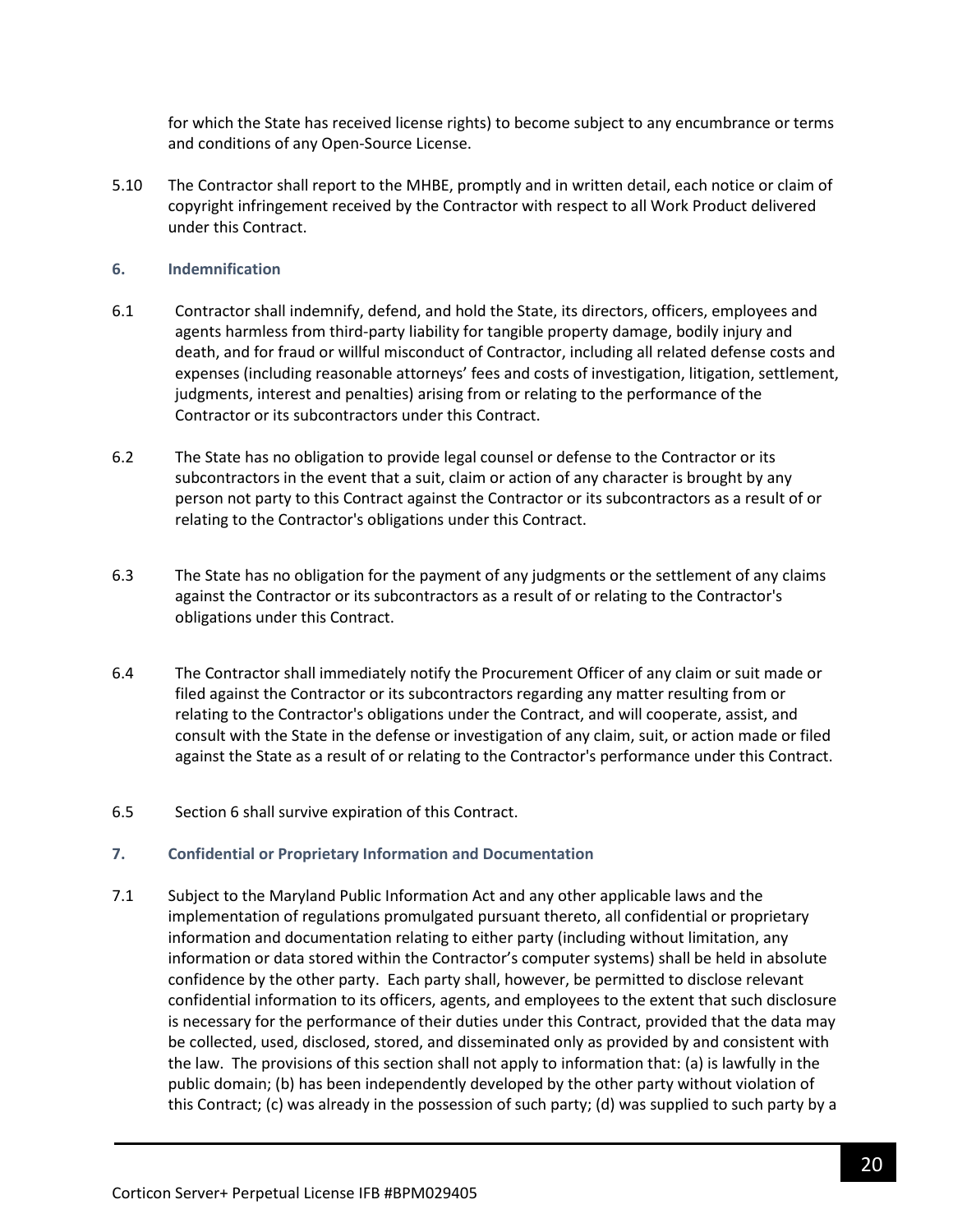third party lawfully in possession thereof and legally permitted to further disclose the information; or (e) which such party is required to disclose by law.

7.2 This Section 7 shall survive expiration or termination of this Contract.

### **8. Loss of Data**

In the event of loss of any State data or records where such loss is due to the intentional act or omission (any failures to act when Contractor has a duty to act) or negligence of the Contractor or any of its subcontractors or agents, the Contractor shall be responsible for recreating such lost data in the manner and on the schedule set by the Contract Monitor. The Contractor shall ensure that all data is backed up and recoverable by the Contractor. Contractor shall use its best efforts to assure that at no time shall any actions undertaken by the Contractor under this Contract, or any failures to act when Contractor has a duty to act, damage or create any vulnerabilities in data bases, systems, platforms, and/or applications with which the Contractor is working hereunder.

### **9. Non-Hiring of Employees**

No official or employee of the State, as defined under Md. Code Ann., General Provisions Article, § 5- 101, whose duties as such official or employee include matters relating to or affecting the subject matter of this Contract, shall, during the pendency and term of this Contract and while serving as an official or employee of the State, become or be an employee of the Contractor or any entity that is a subcontractor on this Contract.

#### **10. Disputes**

- 10.1 As used herein, a "claim" means a written demand or assertion by one of the parties seeking, as a legal right, the payment of money, adjustment, or interpretation of contract terms, or other relief, arising under or relating to this Contract. A voucher, invoice, or request for payment that is not in dispute when submitted is not a claim. However, if the submission subsequently is not acted upon in a reasonable time, or is disputed as to liability or amount, it may be converted to claim for the purpose of this clause.
- 10.2 Within thirty (30) days of when the Contractor knows or should have known of the basis for a claim relating to the Contract, it shall file a written notice of claim on its letterhead to the Procurement Officer. Contemporaneously with, or within thirty (30) days after filing the notice of claim, the Contractor shall submit the written claim to the Procurement Officer. The claim shall be in writing and shall contain: a) An explanation of the claim, including reference to all contract provisions upon which it is based; b) The amount of the claim; c) The facts upon which the claim is based; d) All pertinent data and correspondence that the Contractor relies upon to substantiate the claim; and e) a certification by a senior official, officer, or general partner of the Contractor or the subcontractor, as applicable, that, to the best of the person's knowledge and belief, the claim is made in good faith, supporting data are accurate and complete, and the amount requested accurately reflects the contract adjustment for which the person believes the MHBE is liable. The Procurement Officer shall issue a final, written decision on the claim as expeditiously as possible. Any final decision of the Procurement Officer may award a Contract claim only for those expenses incurred not more than thirty (30) days before the Contractor initially filed its notice of claim.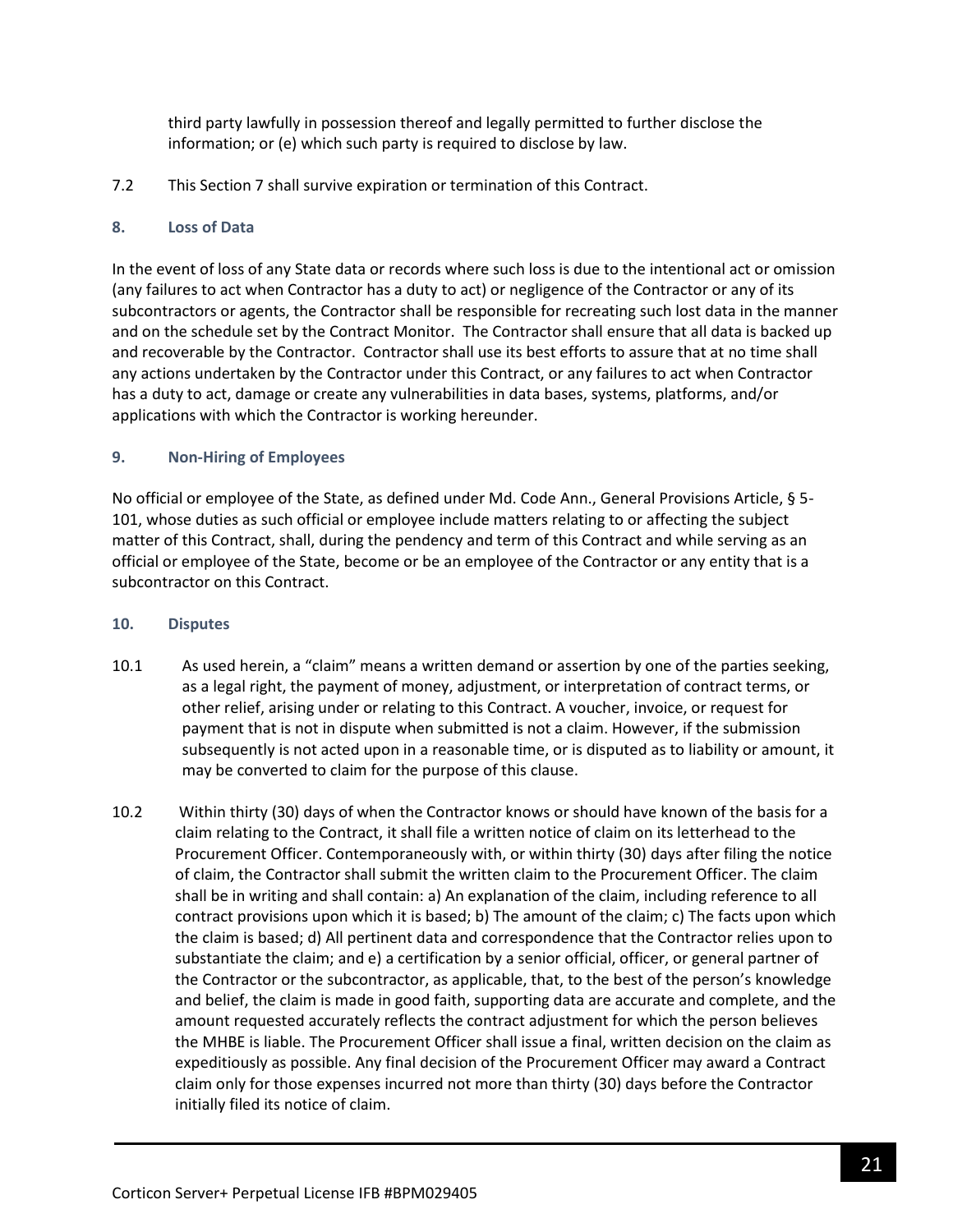- 10.3 If the final decision of the Procurement Officer grants the claim in part and denies the claim in part, the MHBE shall pay the Contractor the undisputed amount. Payment of the partial claim will not be construed as an admission of liability by the MHBE and does not preclude the MHBE from recovering the amount paid if a subsequent determination modifies the final decision.
- 10.4 Within ten (10) days pf receipt of final decision of the Procurement Officer, the Contractor may file an appeal to the MHBE Executive Director for claims for monetary amounts less than \$50,000, and to the Board of Trustees for either claims for monetary amounts of \$50,000 or greater or for claims involving non-monetary relief. Contemporaneously with, or within twenty (20) days after filing the notice of appeal, the Contractor shall submit its written appeal to the MHBE Executive Director or Board of Trustees as applicable. The Executive Director shall issue a final decision resolving the appeal of claims for monetary amounts less than \$50,000. The Board of Trustees shall issue a final decision resolving appeals of claims for \$50,000 or more and those for non-monetary relief. The Contractor's timely appeal to the Executive Director or the Board of Trustees shall be a strict condition precedent to the Contractor pursuing any legal rights which it alleges, or which may exist in any other forum.
- 10.5 Pending resolution of a claim, the Contractor shall proceed diligently with the performance of the Contract in accordance with the procurement officer's decision.
- 10.6 Nothing in this section shall be construed to limit the MHBE's right to withhold payments from the Contractor, assess liquidated damages against the Contractor, direct the Contractor to perform pursuant to the terms of the Contract or any written change order, or to exercise any other rights allowed by Contract or at law.

#### **11. Maryland Law**

- 11.1 This Contract shall be construed, interpreted, and enforced according to the laws of the State of Maryland.
- 11.2 The Md. Code Ann., Commercial Law Article, Title 22, Maryland Uniform Computer Information Transactions Act, does not apply to this Contract or to any purchase order or Notice to Proceed issued under this Contract.
- 11.3 Any and all references to the Maryland Code Annotated contained in this Contract shall be construed to refer to such Code sections as are from time to time amended.

#### **12. Nondiscrimination in Employment**

The Contractor agrees: (a) not to discriminate in any manner against an employee or applicant for employment because of race, color, religion, creed, age, sex, marital status, national origin, sexual orientation, sexual identity, ancestry, or disability of a qualified individual with a disability; (b) to include a provision similar to that contained in subsection (a), above, in any underlying subcontract except a subcontract for standard commercial supplies or raw materials; and (c) to post and to cause subcontractors to post in conspicuous places available to employees and applicants for employment, notices setting forth the substance of this clause.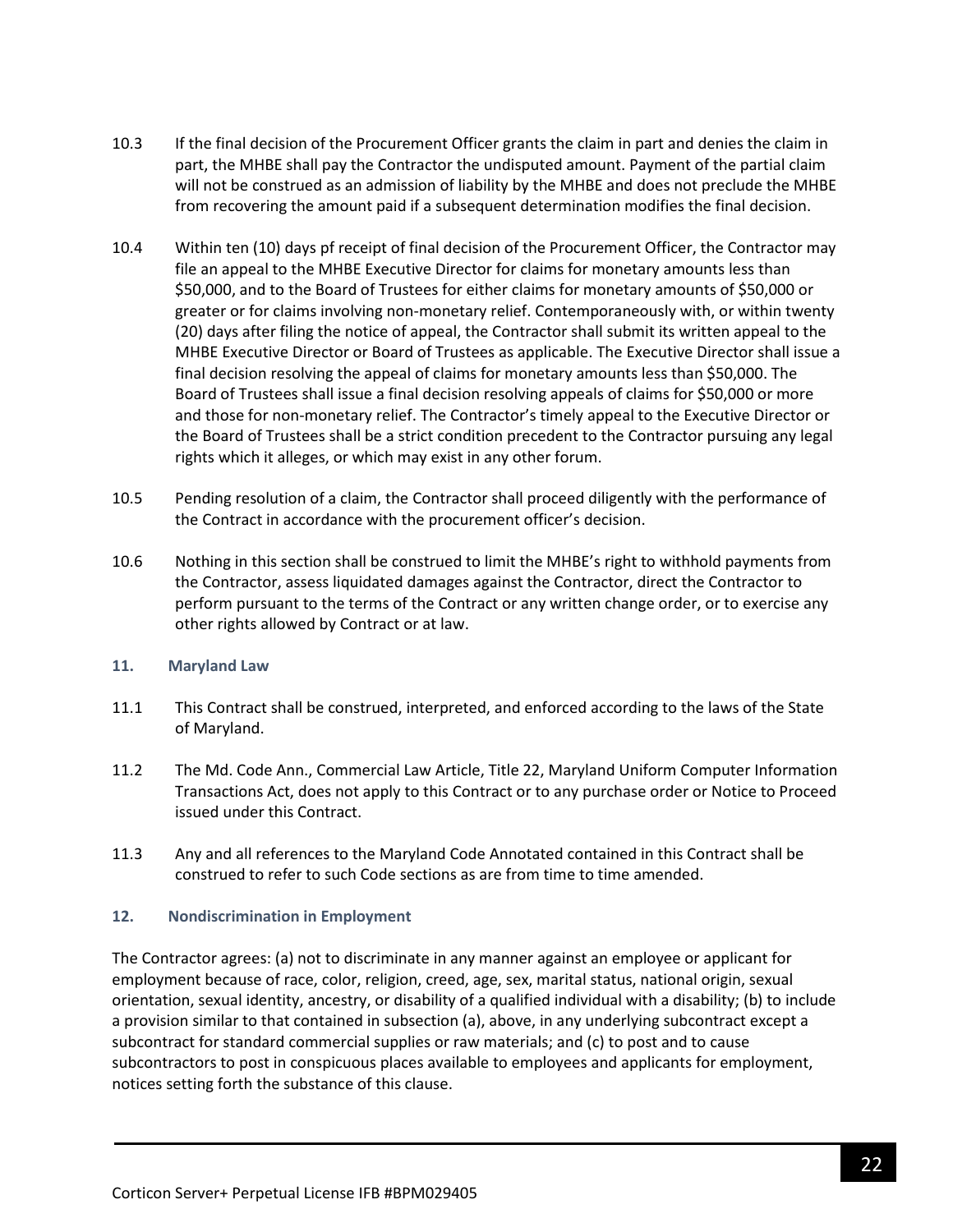### **13. Contingent Fee Prohibition**

The Contractor warrants that it has not employed or retained any person, partnership, corporation, or other entity, other than a bona fide employee, bona fide agent, bona fide salesperson, or commercial selling agency working for the business, to solicit or secure the Contract, and that the business has not paid or agreed to pay any person, partnership, corporation, or other entity, other than a bona fide employee, bona fide agent, bona fide salesperson, or commercial selling agency, any fee or any other consideration contingent on the making of this Contract.

### **14. Non-availability of Funding**

If the General Assembly fails to appropriate funds or if funds are not otherwise made available for continued performance for any fiscal period of this Contract succeeding the first fiscal period, this Contract shall be canceled automatically as of the beginning of the fiscal year for which funds were not appropriated or otherwise made available; provided, however, that this will not affect either the State's rights or the Contractor's rights under any termination clause in this Contract. The effect of termination of the Contract hereunder will be to discharge both the Contractor and the State from future performance of the Contract, but not from their rights and obligations existing at the time of termination. The Contractor shall be reimbursed for the reasonable value of any nonrecurring costs incurred but not amortized in the price of the Contract. The State shall notify the Contractor as soon as it has knowledge that funds may not be available for the continuation of this Contract for each succeeding fiscal period beyond the first.

### **15. Termination for Cause**

If the Contractor fails to fulfill its obligations under this Contract properly and on time, or otherwise violates any provision of the Contract, the State may terminate the Contract by written notice to the Contractor. The notice shall specify the acts or omissions relied upon as cause for termination. All finished or unfinished work provided by the Contractor shall, at the State's option, become the State's property. The State shall pay the Contractor fair and equitable compensation for satisfactory performance prior to receipt of notice of termination, less the amount of damages caused by the Contractor's breach. If the damages are more than the compensation payable to the Contractor, the Contractor will remain liable after termination and the State can affirmatively collect damages. Termination hereunder, including the termination of the rights and obligations of the parties, shall be governed by the provisions of COMAR 21.07.01.11B.

#### **16. Termination for Convenience**

The performance of work under this Contract may be terminated by the State in accordance with this clause in whole, or from time to time in part, whenever the State shall determine that such termination is in the best interest of the State. The State will pay all reasonable costs associated with this Contract that the Contractor has incurred up to the date of termination, and all reasonable costs associated with termination of the Contract; provided, however, the Contractor shall not be reimbursed for any anticipatory profits that have not been earned up to the date of termination. Termination hereunder, including the determination of the rights and obligations of the parties, shall be governed by the provisions of COMAR 21.07.01.12A(2).

#### **17. Delays and Extensions of Time**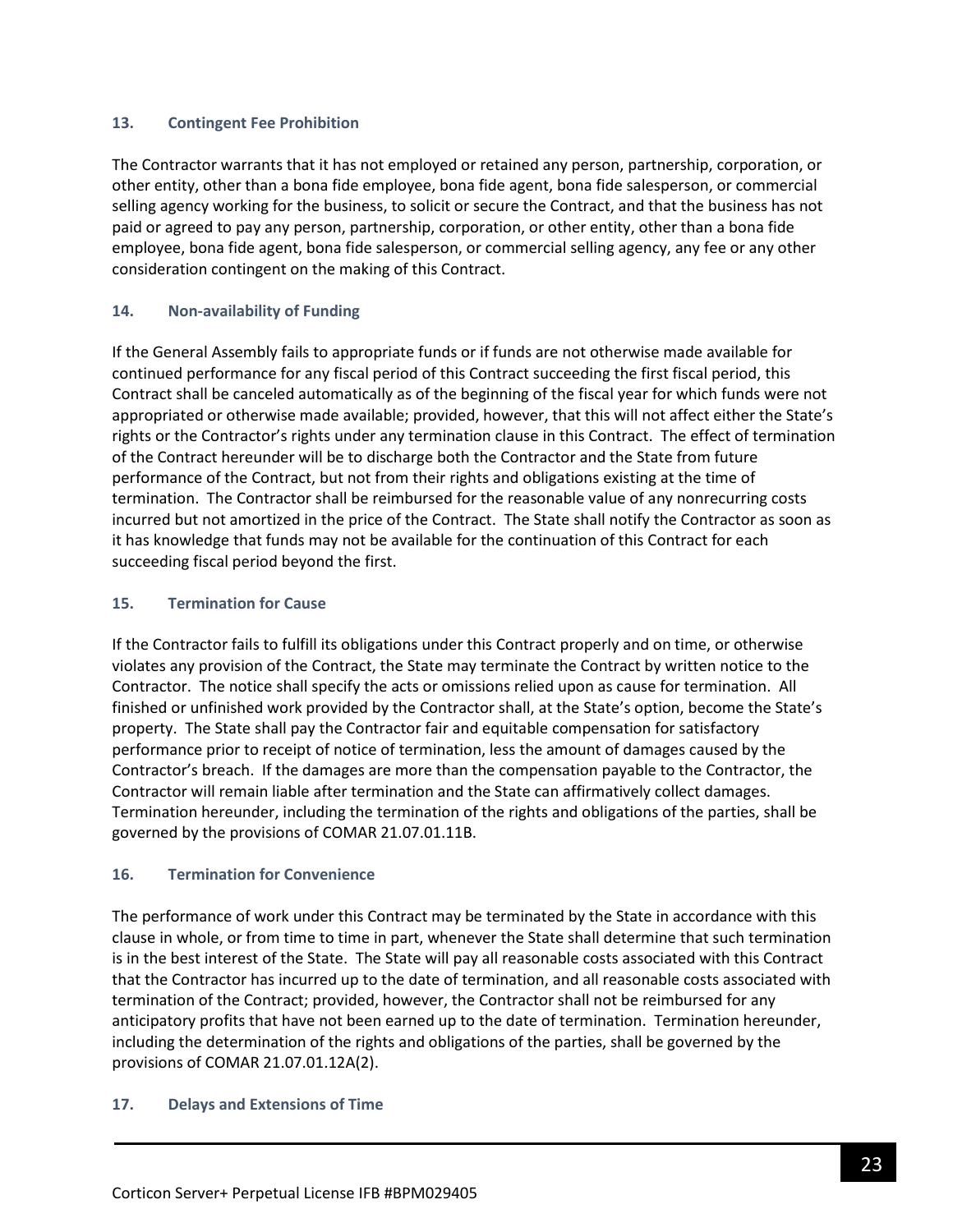- 17.1 The Contractor agrees to prosecute the work continuously and diligently and no charges or claims for damages shall be made by it for any delays, interruptions, interferences, or hindrances from any cause whatsoever during the progress of any portion of the work specified in this Contract.
- 17.2 Time extensions will be granted only for excusable delays that arise from unforeseeable causes beyond the control and without the fault or negligence of the Contractor, including but not restricted to, acts of God, acts of the public enemy, acts of the State in either its sovereign or contractual capacity, acts of another Contractor in the performance of a contract with the State, fires, floods, epidemics, quarantine restrictions, strikes, freight embargoes, or delays of subcontractors or suppliers arising from unforeseeable causes beyond the control and without the fault or negligence of either the Contractor or the subcontractors or suppliers.

### **18. Suspension of Work**

The State unilaterally may order the Contractor in writing to suspend, delay, or interrupt all or any part of its performance for such period of time as the Procurement Officer may determine to be appropriate for the convenience of the State.

### **19. Pre-Existing Regulations**

In accordance with the provisions of Md. Code Ann., State Finance and Procurement Article, § 11-206, the regulations set forth in Title 21 of the Code of Maryland Regulations (COMAR 21) in effect on the date of execution of this Contract are applicable to this Contract, where made applicable by this Contract.

#### **20. Financial Disclosure**

The Contractor shall comply with the provisions of Md. Code Ann., State Finance and Procurement Article, § 13-221, which requires that every person that enters into contracts, leases, or other agreements with the State or its agencies during a calendar year under which the business is to receive in the aggregate, \$100,000 or more, shall within thirty (30) days of the time when the aggregate value of these contracts, leases or other agreements reaches \$100,000, file with the Secretary of the State certain specified information to include disclosure of beneficial ownership of the business.

## **21. Political Contribution Disclosure**

The Contractor shall comply with Md. Code Ann., Election Law Article, Title 14, which requires that every person that enters into a contract for a procurement with the State, a county, or a municipal corporation, or other political subdivision of the State, during a calendar year in which the person receives a contract with a governmental entity in the amount of \$200,000 or more, shall, file with the State Board of Elections statements disclosing: (a) any contributions made during the reporting period to a candidate for elective office in any primary or general election; and (b) the name of each candidate to whom one or more contributions in a cumulative amount of \$500 or more were made during the reporting period. The statement shall be filed with the State Board of Elections: (a) before execution of a contract by the State, a county, a municipal corporation, or other political subdivision of the State, and shall cover the 24 months prior to when a contract was awarded; and (b) if the contribution is made after the execution of a contract, then twice a year, throughout the contract term, on: (i) February 5, to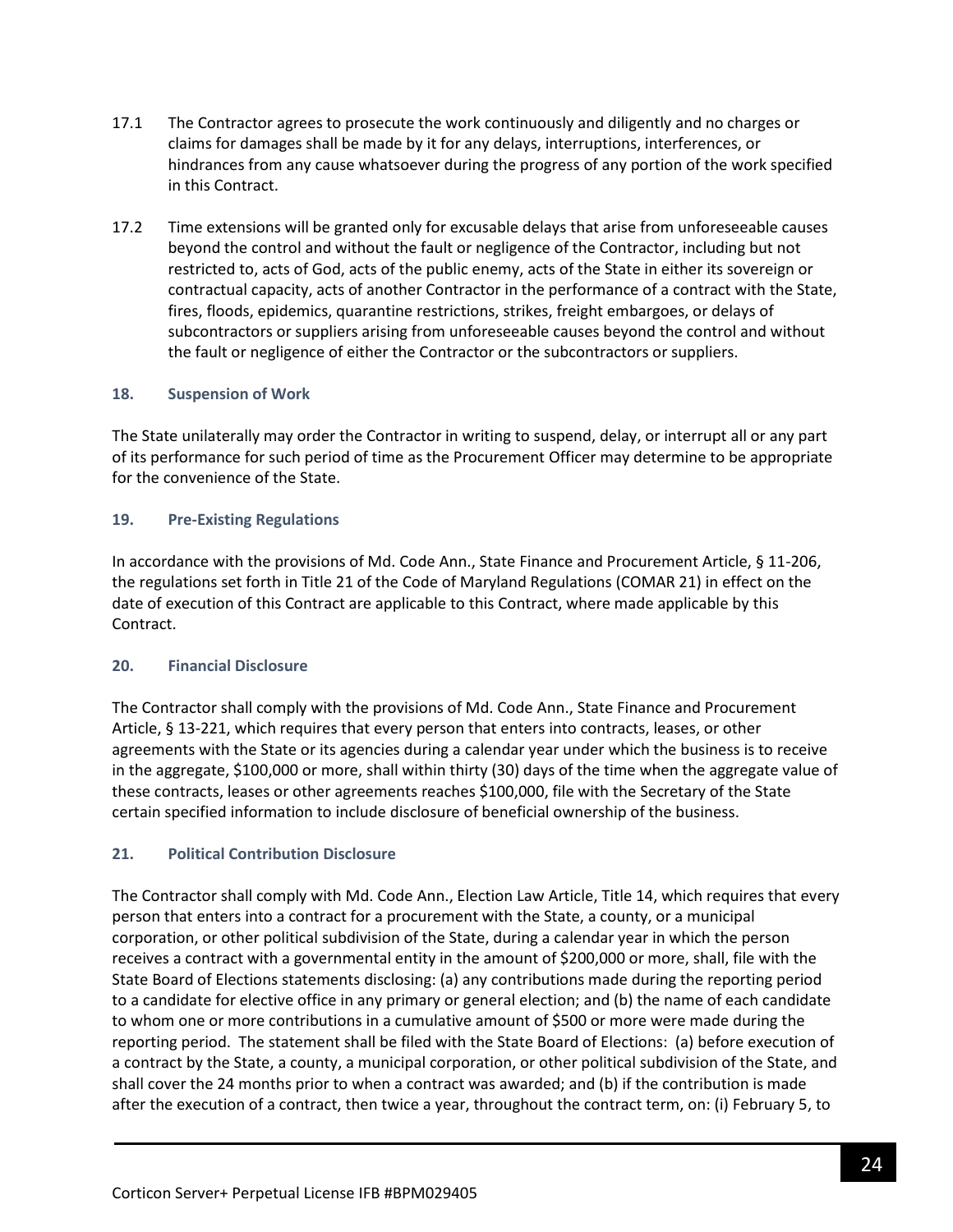cover the six (6) month period ending January 31; and (ii) August 5, to cover the six (6) month period ending July 31. Additional information is available on the State Board of Elections website: http://www.elections.state.md.us/campaign\_finance/index.html.

## **22. Documents Retention and Inspection Clause**

The Contractor and subcontractors shall retain and maintain all records and documents relating to this Contract for a period of ten (10) years after final payment by the State hereunder or any applicable statute of limitations or federal retention requirements, whichever is longer, and shall make them available for inspection and audit by authorized representatives of the State, including the Procurement Officer or designee, at all reasonable times. All records related in any way to the Contract are to be retained for the entire time provided under this section. In the event of any audit, the Contractor shall provide assistance to the State, without additional compensation, to identify, investigate, and reconcile any audit discrepancies and/or variances. This Section 24 shall survive expiration or termination of the Contract.

## **23. Compliance with Laws**

The Contractor hereby represents and warrants that:

- 23.1 It is qualified to do business in the State and that it will take such action as, from time-to-time hereafter, may be necessary to remain so qualified;
- 23.2 It is not in arrears with respect to the payment of any monies due and owing the State, or any department or unit thereof, including but not limited to the payment of taxes and employee benefits, and that it shall not become so in arrears during the term of this Contract;
- 23.3 It shall comply with all federal, State and local laws, regulations, and ordinances applicable to its activities and obligations under this Contract; and
- 23.4 It shall obtain, at its expense, all licenses, permits, insurance, and governmental approvals, if any, necessary to the performance of its obligations under this Contract.

## **24. Cost and Price Certification**

By submitting cost or price information, the Contractor certifies to the best of its knowledge that the information submitted is accurate, complete, and current as of the date of its Bid/Proposal.

The price under this Contract and any change order or modification hereunder, including profit or fee, shall be adjusted to exclude any significant price increases occurring because the Contractor furnished cost or price information which, as of the date of its Bid/Proposal, was inaccurate, incomplete, or not current.

## **25. Subcontracting; Assignment**

The Contractor may not subcontract any portion of the services provided under this Contract without obtaining the prior written approval of the Procurement Officer, nor may the Contractor assign this Contract or any of its rights or obligations hereunder, without the prior written approval of the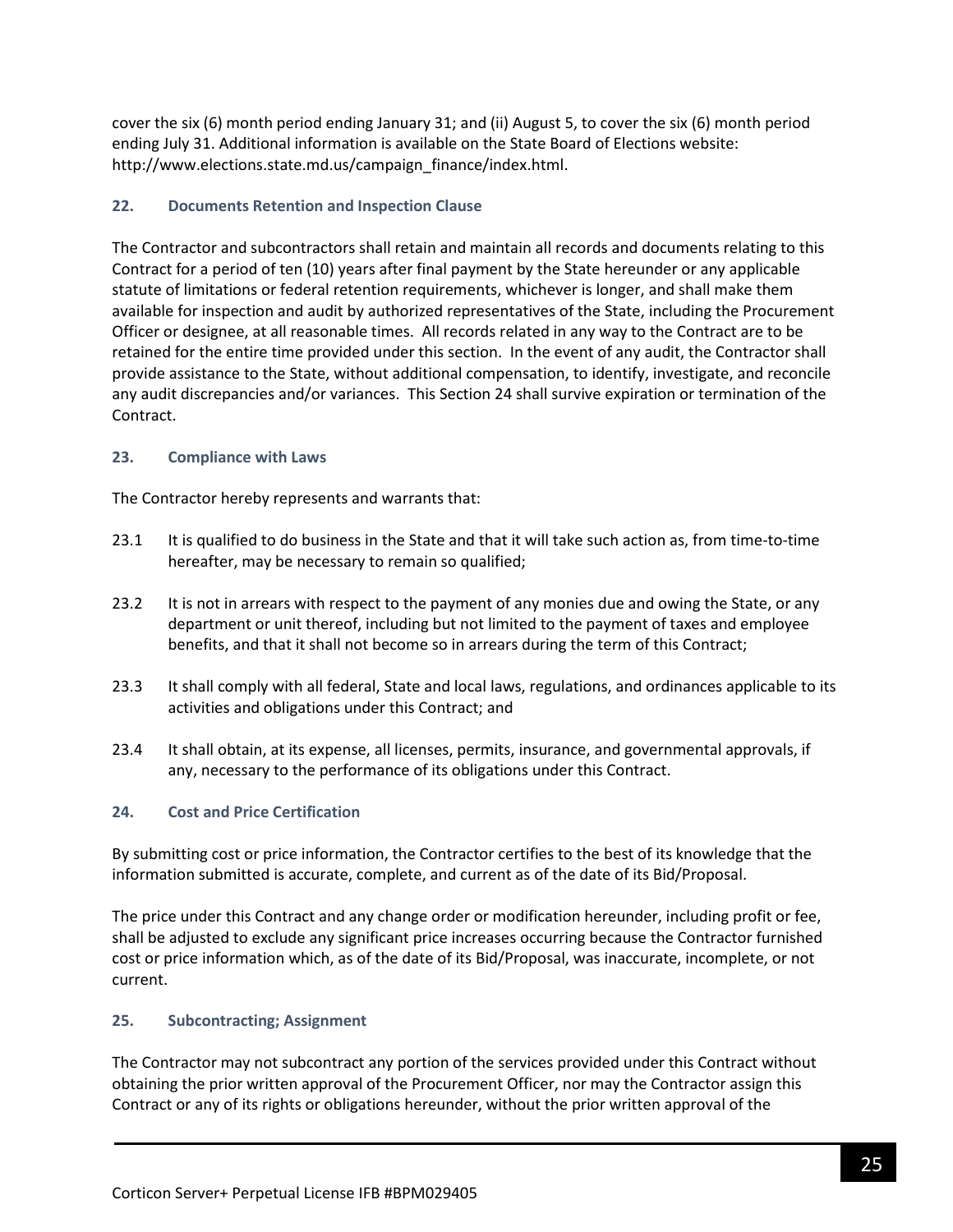Procurement Officer provided, however, that a contractor may assign monies receivable under a contract after due notice to the State. Any subcontracts shall include such language as may be required in various clauses contained within this Contract, exhibits, and attachments. The Contract shall not be assigned until all approvals, documents, and affidavits are completed and properly registered. The State shall not be responsible for fulfillment of the Contractor's obligations to its subcontractors.

### **26. Liability**

For breach of this Contract, negligence, misrepresentation, or any other contract or tort claim, Contractor shall be liable as follows:

- 26.1 For infringement of patents, copyrights, trademarks, service marks, and/or trade secrets, as provided in Section 5 of this Contract;
- 26.2 Without limitation for damages for bodily injury (including death) and damage to real property and tangible personal property; and
- 26.3 For all other claims, damages, losses, costs, expenses, suits, or actions in any way related to this Contract where liability is not otherwise set forth as being "without limitation", and regardless of the basis on which the claim is made, Contractor's liability shall not exceed 3 times the value of the Contract. Third-party claims arising under Section 6 ("Indemnification") of this Contract are included in this limitation of liability only if the State is immune from liability. Contractor's liability for third-party claims arising under Section 6 of this Contract, including for intellectual property infringement, bodily injury, damage to real property, and damage tangible personal property, shall be unlimited if the State is not immune from liability for claims arising under Section 6.

#### **27. Commercial Nondiscrimination**

- 27.1 As a condition of entering into this Contract, Contractor represents and warrants that it will comply with the State's Commercial Nondiscrimination Policy, as described at Md. Code Ann., State Finance and Procurement Article, Title 19. As part of such compliance, Contractor may not discriminate on the basis of race, color, religion, ancestry or national origin, sex, age, marital status, sexual orientation, sexual identity, or on the basis of disability or other unlawful forms of discrimination in the solicitation, selection, hiring, or commercial treatment of subcontractors, vendors, suppliers, or commercial customers, nor shall Contractor retaliate against any person for reporting instances of such discrimination. Contractor shall provide equal opportunity for subcontractors, vendors, and suppliers to participate in all of its public sector and private sector subcontracting and supply opportunities, provided that this clause does not prohibit or limit lawful efforts to remedy the effects of marketplace discrimination that have occurred or are occurring in the marketplace. Contractor understands that a material violation of this clause shall be considered a material breach of this Contract and may result in termination of this Contract, disqualification of Contractor from participating in State contracts, or other sanctions. This clause is not enforceable by or for the benefit of, and creates no obligation to, any third party.
- 27.2 The Contractor shall include the above Commercial Nondiscrimination clause, or similar clause approved by the Department, in all subcontracts.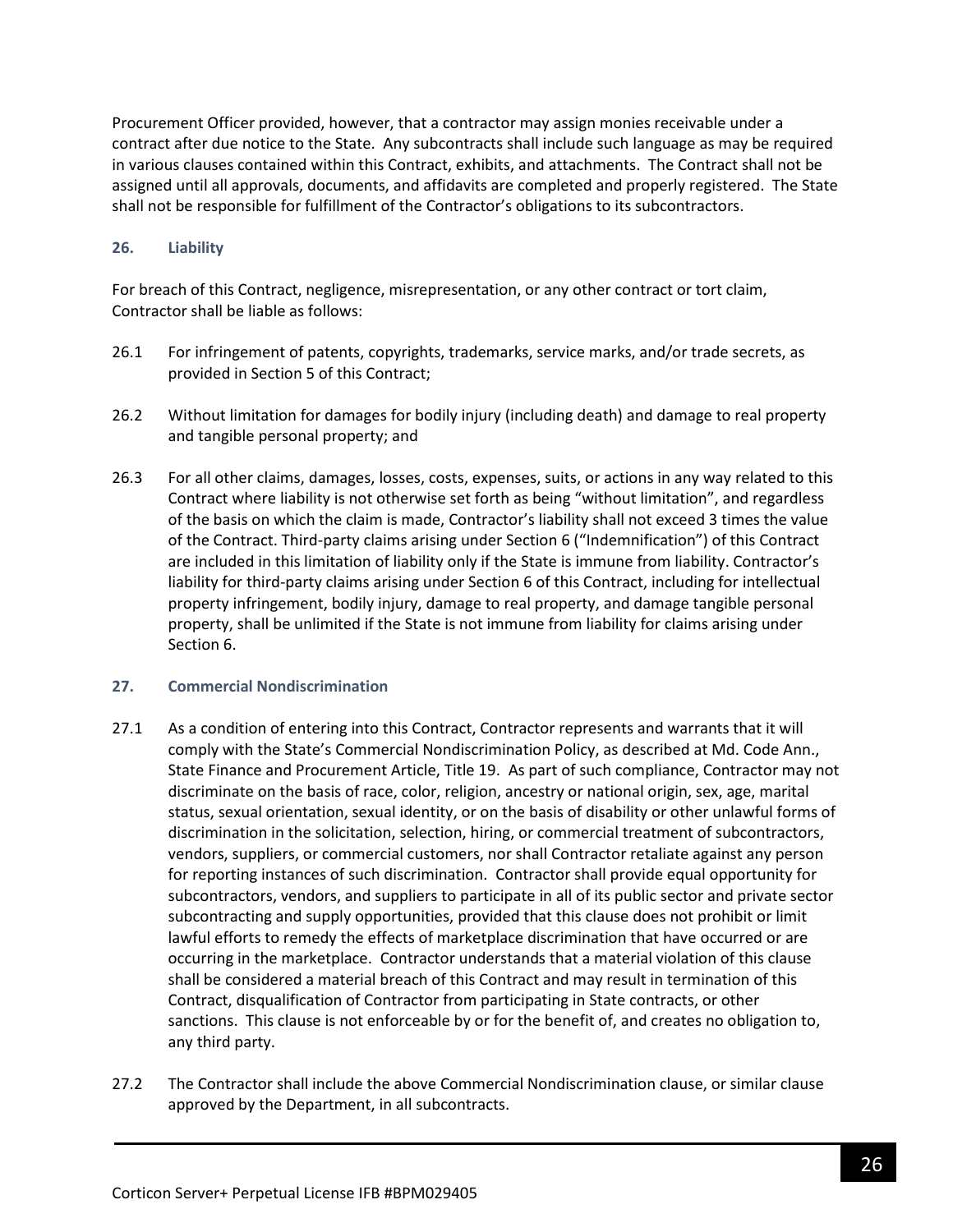27.3 As a condition of entering into this Contract, upon the request of the Commission on Civil Rights, and only after the filing of a complaint against Contractor under Md. Code Ann., State Finance and Procurement Article, Title 19, as amended from time to time, Contractor agrees to provide within sixty (60) days after the request a complete list of the names of all subcontractors, vendors, and suppliers that Contractor has used in the past four (4) years on any of its contracts that were undertaken within the State of Maryland, including the total dollar amount paid by Contractor on each subcontract or supply contract. Contractor further agrees to cooperate in any investigation conducted by the State pursuant to the State's Commercial Nondiscrimination Policy as set forth at Md. Code Ann., State Finance and Procurement Article, Title 19, and to provide any documents relevant to any investigation that are requested by the State. Contractor understands that violation of this clause is a material breach of this Contract and may result in contract termination, disqualification by the State from participating in State contracts, and other sanctions.

#### **28. Contract Monitor and Procurement Officer**

The work to be accomplished under this Contract shall be performed under the direction of the Contract Monitor. All matters relating to the interpretation of this Contract shall be referred to the Procurement Officer for determination.

#### **29. Notices**

All notices hereunder shall be in writing and either delivered personally or sent by certified or registered mail, postage prepaid, as follows:

> \_\_\_\_\_\_\_\_\_\_\_\_\_\_\_\_\_\_\_\_\_\_\_\_\_\_\_\_\_\_\_\_\_\_\_\_\_\_\_\_\_ \_\_\_\_\_\_\_\_\_\_\_\_\_\_\_\_\_\_\_\_\_\_\_\_\_\_\_\_\_\_\_\_\_\_\_\_\_\_\_\_\_ \_\_\_\_\_\_\_\_\_\_\_\_\_\_\_\_\_\_\_\_\_\_\_\_\_\_\_\_\_\_\_\_\_\_\_\_\_\_\_\_\_

If to the State: Tracey D. Gamble Procurement Officer 750 E. Pratt Street, 6th Floor, Baltimore, MD 21202 410-547-8152 hix.procurement@maryland.gov

If to the Contractor:

#### **30. Federal Funds Requirements and Restrictions**

This Contract contains federal funds from the following source: Medicaid Funds, CFDA number 93.778. Execution of this Contract indicates Contractor's agreement with all federal funding terms and conditions that apply to contractors receiving federal funds from the above referenced source, including but not limited to those required by 45 C.F.R. § 75.335 and appendix II to Part 75 of Title 45 of the Code of Federal Regulations and Attachment E of the IFB. Attachment E of the IFB is incorporated into this Contract pursuant to Section 2.1, above.

#### **31. Miscellaneous**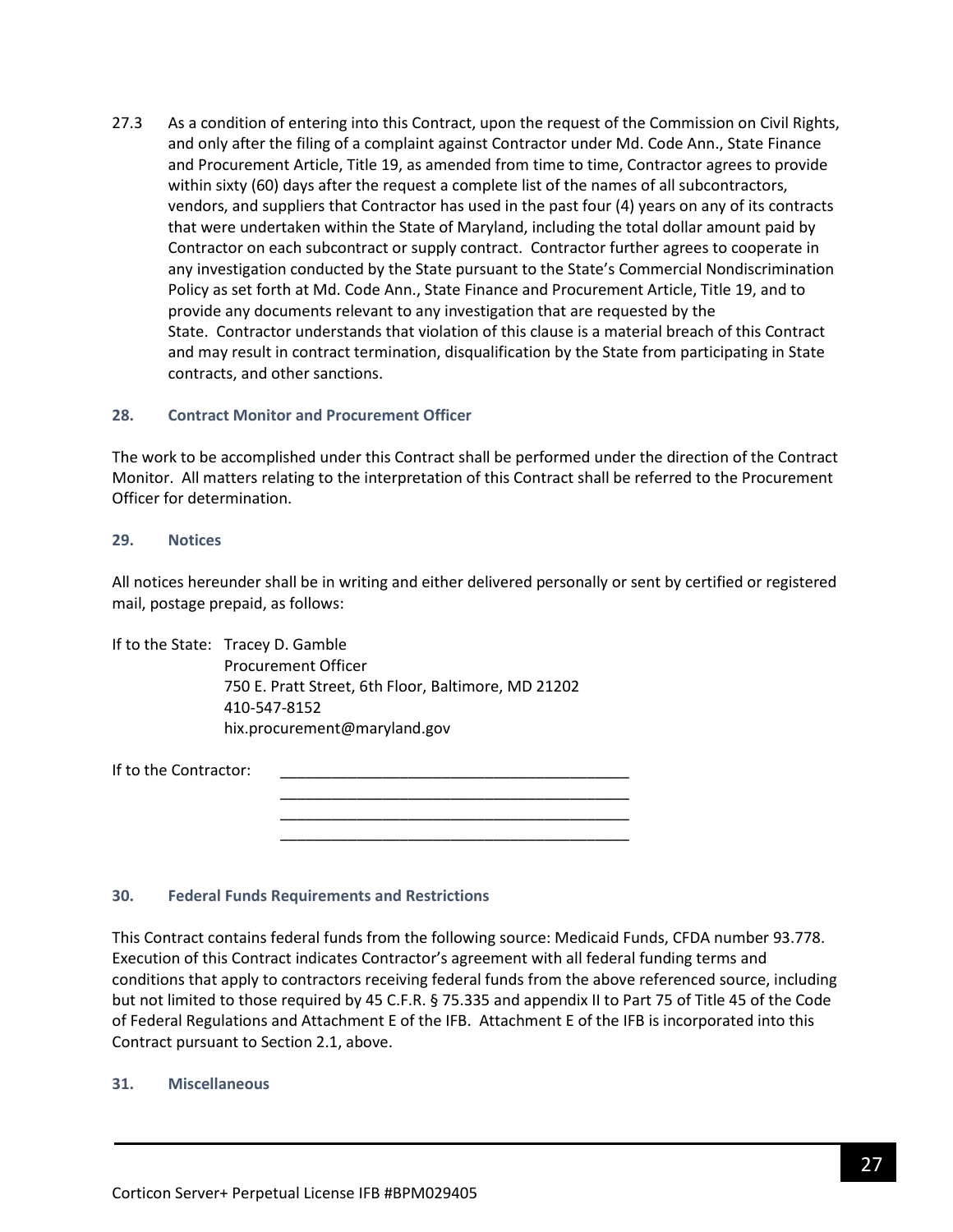- 31.1 Any provision of this Contract which contemplates performance or observance subsequent to any termination or expiration of this contract shall survive termination or expiration of this contract and continue in full force and effect.
- 31.2 If any term contained in this contract is held or finally determined to be invalid, illegal, or unenforceable in any respect, in whole or in part, such term shall be severed from this contract, and the remaining terms contained herein shall continue in full force and effect, and shall in no way be affected, prejudiced, or disturbed thereby.

[Signatures on next page(s)]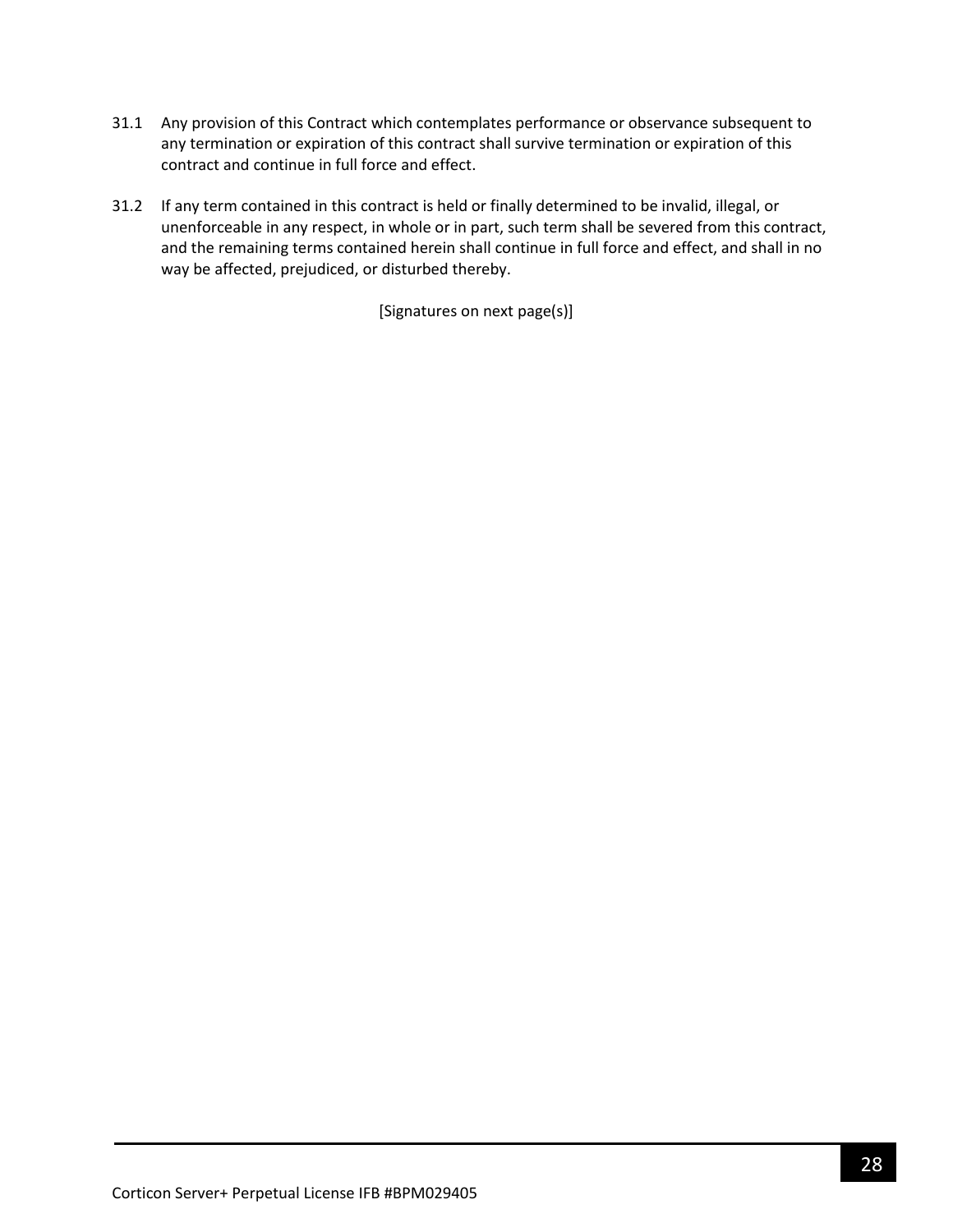# [Signature page to Corticon Server+ Perpetual License ]

**IN WITNESS THEREOF**, the parties have executed this Contract as of the date hereinabove set forth.

| <b>CONTRACTOR</b>                                                                              | MARYLAND HEALTH BENEFIT EXCHANGE       |  |  |
|------------------------------------------------------------------------------------------------|----------------------------------------|--|--|
| By                                                                                             | By: Michele Eberle, Executive Director |  |  |
| <b>Title</b>                                                                                   | Or designee:                           |  |  |
| Date                                                                                           | Date                                   |  |  |
| Approved for form and legal sufficiency<br>this $\qquad \qquad$ day of $\qquad \qquad$ , 2022. |                                        |  |  |

Assistant Attorney General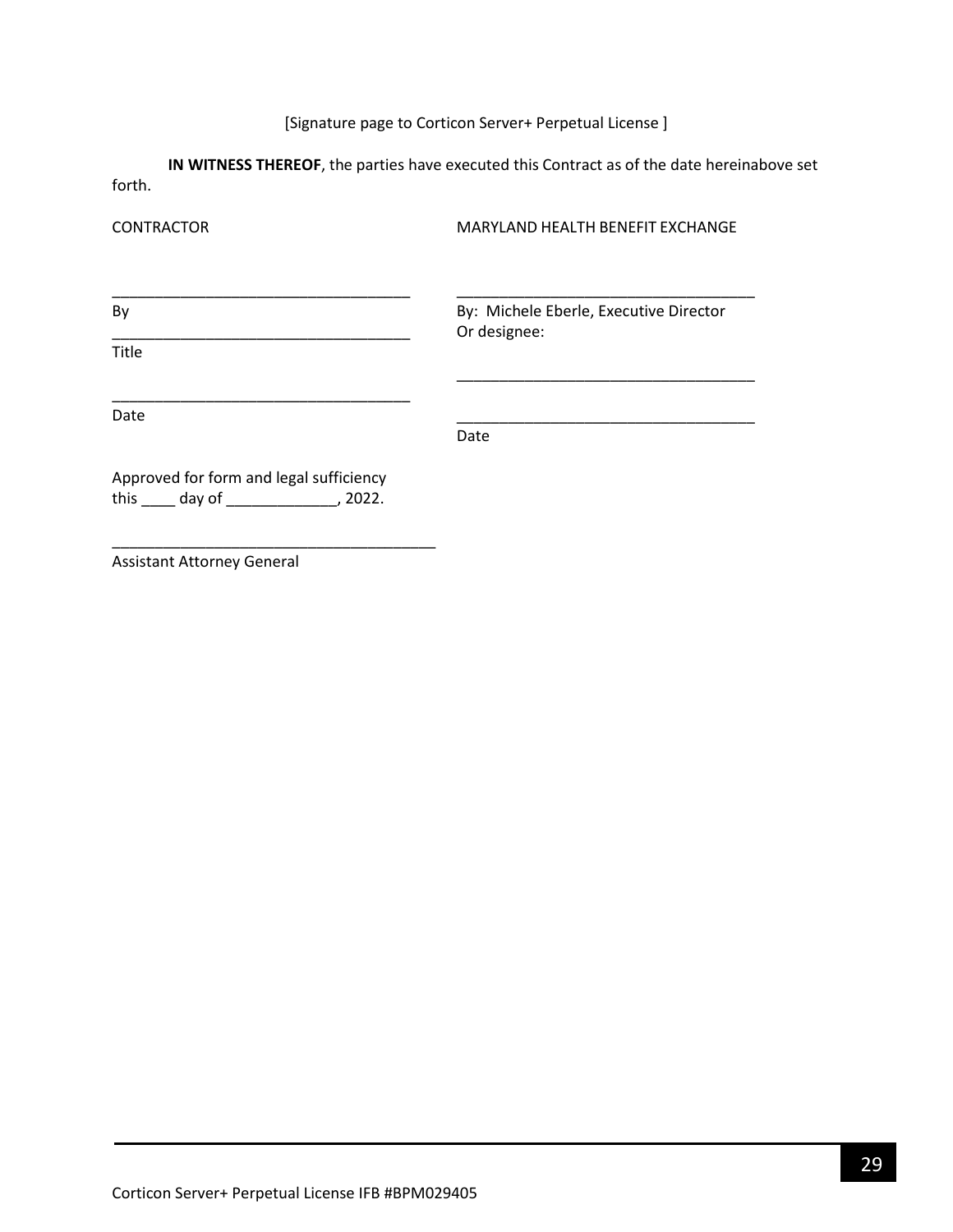### **ATTACHMENT B – BID/PROPOSAL AFFIDAVIT**

### <span id="page-29-0"></span>A. AUTHORITY

I hereby affirm that I, \_\_\_\_\_\_\_\_\_\_\_\_\_\_\_\_\_\_\_(name of affiant) am the \_\_\_\_\_\_\_\_\_\_\_\_\_\_\_\_(title) and duly authorized representative of \_\_\_\_\_\_\_\_\_\_\_\_\_(name of business entity) and that I possess the legal authority to make this affidavit on behalf of the business for which I am acting.

### B. CERTIFICATION REGARDING COMMERCIAL NONDISCRIMINATION

The undersigned Bidder/Offeror hereby certifies and agrees that the following information is correct: In preparing its Bid/Proposal on this project, the Bidder/Offeror has considered all Proposals submitted from qualified, potential subcontractors and suppliers, and has not engaged in "discrimination" as defined in § 19-103 of the State Finance and Procurement Article of the Annotated Code of Maryland. "Discrimination" means any disadvantage, difference, distinction, or preference in the solicitation, selection, hiring, or commercial treatment of a vendor, subcontractor, or commercial customer on the basis of race, color, religion, ancestry, or national origin, sex, age, marital status, sexual orientation, sexual identity, or on the basis of disability or any otherwise unlawful use of characteristics regarding the vendor's, supplier's, or commercial customer's employees or owners. "Discrimination" also includes retaliating against any person or other entity for reporting any incident of "discrimination". Without limiting any other provision of the solicitation on this project, it is understood that, if the certification is false, such false certification constitutes grounds for the State to reject the Bid/Proposal submitted by the Bidder/Offeror on this project, and terminate any contract awarded based on the Bid/Proposal. As part of its Bid/Proposal, the Bidder/Offeror herewith submits a list of all instances within the past 4 years where there has been a final adjudicated determination in a legal or administrative proceeding in the State of Maryland that the Bidder/Offeror discriminated against subcontractors, vendors, suppliers, or commercial customers, and a description of the status or resolution of that determination, including any remedial action taken. Bidder/Offeror agrees to comply in all respects with the State's Commercial Nondiscrimination Policy as described under Title 19 of the State Finance and Procurement Article of the Annotated Code of Maryland.

#### B-1. CERTIFICATION REGARDING MINORITY BUSINESS ENTERPRISES.

The undersigned Bidder/Offeror hereby certifies and agrees that it has fully complied with the State Minority Business Enterprise Law, State Finance and Procurement Article, § 14-308(a)(2), Annotated Code of Maryland, which provides that, except as otherwise provided by law, a contractor may not identify a certified minority business enterprise in a Bid/Proposal and:

(1) Fail to request, receive, or otherwise obtain authorization from the certified minority business enterprise to identify the certified minority Proposal;

(2) Fail to notify the certified minority business enterprise before execution of the contract of its inclusion in the Bid/Proposal;

(3) Fail to use the certified minority business enterprise in the performance of the contract; or

(4) Pay the certified minority business enterprise solely for the use of its name in the Bid/Proposal.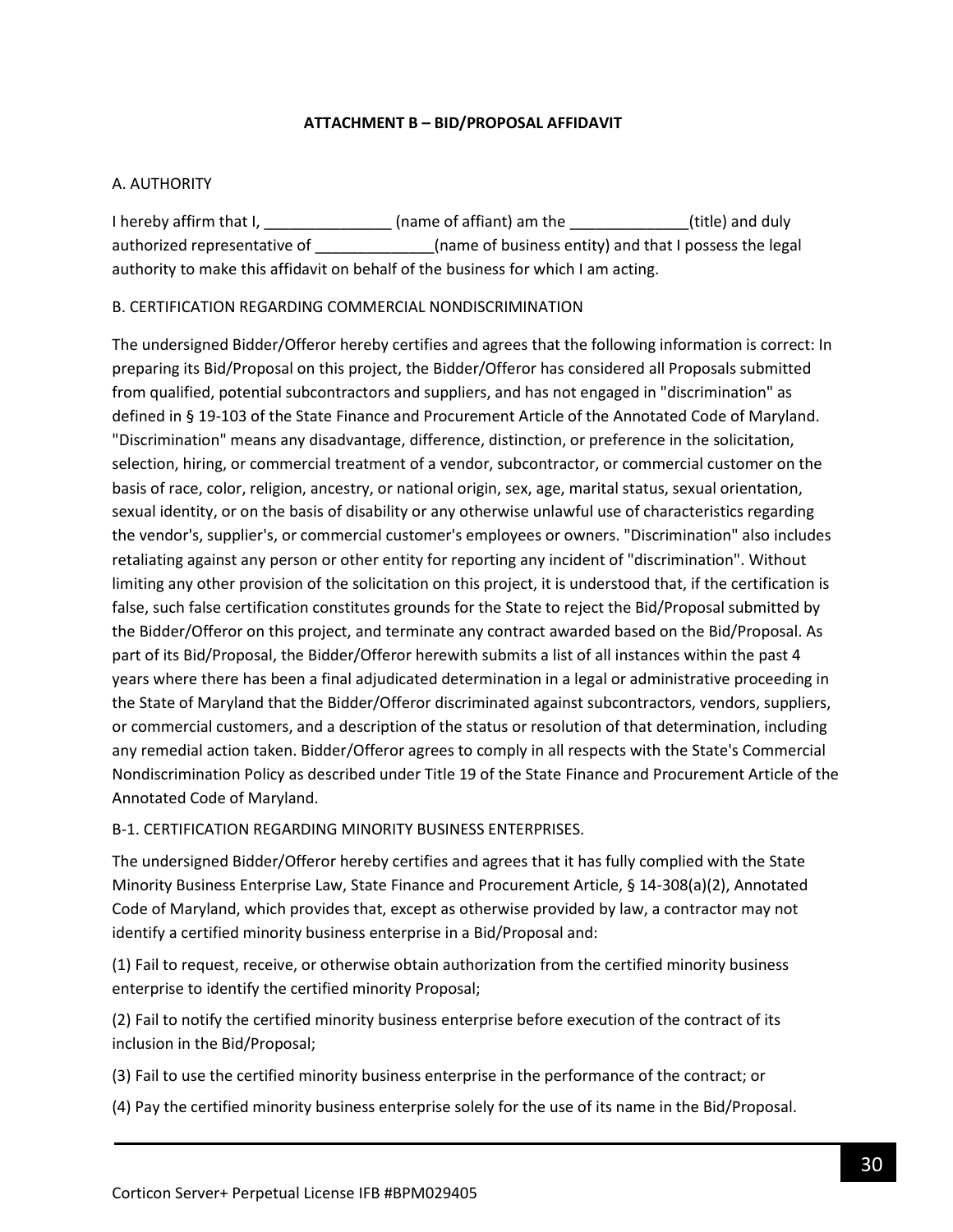Without limiting any other provision of the solicitation on this project, it is understood that if the certification is false, such false certification constitutes grounds for the State to reject the Bid/Proposal submitted by the Bidder/Offeror on this project, and terminate any contract awarded based on the Bid/Proposal.

B-2. CERTIFICATION REGARDING VETERAN-OWNED SMALL BUSINESS ENTERPRISES.

The undersigned Bidder/Offeror hereby certifies and agrees that it has fully complied with the State veteran-owned small business enterprise law, State Finance and Procurement Article, § 14-605, Annotated Code of Maryland, which provides that a person may not:

(1) Knowingly and with intent to defraud, fraudulently obtain, attempt to obtain, or aid another person in fraudulently obtaining or attempting to obtain public money, procurement contracts, or funds expended under a procurement contract to which the person is not entitled under this title;

(2) Knowingly and with intent to defraud, fraudulently represent participation of a veteran–owned small business enterprise in order to obtain or retain a Bid/Proposal preference or a procurement contract;

(3) Willfully and knowingly make or subscribe to any statement, declaration, or other document that is fraudulent or false as to any material matter, whether or not that falsity or fraud is committed with the knowledge or consent of the person authorized or required to present the declaration, statement, or document;

(4) Willfully and knowingly aid, assist in, procure, counsel, or advise the preparation or presentation of a declaration, statement, or other document that is fraudulent or false as to any material matter, regardless of whether that falsity or fraud is committed with the knowledge or consent of the person authorized or required to present the declaration, statement, or document;

(5) Willfully and knowingly fail to file any declaration or notice with the unit that is required by COMAR 21.11.12; or

(6) Establish, knowingly aid in the establishment of, or exercise control over a business found to have violated a provision of  $\S$  B-2(1)-(5) of this regulation.

C. AFFIRMATION REGARDING BRIBERY CONVICTIONS

I FURTHER AFFIRM THAT:

Neither I, nor to the best of my knowledge, information, and belief, the above business (as is defined in Section 16-101(b) of the State Finance and Procurement Article of the Annotated Code of Maryland), or any of its officers, directors, partners, controlling stockholders, or any of its employees directly involved in the business's contracting activities including obtaining or performing contracts with public bodies has been convicted of, or has had probation before judgment imposed pursuant to Criminal Procedure Article, § 6-220, Annotated Code of Maryland, or has pleaded nolo contendere to a charge of, bribery, attempted bribery, or conspiracy to bribe in violation of Maryland law, or of the law of any other state or federal law, except as follows (indicate the reasons why the affirmation cannot be given and list any conviction, plea, or imposition of probation before judgment with the date, court, official or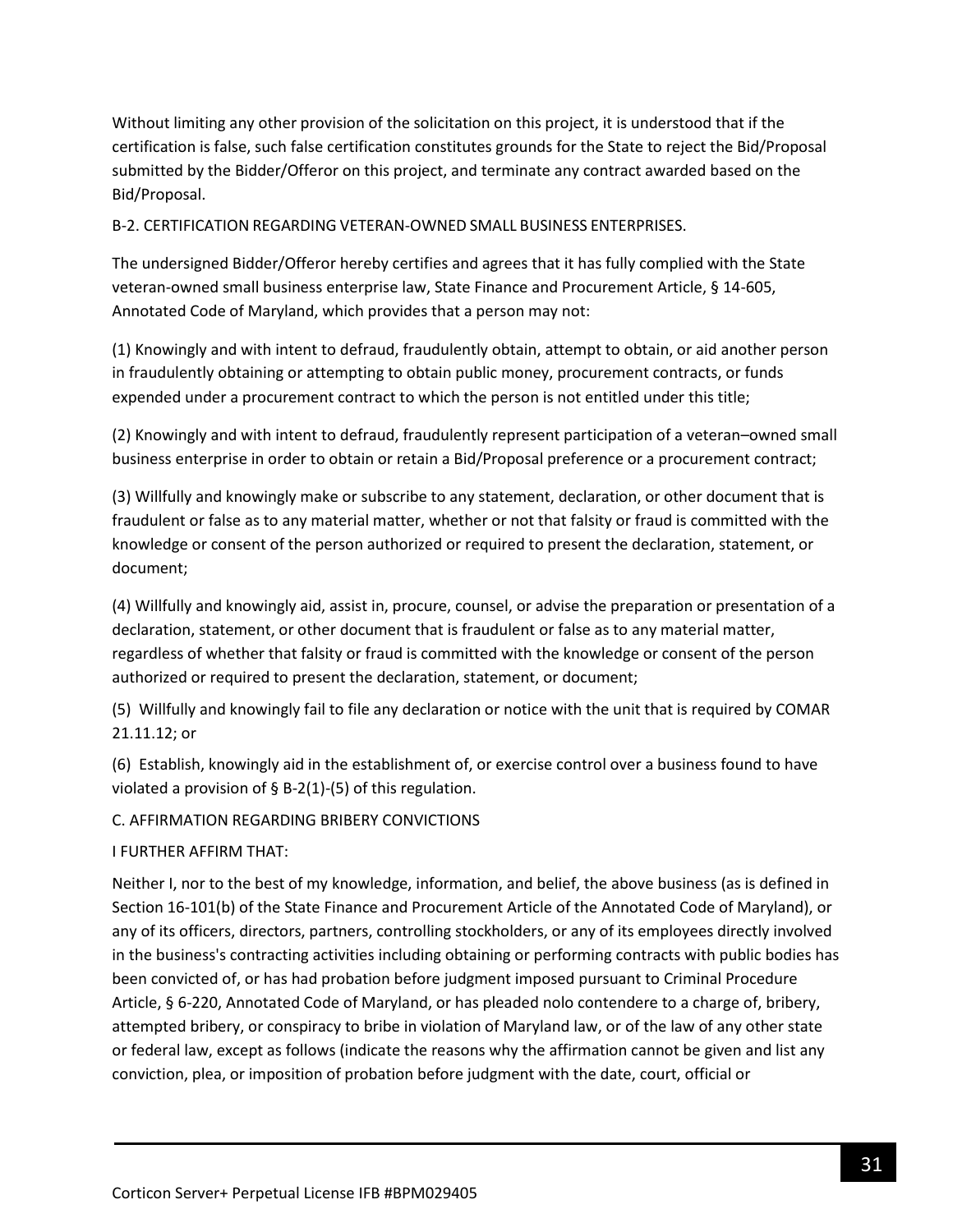administrative body, the sentence or disposition, the name(s) of person(s) involved, and their current positions and responsibilities with the business):

D. AFFIRMATION REGARDING OTHER CONVICTIONS

\_\_\_\_\_\_\_\_\_\_\_\_\_\_\_\_\_\_\_\_\_\_\_\_\_\_\_\_\_\_\_\_\_\_\_\_\_\_\_\_\_\_\_\_\_\_\_\_\_\_\_\_\_\_\_\_\_\_\_\_

\_\_\_\_\_\_\_\_\_\_\_\_\_\_\_\_\_\_\_\_\_\_\_\_\_\_\_\_\_\_\_\_\_\_\_\_\_\_\_\_\_\_\_\_\_\_\_\_\_\_\_\_\_\_\_\_\_\_\_\_

\_\_\_\_\_\_\_\_\_\_\_\_\_\_\_\_\_\_\_\_\_\_\_\_\_\_\_\_\_\_\_\_\_\_\_\_\_\_\_\_\_\_\_\_\_\_\_\_\_\_\_\_\_\_\_\_\_\_\_.

I FURTHER AFFIRM THAT:

Neither I, nor to the best of my knowledge, information, and belief, the above business, or any of its officers, directors, partners, controlling stockholders, or any of its employees directly involved in the business's contracting activities including obtaining or performing contracts with public bodies, has:

(1) Been convicted under state or federal statute of:

(a) A criminal offense incident to obtaining, attempting to obtain, or performing a public or private contract; or

(b) Fraud, embezzlement, theft, forgery, falsification or destruction of records or receiving stolen property;

(2) Been convicted of any criminal violation of a state or federal antitrust statute;

(3) Been convicted under the provisions of Title 18 of the United States Code for violation of the Racketeer Influenced and Corrupt Organization Act, 18 U.S.C. § 1961 et seq., or the Mail Fraud Act, 18 U.S.C. § 1341 et seq., for acts in connection with the submission of Bids/Proposals for a public or private contract;

(4) Been convicted of a violation of the State Minority Business Enterprise Law, § 14-308 of the State Finance and Procurement Article of the Annotated Code of Maryland;

(5) Been convicted of a violation of § 11-205.1 of the State Finance and Procurement Article of the Annotated Code of Maryland;

(6) Been convicted of conspiracy to commit any act or omission that would constitute grounds for conviction or liability under any law or statute described in subsections (1)—(5) above;

(7) Been found civilly liable under a state or federal antitrust statute for acts or omissions in connection with the submission of Bids/Proposals for a public or private contract;

(8) Been found in a final adjudicated decision to have violated the Commercial Nondiscrimination Policy under Title 19 of the State Finance and Procurement Article of the Annotated Code of Maryland with regard to a public or private contract;

(9) Been convicted of a violation of one or more of the following provisions of the Internal Revenue Code:

(a) §7201, Attempt to Evade or Defeat Tax;

(b) §7203, Willful Failure to File Return, Supply Information, or Pay Tax,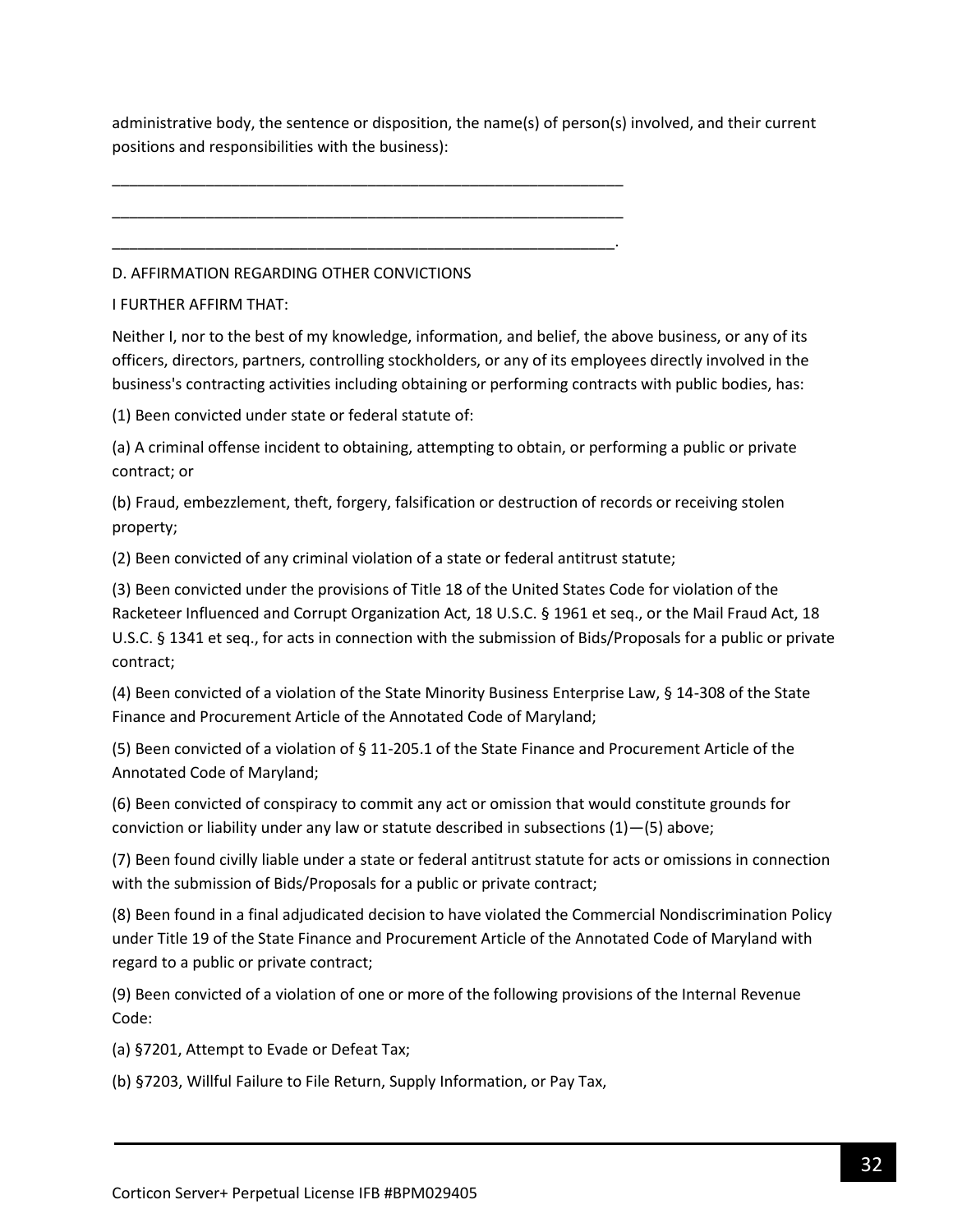(c) §7205, Fraudulent Withholding Exemption Certificate or Failure to Supply Information,

(d) §7205, Fraud and False Statements, or

(e) §7207, Fraudulent Returns, Statements, or Other Documents;

(10) Been convicted of a violation of 18 U.S.C. §286, Conspiracy to Defraud the Government with Respect to Claims, 18 U.S.C. §287, False, Fictitious, or Fraudulent Claims, or 18 U.S.C. §371, Conspiracy to Defraud the United States;

(11) Been convicted of a violation of the Tax-General Article, Title 13, Subtitle 7 or Subtitle 10, Annotated Code of Maryland;

(12) Been found to have willfully or knowingly violated State Prevailing Wage Laws as provided in the State Finance and Procurement Article, Title 17, Subtitle 2, Annotated Code of Maryland, if:

- (a) A court:
- (i) Made the finding; and
- (ii) Decision became final; or
- (b) The finding was:
- (i) Made in a contested case under the Maryland Administrative Procedure Act; and
- (ii) Not overturned on judicial review;

(13) Been found to have willfully or knowingly violated State Living Wage Laws as provided in the State Finance and Procurement Article, Title 18, Annotated Code of Maryland, if:

- (a) A court:
- (i) Made the finding; and
- (ii) Decision became final; or
- (b) The finding was:
- (i) Made in a contested case under the Maryland Administrative Procedure Act; and
- (ii) Not overturned on judicial review;

(14) Been found to have willfully or knowingly violated the Labor and Employment Article, Title 3, Subtitles 3, 4, or 5, or Title 5, Annotated Code of Maryland, if:

- (a) A court:
- (i) Made the finding; and
- (ii) Decision became final; or
- (b) The finding was:
- (i) Made in a contested case under the Maryland Administrative Procedure Act; and
- (ii) Not overturned on judicial review; or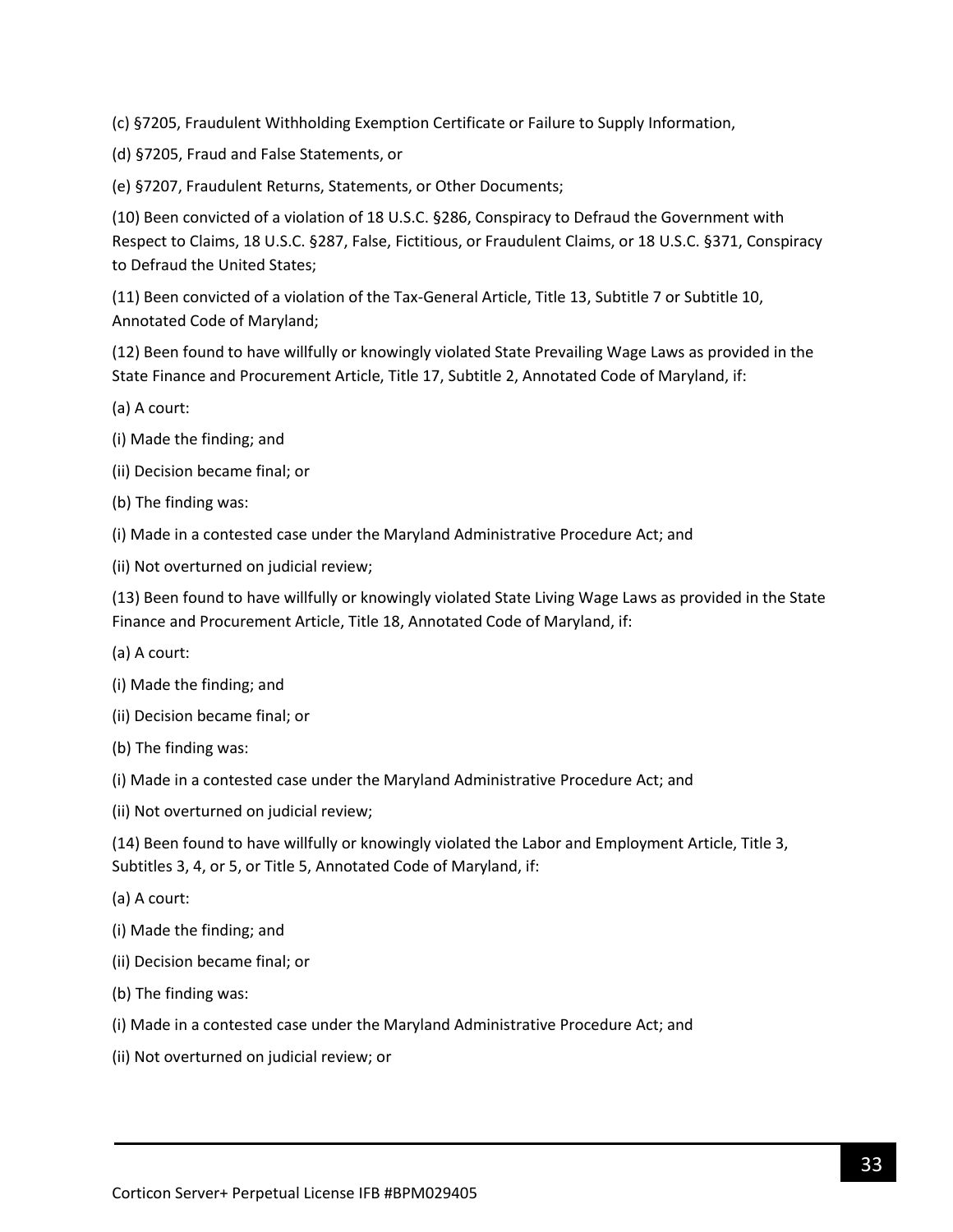(15) Admitted in writing or under oath, during the course of an official investigation or other proceedings, acts or omissions that would constitute grounds for conviction or liability under any law or statute described in §§ B and C and subsections  $D(1)$ — $(14)$  above, except as follows (indicate reasons why the affirmations cannot be given, and list any conviction, plea, or imposition of probation before judgment with the date, court, official or administrative body, the sentence or disposition, the name(s) of the person(s) involved and their current positions and responsibilities with the business, and the status of any debarment):

\_\_\_\_\_\_\_\_\_\_\_\_\_\_\_\_\_\_\_\_\_\_\_\_\_\_\_\_\_\_\_\_\_\_\_\_\_\_\_\_\_\_\_\_\_\_\_\_\_\_\_\_\_\_\_\_\_\_\_\_

\_\_\_\_\_\_\_\_\_\_\_\_\_\_\_\_\_\_\_\_\_\_\_\_\_\_\_\_\_\_\_\_\_\_\_\_\_\_\_\_\_\_\_\_\_\_\_\_\_\_\_\_\_\_\_\_\_\_\_\_

\_\_\_\_\_\_\_\_\_\_\_\_\_\_\_\_\_\_\_\_\_\_\_\_\_\_\_\_\_\_\_\_\_\_\_\_\_\_\_\_\_\_\_\_\_\_\_\_\_\_\_\_\_\_\_\_\_\_\_.

## E. AFFIRMATION REGARDING DEBARMENT

#### I FURTHER AFFIRM THAT:

Neither I, nor to the best of my knowledge, information, and belief, the above business, or any of its officers, directors, partners, controlling stockholders, or any of its employees directly involved in the business's contracting activities, including obtaining or performing contracts with public bodies, has ever been suspended or debarred (including being issued a limited denial of participation) by any public entity, except as follows (list each debarment or suspension providing the dates of the suspension or debarment, the name of the public entity and the status of the proceedings, the name(s) of the person(s) involved and their current positions and responsibilities with the business, the grounds of the debarment or suspension, and the details of each person's involvement in any activity that formed the grounds of the debarment or suspension).

#### F. AFFIRMATION REGARDING DEBARMENT OF RELATED ENTITIES

\_\_\_\_\_\_\_\_\_\_\_\_\_\_\_\_\_\_\_\_\_\_\_\_\_\_\_\_\_\_\_\_\_\_\_\_\_\_\_\_\_\_\_\_\_\_\_\_\_\_\_\_\_\_\_\_\_\_\_\_

\_\_\_\_\_\_\_\_\_\_\_\_\_\_\_\_\_\_\_\_\_\_\_\_\_\_\_\_\_\_\_\_\_\_\_\_\_\_\_\_\_\_\_\_\_\_\_\_\_\_\_\_\_\_\_\_\_\_\_\_

\_\_\_\_\_\_\_\_\_\_\_\_\_\_\_\_\_\_\_\_\_\_\_\_\_\_\_\_\_\_\_\_\_\_\_\_\_\_\_\_\_\_\_\_\_\_\_\_\_\_\_\_\_\_\_\_\_\_\_.

\_\_\_\_\_\_\_\_\_\_\_\_\_\_\_\_\_\_\_\_\_\_\_\_\_\_\_\_\_\_\_\_\_\_\_\_\_\_\_\_\_\_\_\_\_\_\_\_\_\_\_\_\_\_\_\_\_\_\_\_

\_\_\_\_\_\_\_\_\_\_\_\_\_\_\_\_\_\_\_\_\_\_\_\_\_\_\_\_\_\_\_\_\_\_\_\_\_\_\_\_\_\_\_\_\_\_\_\_\_\_\_\_\_\_\_\_\_\_\_\_

\_\_\_\_\_\_\_\_\_\_\_\_\_\_\_\_\_\_\_\_\_\_\_\_\_\_\_\_\_\_\_\_\_\_\_\_\_\_\_\_\_\_\_\_\_\_\_\_\_\_\_\_\_\_\_\_\_\_\_.

I FURTHER AFFIRM THAT:

(1) The business was not established, and it does not operate in a manner designed to evade the application of or defeat the purpose of debarment pursuant to Sections 16-101, et seq., of the State Finance and Procurement Article of the Annotated Code of Maryland; and

(2) The business is not a successor, assignee, subsidiary, or affiliate of a suspended or debarred business, except as follows (you must indicate the reasons why the affirmations cannot be given without qualification):

#### G. SUBCONTRACT AFFIRMATION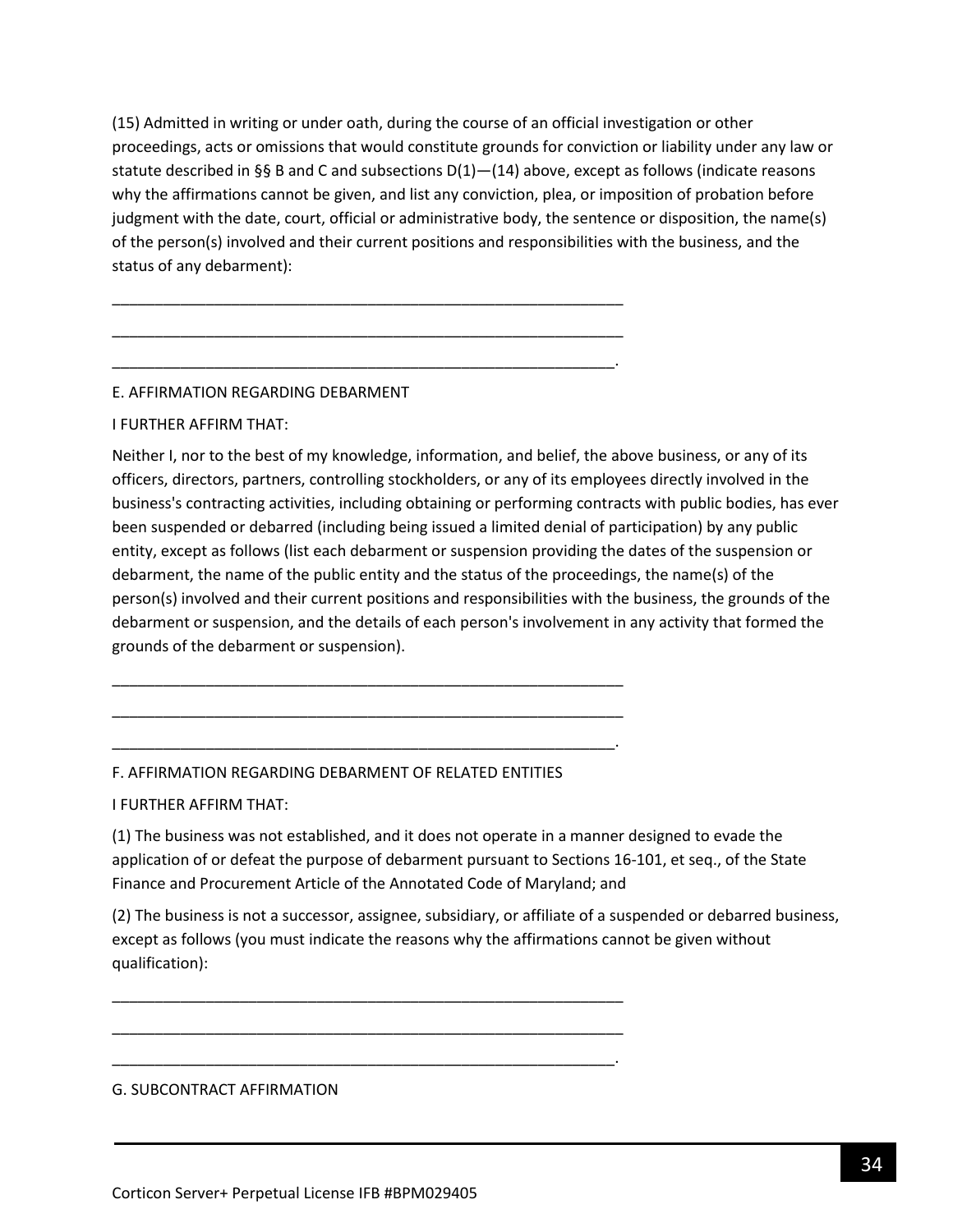### I FURTHER AFFIRM THAT:

Neither I, nor to the best of my knowledge, information, and belief, the above business, has knowingly entered into a contract with a public body under which a person debarred or suspended under Title 16 of the State Finance and Procurement Article of the Annotated Code of Maryland will provide, directly or indirectly, supplies, services, architectural services, construction related services, leases of real property, or construction.

### H. AFFIRMATION REGARDING COLLUSION

### I FURTHER AFFIRM THAT:

Neither I, nor to the best of my knowledge, information, and belief, the above business has:

(1) Agreed, conspired, connived, or colluded to produce a deceptive show of competition in the compilation of the accompanying Bid/Proposal that is being submitted;

(2) In any manner, directly or indirectly, entered into any agreement of any kind to fix the Bid/Proposal price of the Bidder/Offeror or of any competitor, or otherwise taken any action in restraint of free competitive bidding in connection with the contract for which the accompanying Bid/Proposal is submitted.

### I. CERTIFICATION OF TAX PAYMENT

#### I FURTHER AFFIRM THAT:

Except as validly contested, the business has paid, or has arranged for payment of, all taxes due the State of Maryland and has filed all required returns and reports with the Comptroller of the Treasury, the State Department of Assessments and Taxation, and the Department of Labor, Licensing, and Regulation, as applicable, and will have paid all withholding taxes due the State of Maryland prior to final settlement.

#### J. CONTINGENT FEES

## I FURTHER AFFIRM THAT:

The business has not employed or retained any person, partnership, corporation, or other entity, other than a bona fide employee, bona fide agent, bona fide salesperson, or commercial selling agency working for the business, to solicit or secure the Contract, and that the business has not paid or agreed to pay any person, partnership, corporation, or other entity, other than a bona fide employee, bona fide agent, bona fide salesperson, or commercial selling agency, any fee or any other consideration contingent on the making of the Contract.

## K. CERTIFICATION REGARDING INVESTMENTS IN IRAN

(1) The undersigned certifies that, in accordance with State Finance and Procurement Article, §17-705, Annotated Code of Maryland: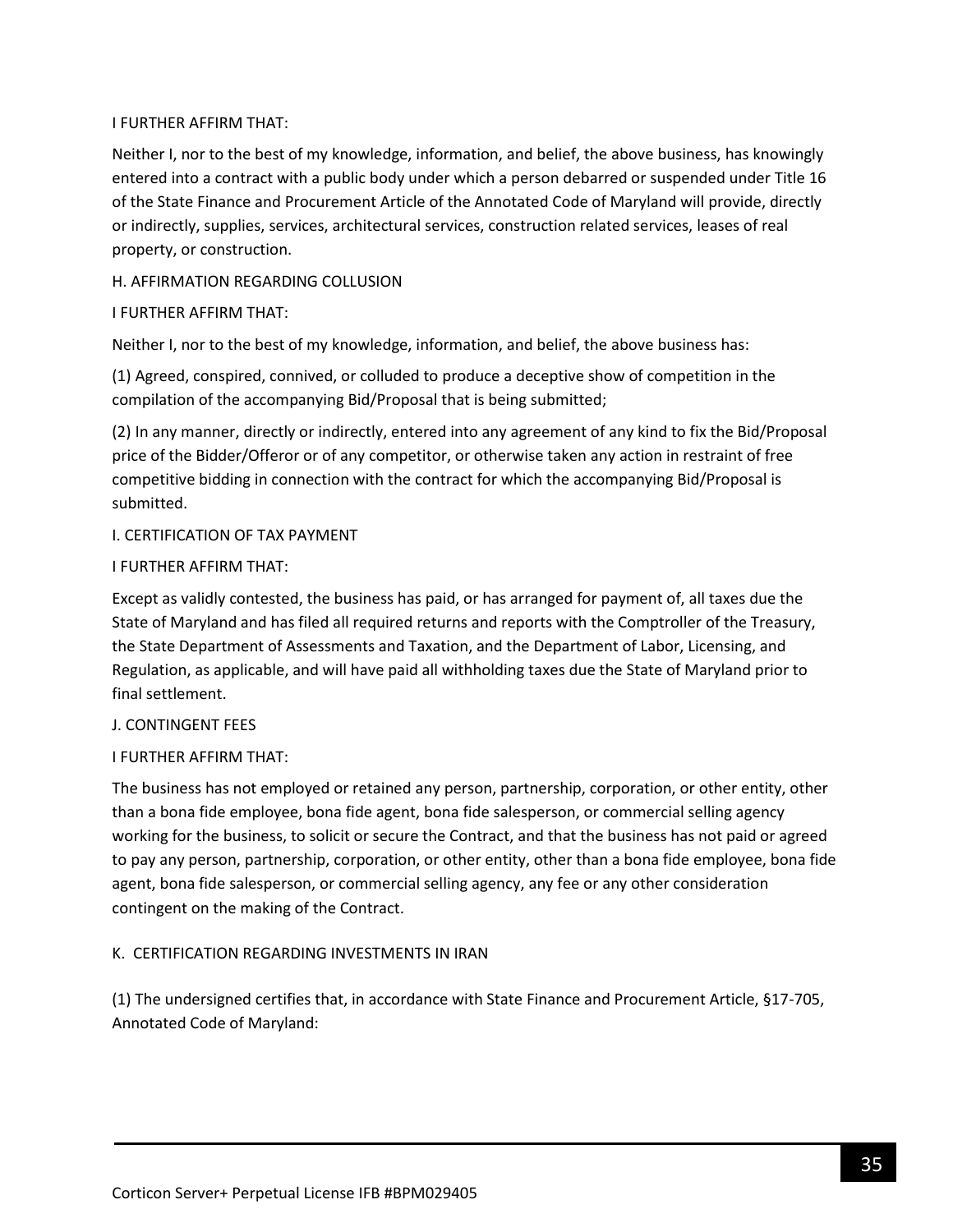(a) It is not identified on the list created by the Board of Public Works as a person engaging in investment activities in Iran as described in State Finance and Procurement Article, §17-702, Annotated Code of Maryland; and

(b) It is not engaging in investment activities in Iran as described in State Finance and Procurement Article, §17-702, Annotated Code of Maryland.

2. The undersigned is unable to make the above certification regarding its investment activities in Iran due to the following activities:

L. CONFLICT MINERALS ORIGINATED IN THE DEMOCRATIC REPUBLIC OF CONGO (FOR SUPPLIES AND SERVICES CONTRACTS)

## I FURTHER AFFIRM THAT:

The business has complied with the provisions of State Finance and Procurement Article, §14-413, Annotated Code of Maryland governing proper disclosure of certain information regarding conflict minerals originating in the Democratic Republic of Congo or its neighboring countries as required by federal law.

#### M. I FURTHER AFFIRM THAT:

Any claims of environmental attributes made relating to a product or service included in the Bid or Proposal are consistent with the Federal Trade Commission's Guides for the Use of Environmental Marketing Claims as provided in 16 CFR §260, that apply to claims about the environmental attributes of a product, package, or service in connection with the marketing, offering for sale, or sale of such item or service.

## N. ACKNOWLEDGEMENT

I ACKNOWLEDGE THAT this Affidavit is to be furnished to the Procurement Officer and may be distributed to units of: (1) the State of Maryland; (2) counties or other subdivisions of the State of Maryland; (3) other states; and (4) the federal government. I further acknowledge that this Affidavit is subject to applicable laws of the United States and the State of Maryland, both criminal and civil, and that nothing in this Affidavit or any contract resulting from the submission of this Bid/Proposal shall be construed to supersede, amend, modify or waive, on behalf of the State of Maryland, or any unit of the State of Maryland having jurisdiction, the exercise of any statutory right or remedy conferred by the Constitution and the laws of Maryland with respect to any misrepresentation made or any violation of the obligations, terms and covenants undertaken by the above business with respect to (1) this Affidavit, (2) the contract, and (3) other Affidavits comprising part of the contract.

I DO SOLEMNLY DECLARE AND AFFIRM UNDER THE PENALTIES OF PERJURY THAT THE CONTENTS OF THIS AFFIDAVIT ARE TRUE AND CORRECT TO THE BEST OF MY KNOWLEDGE, INFORMATION, AND BELIEF.

Date:  $\frac{1}{\sqrt{1-\frac{1}{2}}}$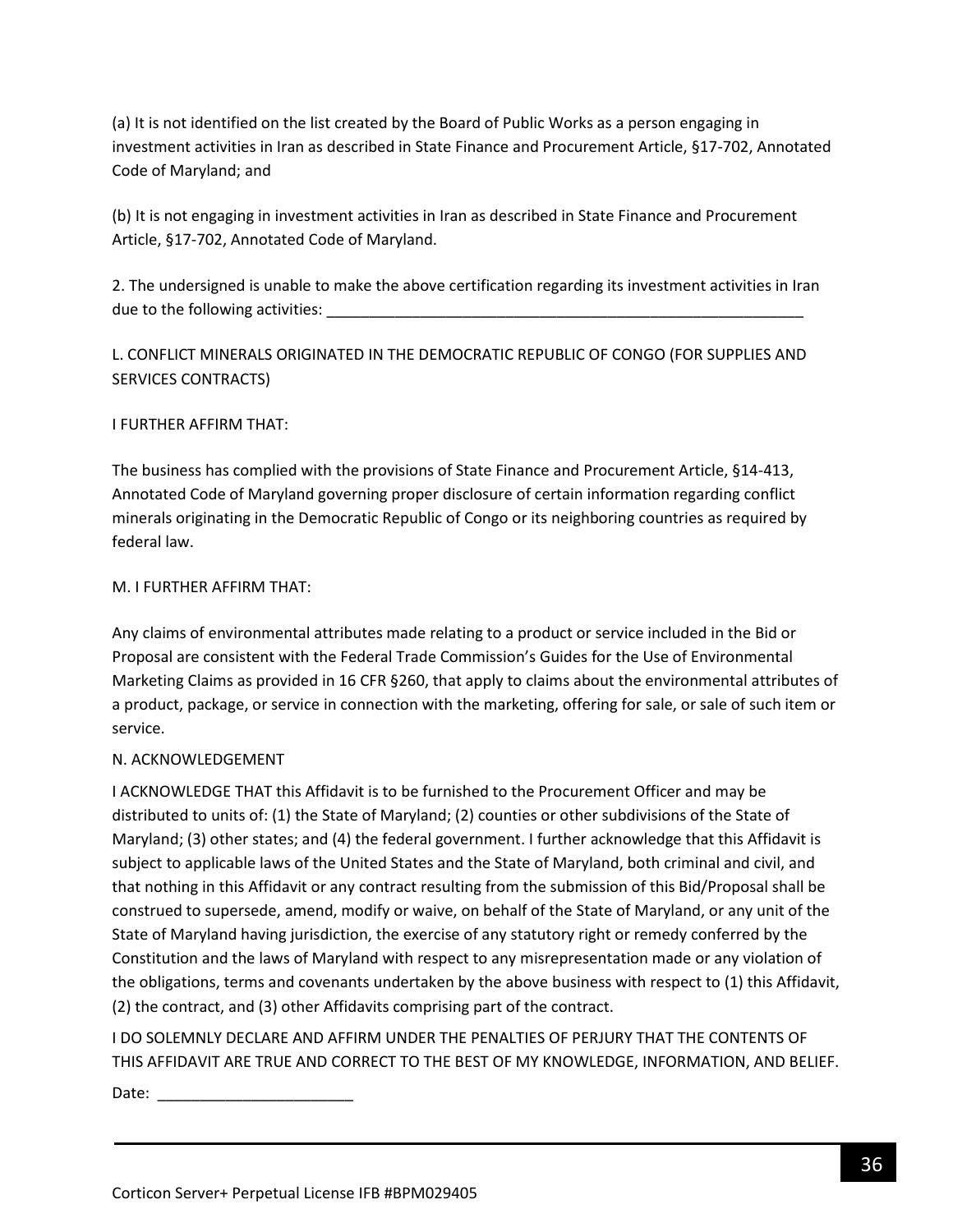By: \_\_\_\_\_\_\_\_\_\_\_\_\_\_\_\_\_\_\_\_\_\_\_\_\_\_\_\_\_\_\_\_\_\_ (print name of Authorized Representative and Affiant)

\_\_\_\_\_\_\_\_\_\_\_\_\_\_\_\_\_\_\_\_\_\_\_\_\_\_\_\_\_\_\_\_\_\_\_ (signature of Authorized Representative and Affiant)

**SUBMIT THIS AFFIDAVIT WITH BID**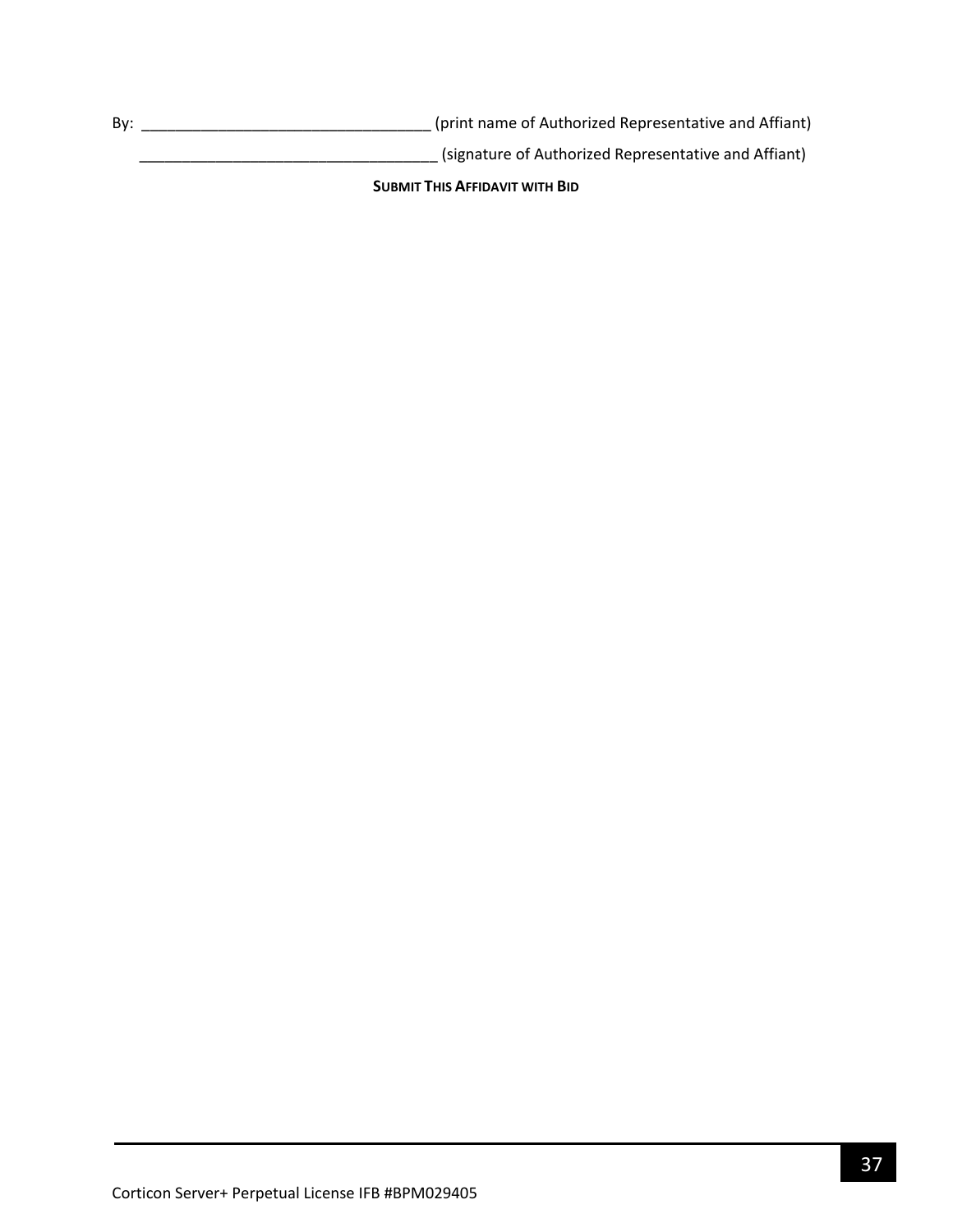### **ATTACHMENT C – CONTRACT AFFIDAVIT**

#### <span id="page-37-0"></span>A. AUTHORITY

I hereby affirm that I, \_\_\_\_\_\_\_\_\_\_\_\_\_\_\_\_\_(name of affiant) am the \_\_\_\_\_\_\_\_\_\_\_\_\_\_(title) and duly authorized representative of \_\_\_\_\_\_\_\_\_\_\_\_\_\_\_\_(name of business entity) and that I possess the legal authority to make this affidavit on behalf of the business for which I am acting.

# B. CERTIFICATION OF REGISTRATION OR QUALIFICATION WITH THE STATE DEPARTMENT OF ASSESSMENTS AND TAXATION

I FURTHER AFFIRM THAT:

The business named above is a (check applicable box):

- (1) Corporation  $\Box$  domestic or  $\Box$  foreign;
- (2) Limited Liability Company  $-\Box$  domestic or  $\Box$  foreign;
- (3) Partnership  $\Box$  domestic or  $\Box$  foreign;
- (4) Statutory Trust  $\Box$  domestic or  $\Box$  foreign;
- $(5)$   $\Box$  Sole Proprietorship.

and is registered or qualified as required under Maryland Law. I further affirm that the above business is in good standing both in Maryland and (IF APPLICABLE) in the jurisdiction where it is presently organized, and has filed all of its annual reports, together with filing fees, with the Maryland State Department of Assessments and Taxation. The name and address of its resident agent (IF APPLICABLE) filed with the State Department of Assessments and Taxation is:

| Name and Department ID |          |
|------------------------|----------|
| Number:                | Address: |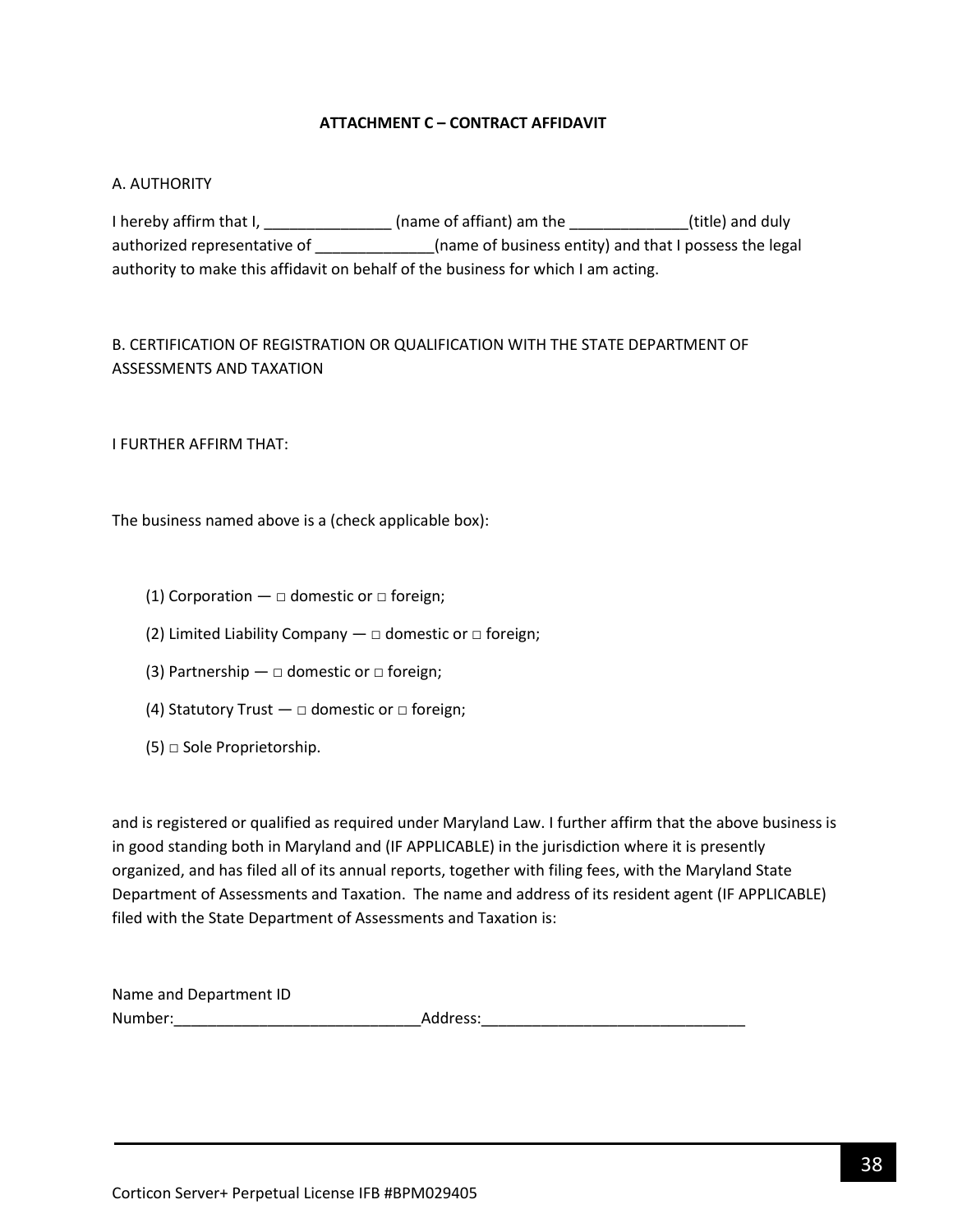and that if it does business under a trade name, it has filed a certificate with the State Department of Assessments and Taxation that correctly identifies that true name and address of the principal or owner as:

| Name and Department ID |          |
|------------------------|----------|
| Number:                | Address: |

### C. FINANCIAL DISCLOSURE AFFIRMATION

#### I FURTHER AFFIRM THAT:

I am aware of, and the above business will comply with, the provisions of State Finance and Procurement Article, §13221, Annotated Code of Maryland, which require that every business that enters into contracts, leases, or other agreements with the State of Maryland or its agencies during a calendar year under which the business is to receive in the aggregate \$100,000 or more shall, within 30 days of the time when the aggregate value of the contracts, leases, or other agreements reaches \$100,000, file with the Secretary of State of Maryland certain specified information to include disclosure of beneficial ownership of the business.

### D. POLITICAL CONTRIBUTION DISCLOSURE AFFIRMATION

### I FURTHER AFFIRM THAT:

I am aware of, and the above business will comply with, Election Law Article, Title 14, Annotated Code of Maryland, which requires that every person that enters into a contract for a procurement with the State, a county, or a municipal corporation, or other political subdivision of the State, during a calendar year in which the person receives a contract with a governmental entity in the amount of \$200,000 or more, shall file with the State Board of Elections statements disclosing: (a) any contributions made during the reporting period to a candidate for elective office in any primary or general election; and (b) the name of each candidate to whom one or more contributions in a cumulative amount of \$500 or more were made during the reporting period. The statement shall be filed with the State Board of Elections: (a) before execution of a contract by the State, a county, a municipal corporation, or other political subdivision of the State, and shall cover the 24 months prior to when a contract was awarded; and (b) if the contribution is made after the execution of a contract, then twice a year, throughout the contract term, on: (i) February 5, to cover the six (6) month period ending January 31; and (ii) August 5, to cover the six (6) month period ending July 31.

## E. DRUG AND ALCOHOL-FREE WORKPLACE

(Applicable to all contracts unless the contract is for a law enforcement agency and the agency head or the agency head's designee has determined that application of COMAR 21.11.08 and this certification would be inappropriate in connection with the law enforcement agency's undercover operations.)

I CERTIFY THAT: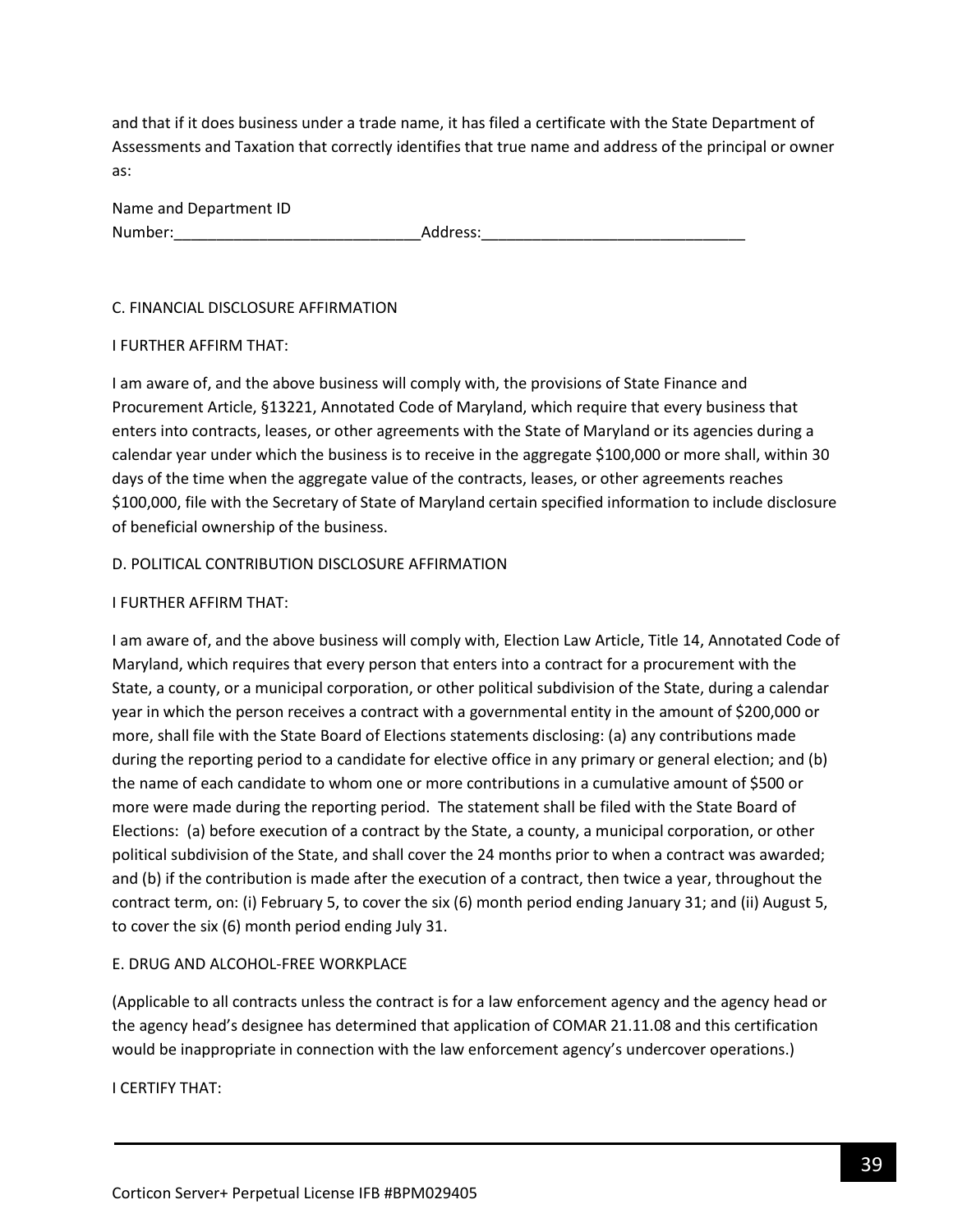(1) Terms defined in COMAR 21.11.08 shall have the same meanings when used in this certification.

(2) By submission of its Bid/Proposal, the business, if other than an individual, certifies and agrees that, with respect to its employees to be employed under a contract resulting from this solicitation, the business shall:

(a) Maintain a workplace free of drug and alcohol abuse during the term of the contract;

(b) Publish a statement notifying its employees that the unlawful manufacture, distribution, dispensing, possession, or use of drugs, and the abuse of drugs or alcohol is prohibited in the business' workplace and specifying the actions that will be taken against employees for violation of these prohibitions;

(c) Prohibit its employees from working under the influence of drugs or alcohol;

(d) Not hire or assign to work on the contract anyone who the business knows, or in the exercise of due diligence should know, currently abuses drugs or alcohol and is not actively engaged in a bona fide drug or alcohol abuse assistance or rehabilitation program;

(e) Promptly inform the appropriate law enforcement agency of every drug-related crime that occurs in its workplace if the business has observed the violation or otherwise has reliable information that a violation has occurred;

(f) Establish drug and alcohol abuse awareness programs to inform its employees about:

- (i) The dangers of drug and alcohol abuse in the workplace;
- (ii) The business's policy of maintaining a drug and alcohol free workplace;
- (iii) Any available drug and alcohol counseling, rehabilitation, and employee assistance programs; and
- (iv) The penalties that may be imposed upon employees who abuse drugs and alcohol in the workplace;

(g) Provide all employees engaged in the performance of the contract with a copy of the statement required by §E(2)(b), above;

(h) Notify its employees in the statement required by  $\Sigma(2)$ (b), above, that as a condition of continued employment on the contract, the employee shall:

- (i) Abide by the terms of the statement; and
- (ii) Notify the employer of any criminal drug or alcohol abuse conviction for an offense occurring in the workplace not later than 5 days after a conviction;

(i) Notify the procurement officer within 10 days after receiving notice under  $\Sigma(2)(h)(ii)$ , above, or otherwise receiving actual notice of a conviction;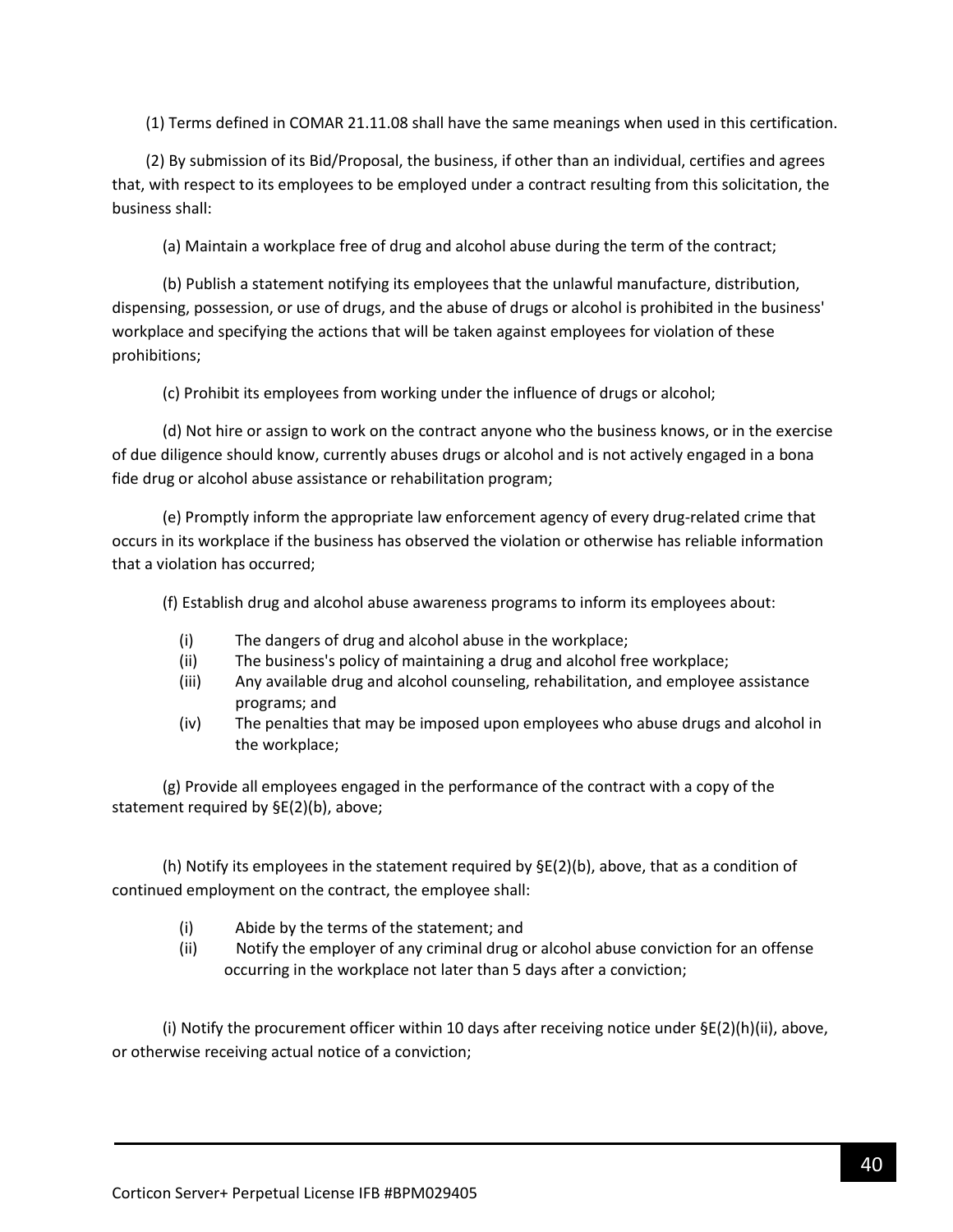(j) Within 30 days after receiving notice under §E(2)(h)(ii), above, or otherwise receiving actual notice of a conviction, impose either of the following sanctions or remedial measures on any employee who is convicted of a drug or alcohol abuse offense occurring in the workplace:

- (i) Take appropriate personnel action against an employee, up to and including termination; or
- (ii) Require an employee to satisfactorily participate in a bona fide drug or alcohol abuse assistance or rehabilitation program; and

(k) Make a good faith effort to maintain a drug and alcohol-free workplace through implementation of §E(2)(a)—(j), above.

(3) If the business is an individual, the individual shall certify and agree as set forth in  $\S E(4)$ , below, that the individual shall not engage in the unlawful manufacture, distribution, dispensing, possession, or use of drugs or the abuse of drugs or alcohol in the performance of the contract.

(4) I acknowledge and agree that:

(a) The award of the contract is conditional upon compliance with COMAR 21.11.08 and this certification;

(b) The violation of the provisions of COMAR 21.11.08 or this certification shall be cause to suspend payments under, or terminate the contract for default under COMAR 21.07.01.11 or 21.07.03.15, as applicable; and

(c) The violation of the provisions of COMAR 21.11.08 or this certification in connection with the contract may, in the exercise of the discretion of the Board of Public Works, result in suspension and debarment of the business under COMAR 21.08.03.

## F. CERTAIN AFFIRMATIONS VALID

## I FURTHER AFFIRM THAT:

To the best of my knowledge, information, and belief, each of the affirmations, certifications, or acknowledgements contained in that certain Bid/Proposal Affidavit dated \_\_\_\_\_\_\_\_ , 2022\_\_\_ , and executed by me for the purpose of obtaining the contract to which this Exhibit is attached remains true and correct in all respects as if made as of the date of this Contract Affidavit and as if fully set forth herein.

I DO SOLEMNLY DECLARE AND AFFIRM UNDER THE PENALTIES OF PERJURY THAT THE CONTENTS OF THIS AFFIDAVIT ARE TRUE AND CORRECT TO THE BEST OF MY KNOWLEDGE, INFORMATION, AND BELIEF.

Date: \_\_\_\_\_\_\_\_\_\_\_\_\_\_\_

By: example and the state of authorized Representative and Affiant)

\_\_\_\_\_\_\_\_\_\_\_\_\_\_\_\_\_\_\_\_\_\_\_\_\_\_\_\_\_\_\_\_\_ (signature of Authorized Representative and Affiant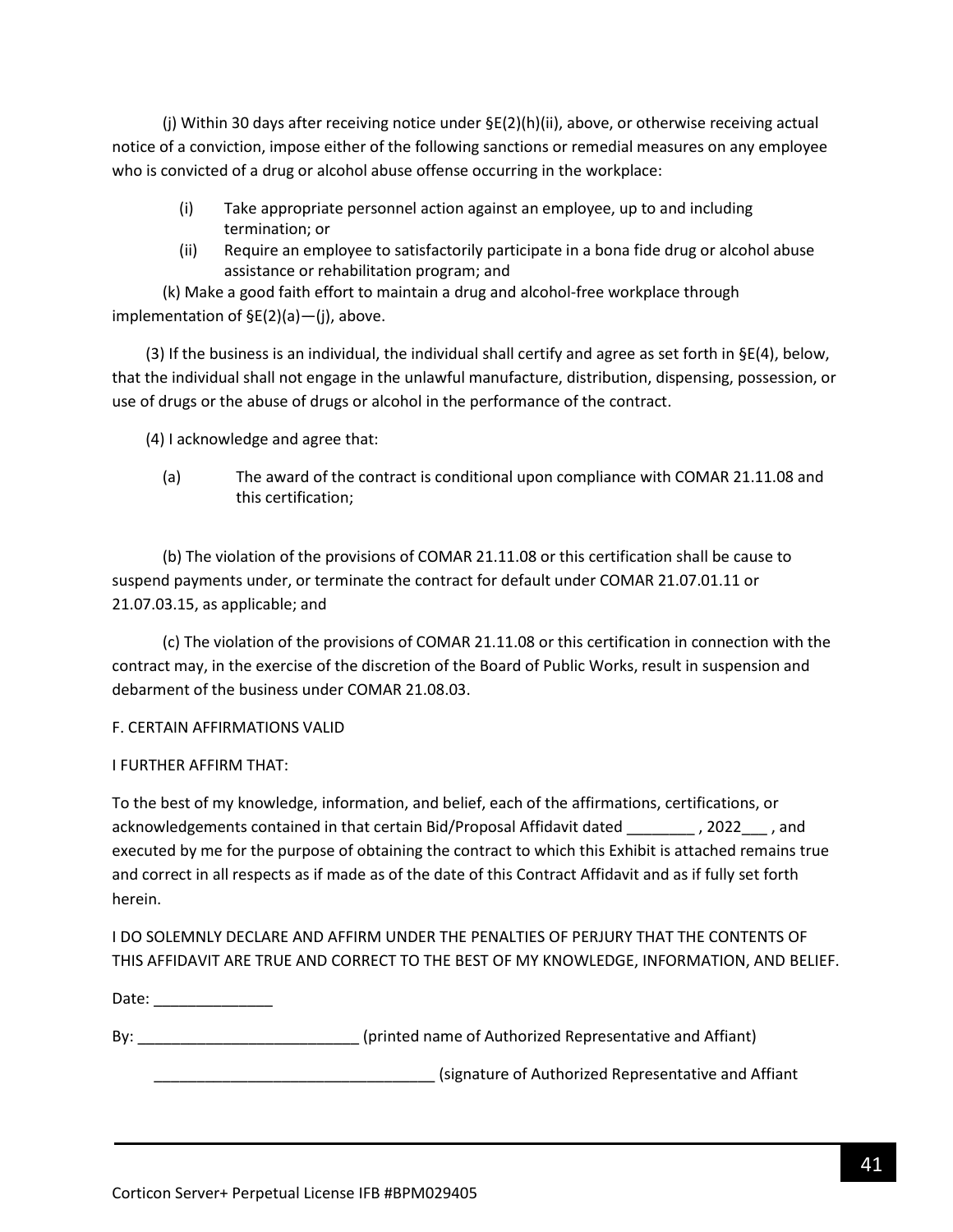### **ATTACHMENT D – BID PRICING INSTRUCTIONS**

In order to assist Bidders in the preparation of their Bid and to comply with the requirements of this solicitation, Bid Pricing Instructions and a Bid Form have been prepared. Bidders shall submit their Bid on the Bid Form in accordance with the instructions on the Bid Form and as specified herein. Do not alter the Bid Form or the Bid Form may be rejected. The Bid Form is to be signed and dated, where requested, by an individual who is authorized to bind the Bidder to the prices entered on the Bid Form. The Bid Form is used to calculate the Bidder's TOTAL BID PRICE. Follow these instructions carefully when completing your Bid Form:

- A) All Unit and Extended Prices must be clearly entered in dollars and cents, e.g., \$24.15. Make your decimal points clear and distinct.
- B) All Unit Prices must be the actual price per unit the State will pay for the specific item or service identified in this IFB and may not be contingent on any other factor or condition in any manner.
- C) All calculations shall be rounded to the nearest cent, i.e., .344 shall be .34 and .345 shall be .35.
- D) Any goods or services required through this IFB and proposed by the vendor at **No Cost to the State** must be clearly entered in the Unit Price, if appropriate, and Extended Price with **\$0.00**.
- E) Every blank in every Bid Form shall be filled in. Any blanks may result in the Bid being regarded as non-responsive and thus rejected. Any changes or corrections made to the Bid Form by the Bidder prior to submission shall be initialed and dated.
- F) Except as instructed on the Bid Form, nothing shall be entered on or attached to the Bid Form that alters or proposes conditions or contingencies on the prices. Alterations and/or conditions usually render the Bid non-responsive, which means it will be rejected.
- G) It is imperative that the prices included on the Bid Form have been entered correctly and calculated accurately by the Bidder and that the respective total prices agree with the entries on the Bid Form. Any incorrect entries or inaccurate calculations by the Bidder will be treated as provided in COMAR 21.05.03.03E and 21.05.02.12 and may cause the Bid to be rejected.
- H) If option years are included, Bidders must submit pricing for each option year. Any option to renew will be exercised at the sole discretion of the State and will comply with all terms and conditions in force at the time the option is exercised. If exercised, the option period shall be for a period identified in the IFB at the prices entered in the Bid Form.
- I) All Bid prices entered below are to be fully loaded prices that include all costs/expenses associated with the provision of services as required by the IFB. The Bid price shall include, but is not limited to, all: labor, profit/overhead, general operating, administrative, and all other expenses and costs necessary to perform the work set forth in the solicitation. No other amounts will be paid to the Contractor. If labor rates are requested, those amounts shall be fully loaded rates; no overtime amounts will be paid.
- J) Unless indicated elsewhere in the IFB, sample amounts used for calculations on the Bid Form are typically estimates for bidding purposes only. The Department does not guarantee a minimum or maximum number of units or usage in the performance of this Contract.
- K) Failure to adhere to any of these instructions may result in the Bid being determined non-responsive and rejected by the Department.

The Bid shall contain all price information in the format specified on these pages. Complete the Bid Form only as provided in the Bid Pricing Instructions. Do not amend, alter or leave blank any items on the Bid Form. If option years are included, Bidders must submit Bids for each option year. Failure to adhere to any of these instructions may result in the bid being determined non-responsive and rejected by the Department.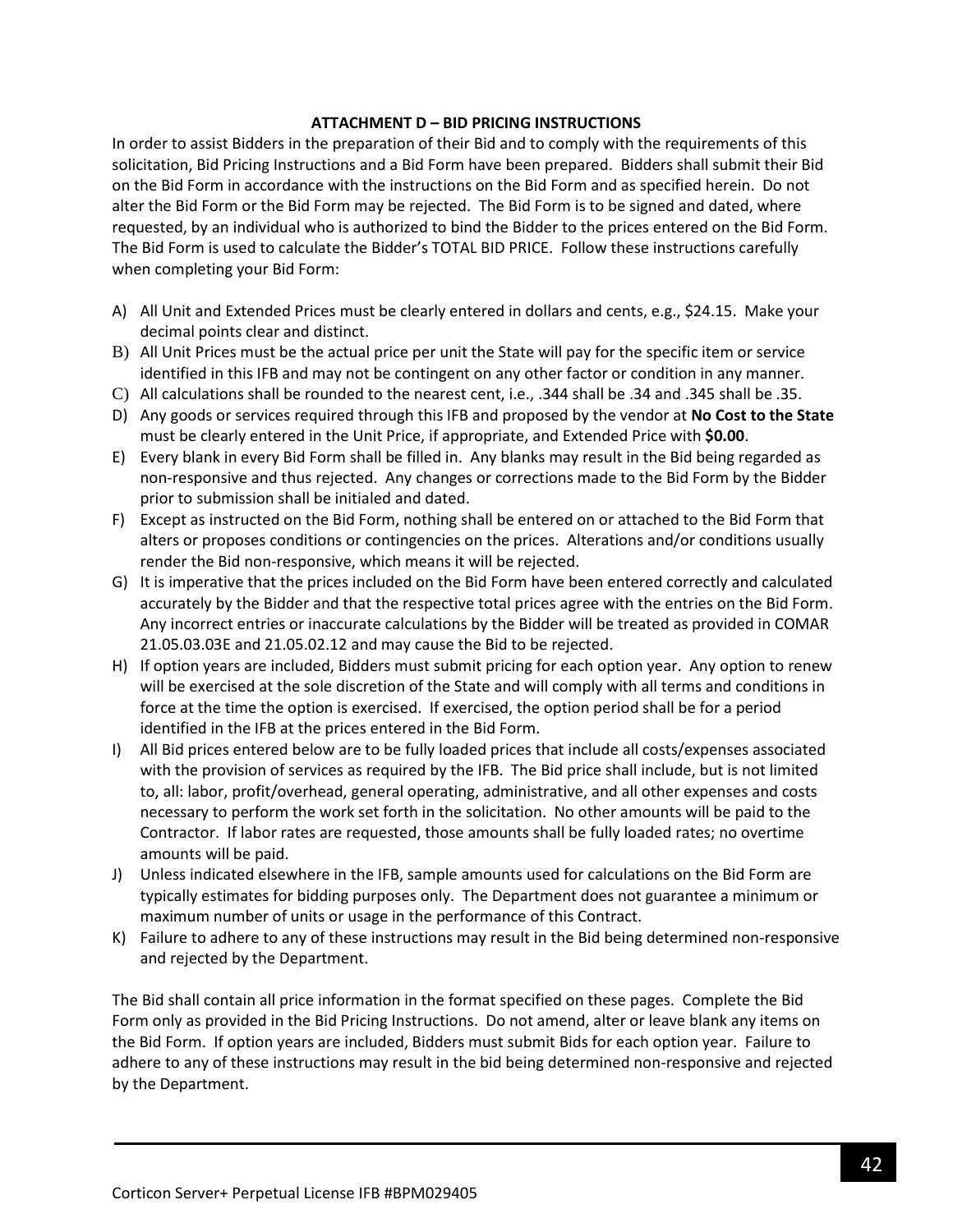## **ATTACHMENT D – BID PRICE FORM Corticon Server+ Perpetual License IFB # BPM029405**

<span id="page-42-0"></span>

| <b>Product Description</b>                                                                                                   | Quantity      | <b>Unit Price</b> | <b>Total Price</b> |
|------------------------------------------------------------------------------------------------------------------------------|---------------|-------------------|--------------------|
| Corticon Server+ v6.1<br>6 Core Supported<br>Platforms; License<br>Usage: Disaster<br>Recovery (DR)<br>New Perpetual License | Six (6) Cores | \$                | \$                 |
| <b>Corticon Standard</b><br>Maintenance valid until<br>July 31st, 2023                                                       | $\mathbf{1}$  | \$                | \$                 |
| Usage: Disaster<br>Recovery (DR)                                                                                             |               |                   |                    |
| Total Price for 2022 -<br>2023                                                                                               |               |                   | \$                 |

#### \*BASIS FOR AWARD

| Submitted By:                                                 |  |  |
|---------------------------------------------------------------|--|--|
|                                                               |  |  |
| Printed Name and Title:                                       |  |  |
|                                                               |  |  |
|                                                               |  |  |
|                                                               |  |  |
| Bidder Contact Information: Telephone: ( ) - -- Fax: ( ) - -- |  |  |
|                                                               |  |  |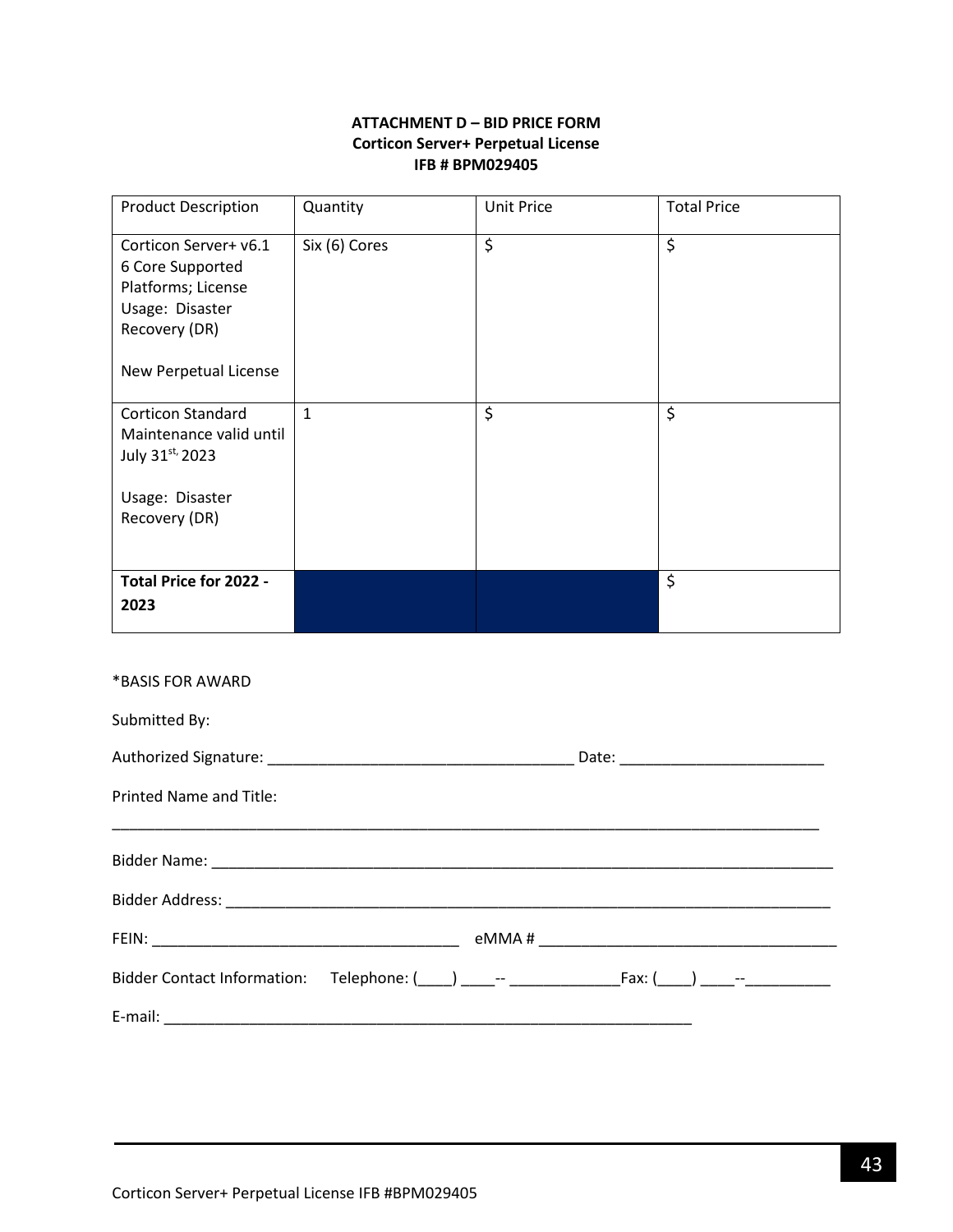#### **ATTACHMENT E – FEDERAL FUNDS ATTACHMENT**

[Reference, among other provisions, 45 C.F.R. § 75.335]

<span id="page-43-0"></span>In addition to other provisions required by the IFB and Contract related to the federal funds that may be included in any Contract to be awarded as a result of this IFB, the following provisions are applicable:

A. Contracts for more than the simplified acquisition threshold currently set at \$150,000, which is the inflation adjusted amount determined by the Civilian Agency Acquisition Council and the Defense Acquisition Regulations Council (Councils) as authorized by 41 U.S.C. 1908, must address administrative, contractual, or legal remedies in instances where contractors violate or breach contract terms, and provide for such sanctions and penalties as appropriate.

B. All contracts in excess of \$10,000 must address termination for cause and for convenience by the non-Federal entity including the manner by which it will be effected and the basis for settlement.

C. Debarment and Suspension (Executive Orders 12549 and 12689) (see 2 CFR 180.220 and 45 CFR 75.212) A party listed on the government-wide exclusions in the System for Award Management (SAM), in accordance with the OMB guidelines at 2 CFR part 180 that implement Executive Orders 12549 (3 CFR part 1986 Comp., p. 189) and 12689 (3 CFR part 1989 Comp., p. 235), "Debarment and Suspension" is not eligible for award under this IFB. SAM Exclusions contains the names of parties debarred, suspended, or otherwise excluded by agencies, as well as parties declared ineligible under statutory or regulatory authority other than Executive Order 12549. Any Contractor awarded a Contract as a result of this IFB is responsible for ensuring that any party with which it subcontracts is not debarred or suspended and is in full compliance with the executive orders and federal regulations cited in this paragraph.

D. Byrd Anti-Lobbying Amendment (31 U.S.C. 1352)—Contractors that apply or bid for an award exceeding \$100,000 must file the required attached certification. Each tier (including the Contractor and any subcontractor(s)) certifies to the tier above that it will not and has not used federal appropriated funds to pay any person or organization for influencing or attempting to influence an officer or employee of any agency, a member of Congress, officer or employee of Congress, or an employee of a member of Congress in connection with obtaining any federal contract, grant or any other award covered by 31 U.S.C. 1352. Each tier must also disclose any lobbying with non-federal funds that takes place in connection with obtaining any Federal award. Such disclosures are forwarded from tier to tier up to the non-federal awardee (which, in this case, is the State of Maryland).

1. *Form and rule*: All prospective and present contractors and subcontractors (this includes all levels of funding) who receive more than \$100,000 in federal funds must submit the attached form "Certification Against Lobbying." It assures, generally, that contractors and subcontractors receiving federal funds will not lobby federal entities with federal funds, and that, as is required, they will disclose other lobbying on form SF-111.

2. *Form and instructions*: "Form LLL, Disclosure of Lobbying Activities" must be submitted by those receiving more than \$100,000 in federal funds, to disclose any lobbying of federal entities (a) with profits from federal contracts or (b) funded with nonfederal funds.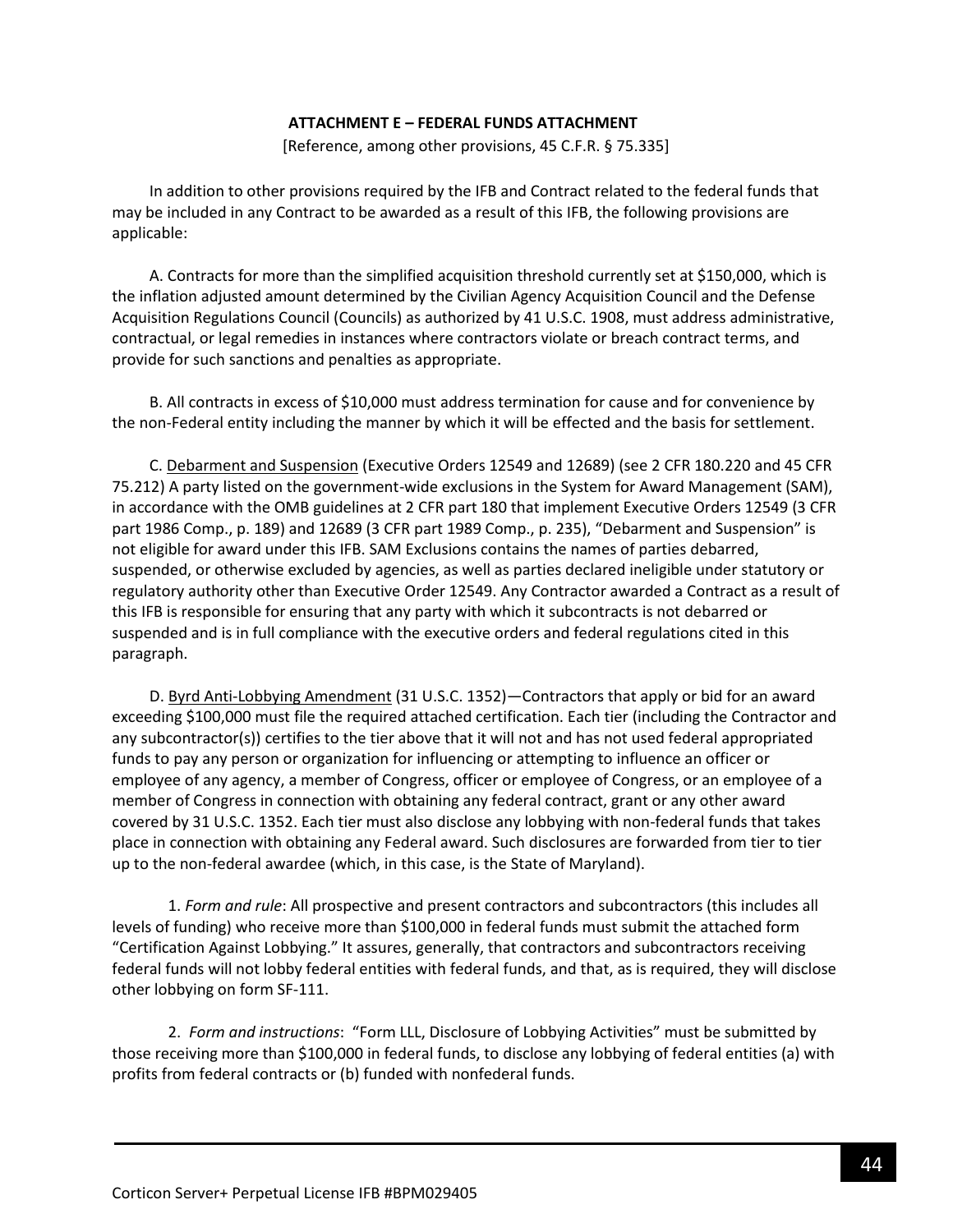E. Section 504 of the Rehabilitation Act of 1973. Any Contractor awarded a Contract as a result of this RFP certifies that it will comply with Section 504 of the Rehabilitation Act of 1973, as amended (29 U.S.C. § 791 *et seq.*), and all regulations promulgated thereunder. Section 504 prohibits discrimination on the basis of handicap in all federally assisted programs and activities. It requires the analysis and making of any changes needed in three general areas of operation— programs, activities, and facilities and employment. It states, among other things, that: *Grantees that provide health ... services should undertake tasks such as ensuring emergency treatment for the hearing impaired and making certain that persons with impaired sensory or speaking skills are not denied effective notice with regard to benefits, services, and waivers of rights or consents to treatments*.

F. Age Discrimination Act of 1975. Any Contractor awarded a Contract as a result of this IFB certifies that it shall not discriminate on the basis of Age, according to the requirements of the Age Discrimination Act of 1975.

G. Title VI of the Civil Rights Act of 1964. Any Contractor awarded a Contract are a result of this IFB certifies that it shall comply with Title VI of the Civil Rights Act of 1964 and shall not discriminate in participation by race, color, or national origin.

H. Section 1557 of the ACA. Any Contractor awarded a Contract as a result of this IFB certifies that it shall comply with Section 1557 of the Affordable Care Act (42 U.S.C. § 18116) and any regulations promulgated thereunder. Section 1557 prohibits discrimination on the basis of race, color, national origin, sex, age, or disability in certain health programs or activities. Section 1557 further provides that, except as provided in Title I or the Patient Protection and Affordable Care Act (as amended, the ACA), an individual shall not, on the grounds prohibited under Title VI of the Civil Rights Act of 1964, Title IX of the Education Amendments of 1972, the Age Discrimination Act of 1975, or Section 504 of the Rehabilitation Act of 1973, be excluded from participation in, be denied the benefits of, or be subjected to discrimination under any health program or activity, any part of which is receiving federal financial assistance or any program or activity that is administered by any entity (such as MHBE) established under Title I of the ACA.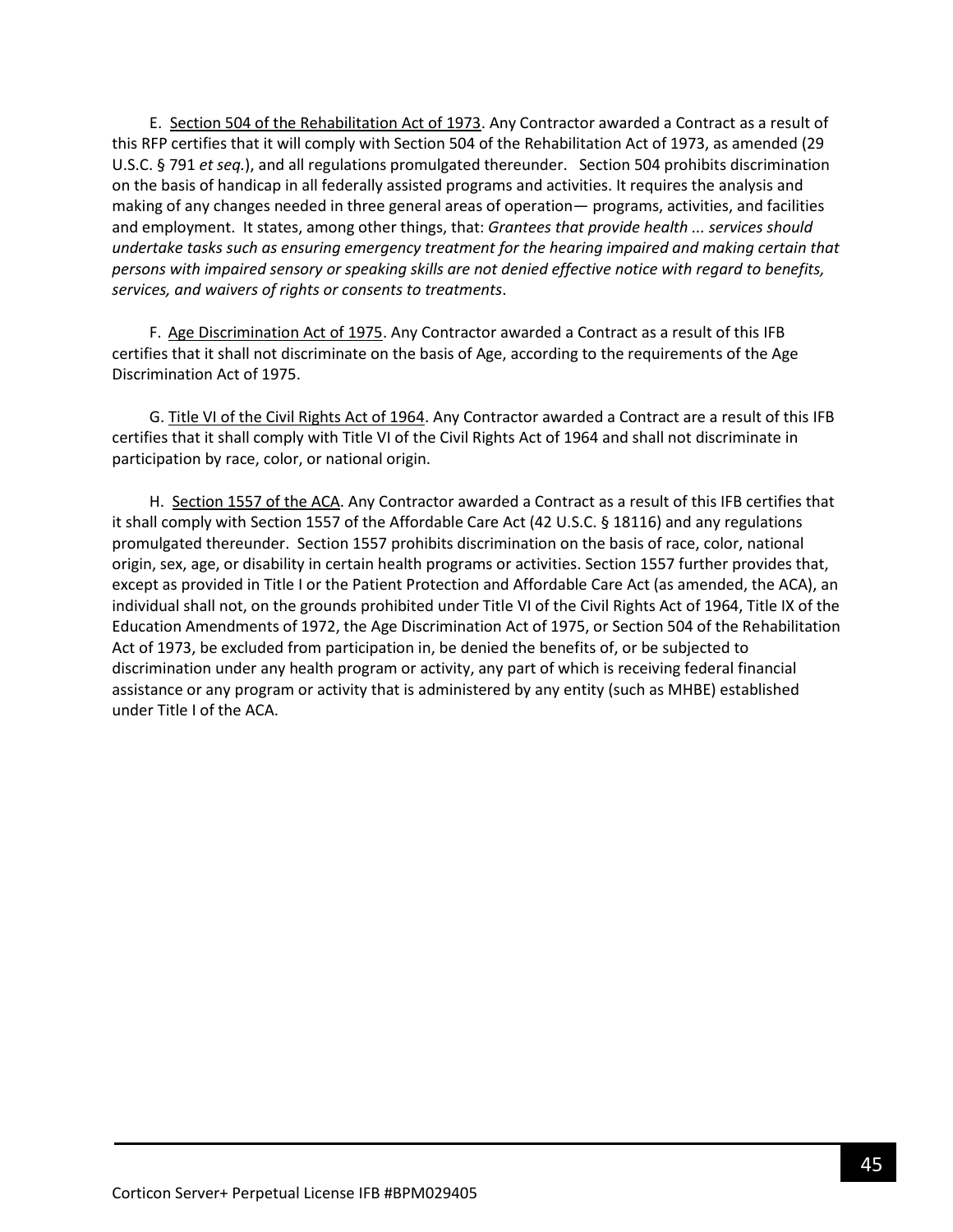### **ATTACHMENT E-1 – CERTIFICATION AGAINST LOBBYING**

### **U.S. Department of Health and Human Services**

### **CERTIFICATION REGARDING LOBBYING**

Certification for Contracts, Grants, Loans, and Cooperative Agreements

<span id="page-45-0"></span>The undersigned certifies, to the best of his or her knowledge and belief, that:

(1) No Federal appropriated funds have been paid or will be paid, by or on behalf of the undersigned, to any person for influencing or attempting to influence an officer or employee of any agency, a Member of Congress, an officer or employee of Congress, or an employee of a Member of Congress in connection with the awarding of any Federal contract, the making of any Federal grant, the making of any Federal loan, the entering into of any cooperative agreement, and the extension, continuation, renewal, amendment, or modification of any Federal contract, grant, loan, or cooperative agreement.

(2) If any funds other than Federal appropriated funds have been paid or will be paid to any person for influencing or attempting to influence an officer or employee of any agency, a Member of Congress, an officer or employee of Congress, or an employee of a Member of Congress in connection with this Federal contract, grant, loan, or cooperative agreement, the undersigned shall complete and submit Standard Form-LLL, "Disclosure Form to Report Lobbying," in accordance with its instructions.

(3) The undersigned shall require that the language of this certification be included in the award documents for all sub-awards at all tiers (including subcontracts, sub-grants, and contracts under grants, loans, and cooperative agreements) and that all sub-recipients shall certify and disclose accordingly.

This certification is a material representation of fact upon which reliance was placed when this transaction was made or entered into. Submission of this certification is a prerequisite for making or entering into this transaction imposed by Section 1352, title 31, U.S. Code. Any person who fails to file the required certification shall be subject to a civil penalty of not less than \$10,000 and not more than \$100,000 for each such failure.

| Award No.                                                   | <b>Organizational Entry</b>       |
|-------------------------------------------------------------|-----------------------------------|
| Name and Title of Official Signing for Organizational Entry | Telephone No. Of Signing Official |
| Signature of Above Official                                 | Date Signed                       |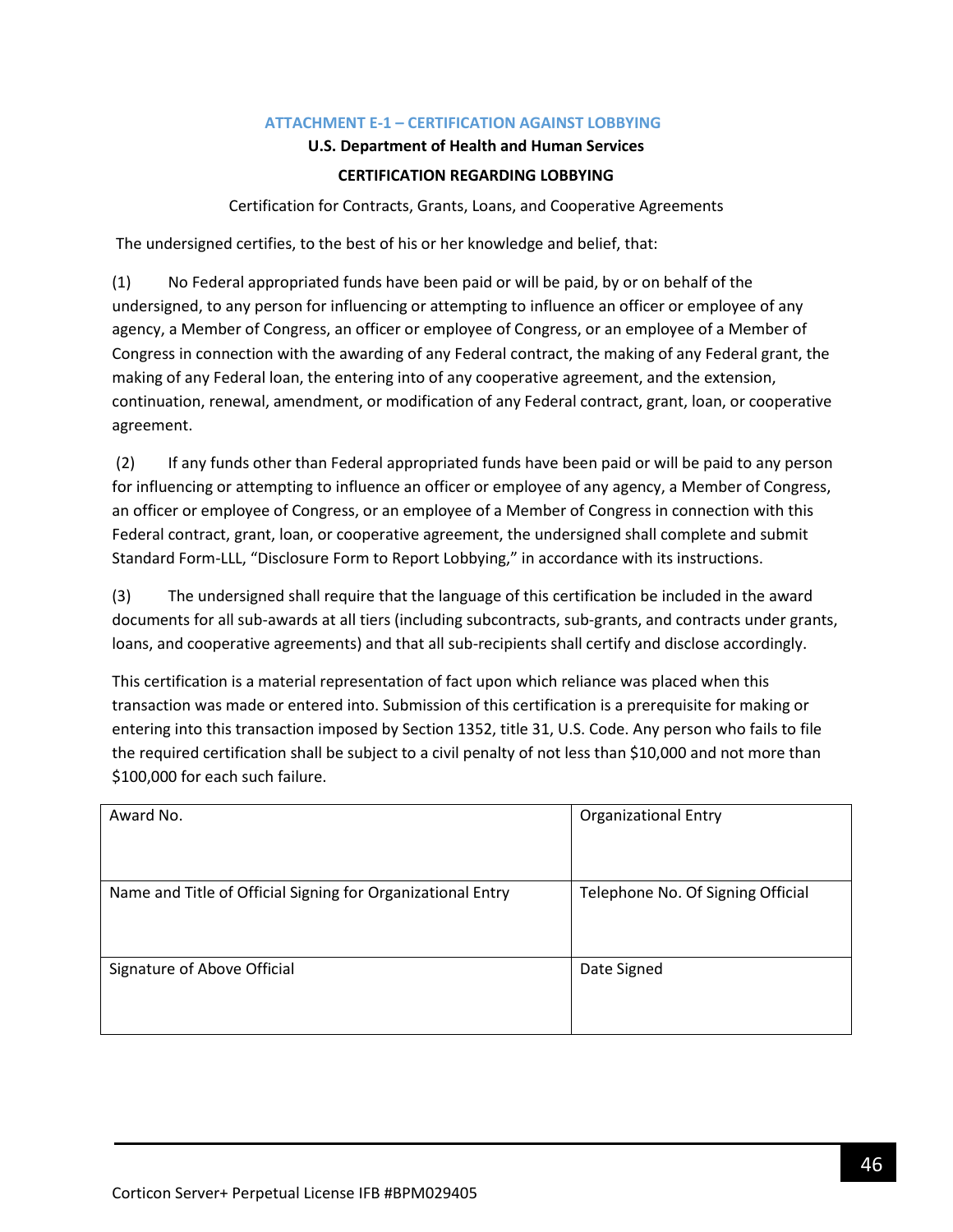### **ATTACHMENT E-2**

# **DISCLOSURE OF LOBBYING ACTIVITIES**

# **Complete this form to disclose lobbying activities pursuant to 31 U.S.C. 1352**

| 1. Type of Federal Action:                                                                       | 2. Status of Federal Action: |                                         | 3. Report Type:                                      |  |
|--------------------------------------------------------------------------------------------------|------------------------------|-----------------------------------------|------------------------------------------------------|--|
| a. Contract                                                                                      | a. Bid/offer/application     |                                         | a. Initial filing                                    |  |
| b. Grant                                                                                         | b. Initial award             |                                         | b. Material change                                   |  |
| c. Cooperative                                                                                   | c. Post-award                |                                         |                                                      |  |
| Agreement                                                                                        |                              |                                         | For Material Change Only:                            |  |
| d. Loan                                                                                          |                              |                                         | Year ________ quarter ________                       |  |
| e. Loan guarantee                                                                                |                              |                                         | Date of last report _________                        |  |
| f. Loan insurance                                                                                |                              |                                         |                                                      |  |
| 4. Name and Address of Reporting Entity:                                                         |                              |                                         | 5. If Reporting Entity in No. 4 is a Subawardee,     |  |
|                                                                                                  |                              | <b>Enter Name and Address of Prime:</b> |                                                      |  |
|                                                                                                  |                              |                                         |                                                      |  |
| $\Box$ Prime $\Box$ Subawardee Tier ______, if                                                   |                              |                                         |                                                      |  |
| known:                                                                                           |                              |                                         | Congressional District, if known:                    |  |
| Congressional District, if known:                                                                |                              |                                         |                                                      |  |
| 6. Federal Department/Agency:                                                                    |                              |                                         | 7. Federal Program Name/Description:                 |  |
|                                                                                                  |                              |                                         |                                                      |  |
|                                                                                                  |                              | CFDA Number, if applicable:             |                                                      |  |
| 8. Federal Action Number, if known:                                                              |                              | 9. Award Amount, if known:              |                                                      |  |
|                                                                                                  |                              |                                         |                                                      |  |
|                                                                                                  |                              | \$                                      |                                                      |  |
| 10. a. Name and Address of Lobbying                                                              |                              |                                         | b. Individuals Performing Services (including        |  |
| Registrant                                                                                       |                              |                                         | address if different from No. 10a) (last name, first |  |
| (if individual, last name, first name, MI):                                                      |                              | name, MI):                              |                                                      |  |
|                                                                                                  |                              |                                         |                                                      |  |
|                                                                                                  |                              |                                         |                                                      |  |
| 11. Amount of Payment (check all that apply)                                                     |                              |                                         | 13. Type of Payment (check all that apply)           |  |
| \$______________ □ actual □ planned                                                              |                              | $\Box$ a. retainer                      |                                                      |  |
|                                                                                                  |                              | $\Box$ b. one-time                      |                                                      |  |
| 12. Form of Payment (check all that apply)                                                       |                              | $\Box$ c. commission                    |                                                      |  |
|                                                                                                  |                              | $\Box$ d. contingent fee                |                                                      |  |
| $\Box$ a. cash $\Box$ b. in-kind, specify:                                                       |                              | $\Box$ e. deferred                      |                                                      |  |
| nature                                                                                           |                              | $\Box$ f. other; specify:               |                                                      |  |
|                                                                                                  |                              |                                         |                                                      |  |
| 14. Brief Description of Services Performed or to be Performed and Date(s) of Service, including |                              |                                         |                                                      |  |
| officer(s), employee(s), or Member(s) contacted, for Payment Indicated in Item 11:               |                              |                                         |                                                      |  |
|                                                                                                  |                              |                                         |                                                      |  |
|                                                                                                  |                              |                                         |                                                      |  |
|                                                                                                  |                              |                                         |                                                      |  |
|                                                                                                  |                              |                                         |                                                      |  |
| (attach Continuation Sheet(s) SF-LLLA, if necessary)                                             |                              |                                         |                                                      |  |
| 15. Continuation Sheet(s) SF-LLLA attached:                                                      |                              | □ Yes                                   | $\Box$ No                                            |  |
|                                                                                                  |                              |                                         |                                                      |  |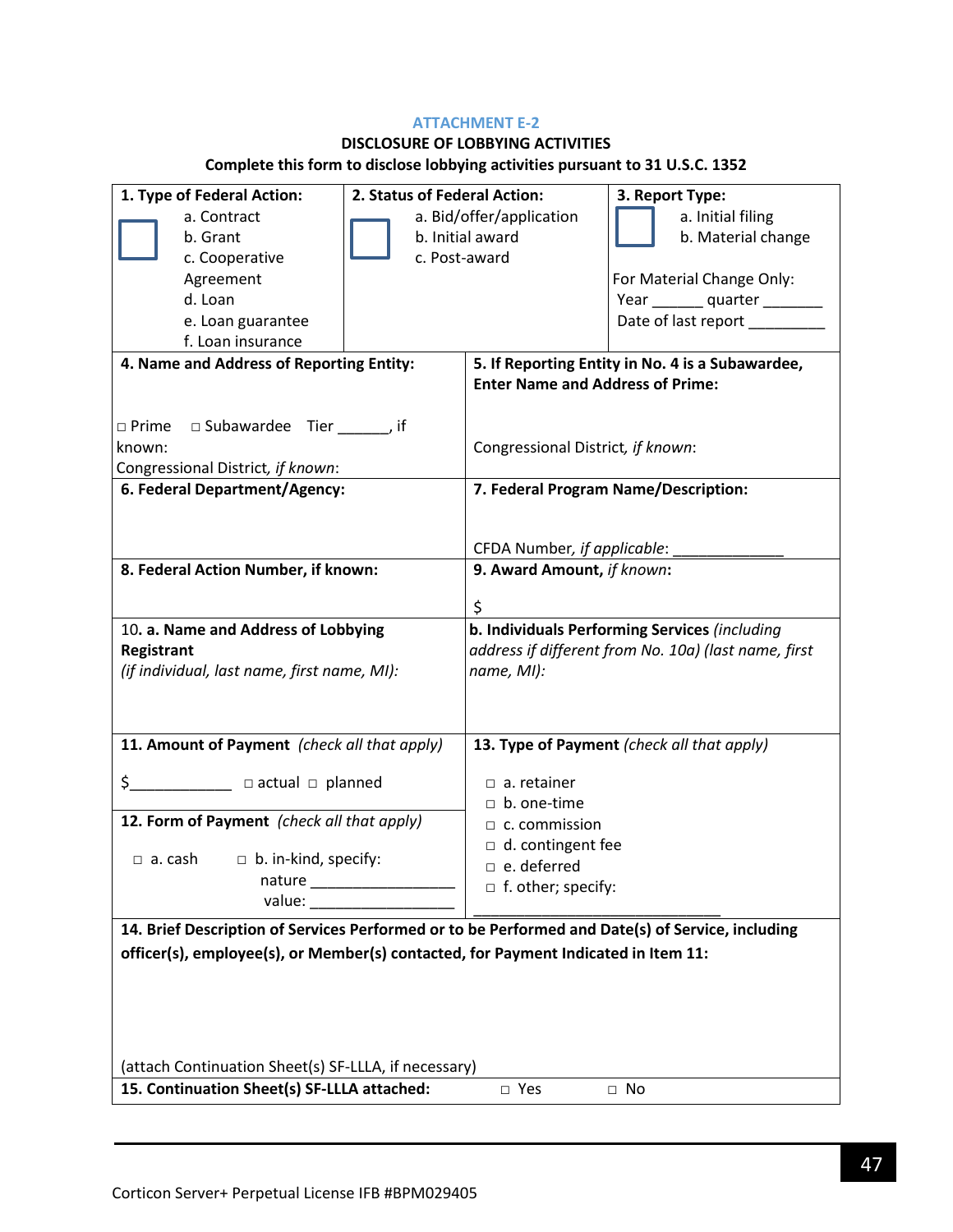| 16. Information requested through this form is<br>authorized by title 31 U.S.C. Section 1352. This<br>disclosure of lobbying activities is a material                                                                                                                                                                                                                                                                                  | Signature:                                                         |  |
|----------------------------------------------------------------------------------------------------------------------------------------------------------------------------------------------------------------------------------------------------------------------------------------------------------------------------------------------------------------------------------------------------------------------------------------|--------------------------------------------------------------------|--|
| representation of fact upon which reliance was<br>placed by the tier above when this transaction<br>was made or entered into. This disclosure is<br>required pursuant to 31 U.S.C. 1352. This<br>information will be available for public<br>inspection. Any person who fails to file the<br>required disclosure shall be subject to a civil<br>penalty of not less than\$10,000 and not more<br>than \$100,000 for each such failure. | Print Name:                                                        |  |
|                                                                                                                                                                                                                                                                                                                                                                                                                                        | Title:                                                             |  |
|                                                                                                                                                                                                                                                                                                                                                                                                                                        | Telephone No.:<br>Date:                                            |  |
| <b>Federal Use Only</b>                                                                                                                                                                                                                                                                                                                                                                                                                | Authorized for Local Reproduction<br>Standard Form LLL (Rev. 7-97) |  |

### **INSTRUCTIONS FOR COMPLETION OF SF-LLL, DISCLOSURE OF LOBBYING ACTIVITIES**

This disclosure form shall be completed by the reporting entity, whether sub-awardee or prime Federal recipient, at the initiation or receipt of a covered Federal action, or a material change to a previous filing, pursuant to title 31 U.S.C. Section 1352. The filing of a form is required for each payment or agreement to make payment to any lobbying entity for influencing or attempting to influence an officer or employee of any agency, a Member of Congress, an officer or employee of Congress, or an employee of a Member of Congress in connection with a covered Federal action. Complete all items that apply for both the initial filing and material change report. Refer to the implementing guidance published by the Office of Management and Budget for additional information.

1. Identify the type of covered Federal action for which lobbying activity is and/or has been secured to influence the outcome of a covered Federal action.

2. Identify the status of the covered Federal action.

3. Identify the appropriate classification of this report. If this is a follow-up report caused by a material change to the information previously reported, enter the year and quarter in which the change occurred. Enter the date of the last previously submitted report by this reporting entity for this covered Federal action.

4. Enter the full name, address, city, State and zip code of the reporting entity. Include Congressional District, if known. Check the appropriate classification of the reporting entity that designates if it is, or expects to be, a prime or sub-award recipient. Identify the tier of the sub-awardee, e.g., the first sub-awardee of the prime is the 1st tier. Sub-awards include but are not limited to subcontracts, sub-grants and contract awards under grants.

5. If the organization filing the report in item 4 checks "Sub-awardee," then enter the full name, address, city, State and zip code of the prime Federal recipient. Include Congressional District, if known.